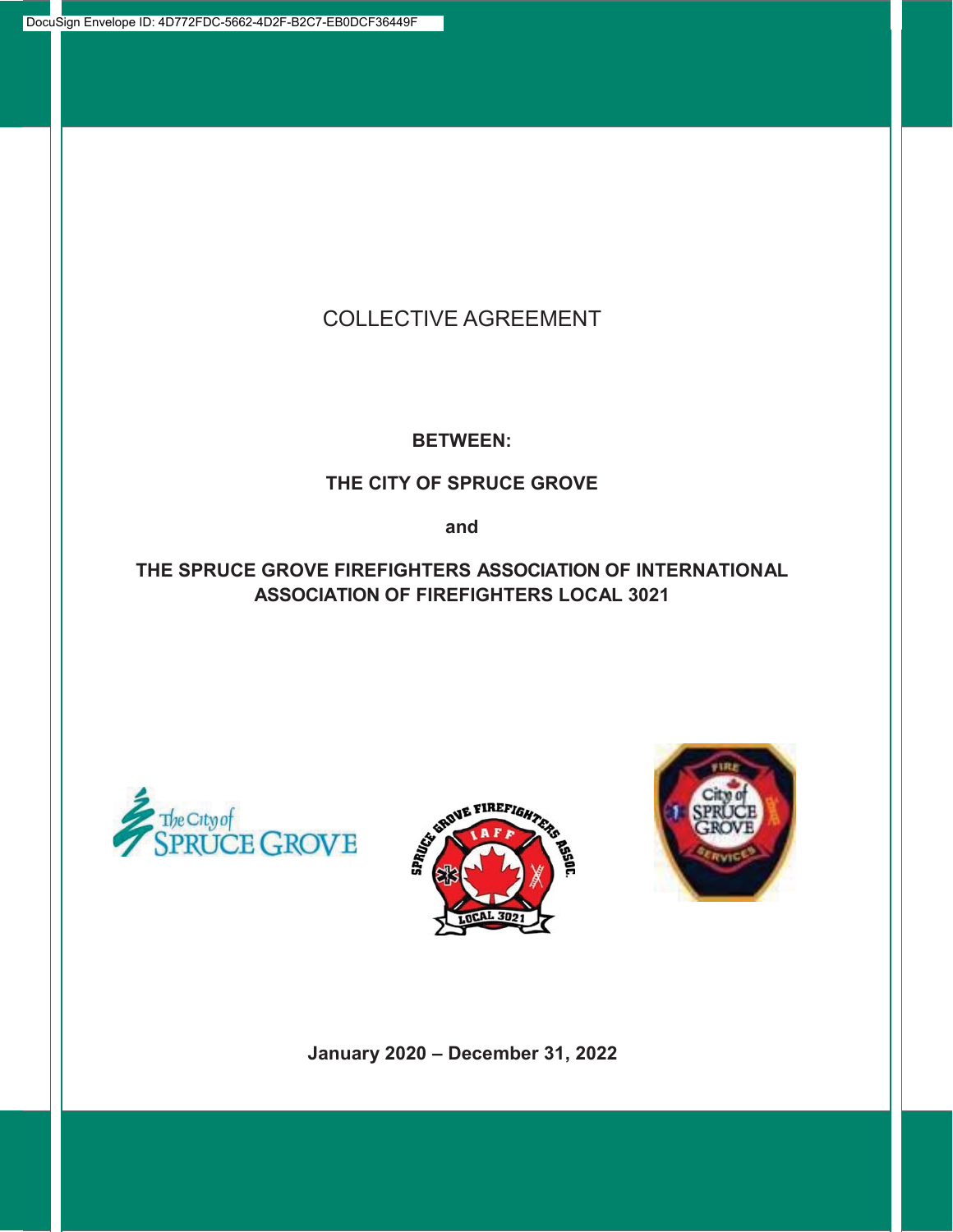# **Table of Contents**

| Article 1 -  |  |  |  |  |  |
|--------------|--|--|--|--|--|
| Article 2 -  |  |  |  |  |  |
| Article 3 -  |  |  |  |  |  |
| Article 4 -  |  |  |  |  |  |
| Article 5 -  |  |  |  |  |  |
| Article 6 -  |  |  |  |  |  |
| Article 7 -  |  |  |  |  |  |
| Article 8 -  |  |  |  |  |  |
| Article 9 -  |  |  |  |  |  |
| Article 10 - |  |  |  |  |  |
| Article 11 - |  |  |  |  |  |
| Article 12 - |  |  |  |  |  |
| Article 13 - |  |  |  |  |  |
| Article 14 - |  |  |  |  |  |
| Article 15 - |  |  |  |  |  |
| Article 16 - |  |  |  |  |  |
| Article 17 - |  |  |  |  |  |
| Article 18 - |  |  |  |  |  |
| Article 19 - |  |  |  |  |  |
| Article 20 - |  |  |  |  |  |
| Article 21 - |  |  |  |  |  |
| Article 22 - |  |  |  |  |  |
| Article 23 - |  |  |  |  |  |
|              |  |  |  |  |  |
|              |  |  |  |  |  |
|              |  |  |  |  |  |
|              |  |  |  |  |  |
|              |  |  |  |  |  |
|              |  |  |  |  |  |
|              |  |  |  |  |  |
|              |  |  |  |  |  |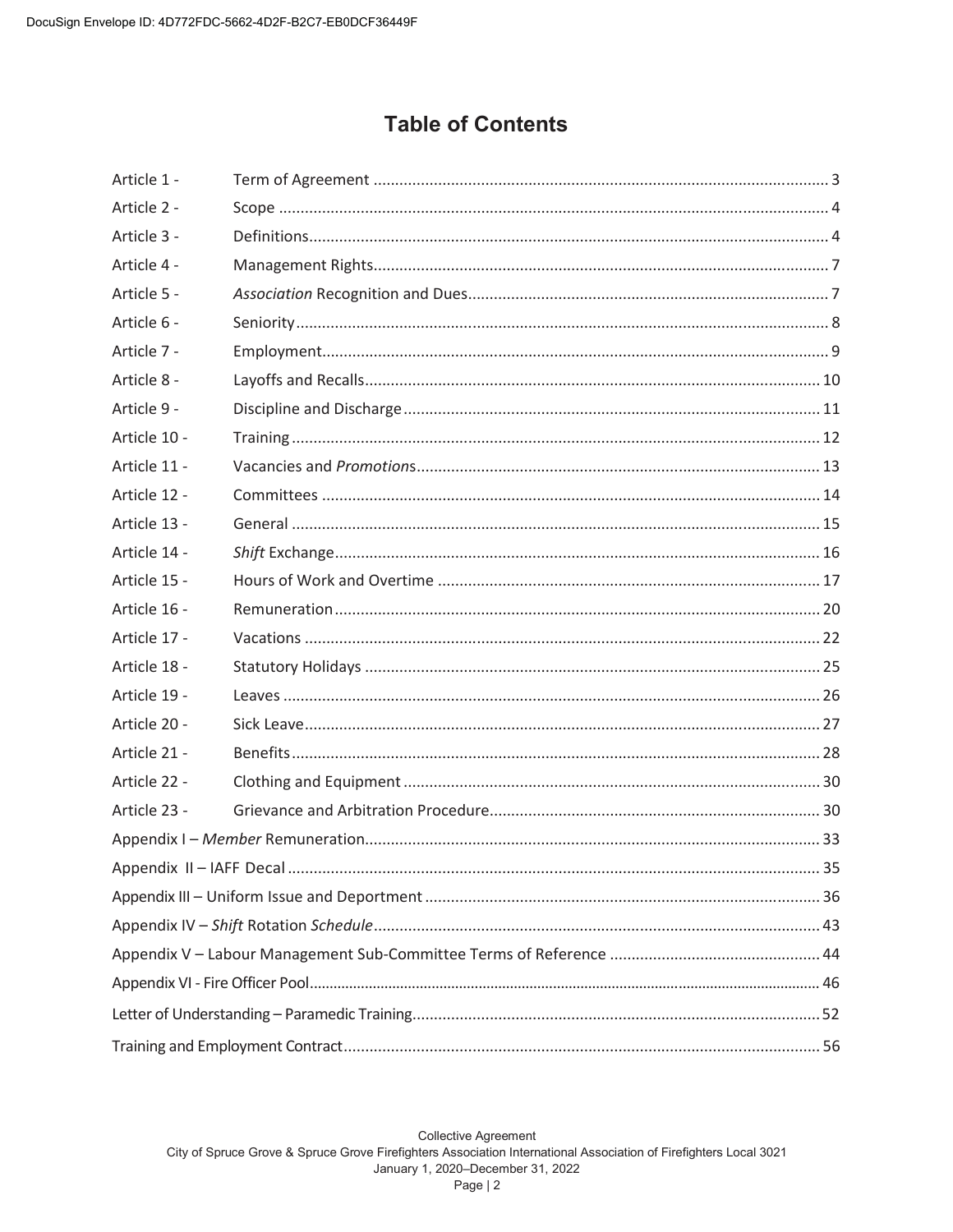## **THIS AGREEMENT MADE THIS 16th DAY OF May, 2022 A.D.**

#### **BETWEEN:**

## **SPRUCE GROVE FIREFIGHTERS** *ASSOCIATION***, LOCAL 3021 IAFF**

(Hereinafter referred to as "the *Association*")

and

## **THE** *CITY* **OF SPRUCE GROVE A Municipal Corporation**

(Hereinafter referred to as "the *City*")

## **COLLECTIVE AGREEMENT**

## **Article 1 - Term of Agreement**

- 1.01 The effective date of this Agreement shall be January 1, 2020 and will continue in force until December 31, 2022 and from year to year thereafter until replaced by a new Collective Agreement*.*
- 1.02 Notification to meet and bargain collectively shall be made in writing by either party no more than one hundred and twenty (120) calendar days and not less than sixty (60) days from the expiry date of this Agreement. Proposed amendments shall be exchanged at the first meeting.
- 1.03 Changes in the Agreement may be made at any time through a properly executed letter of understanding.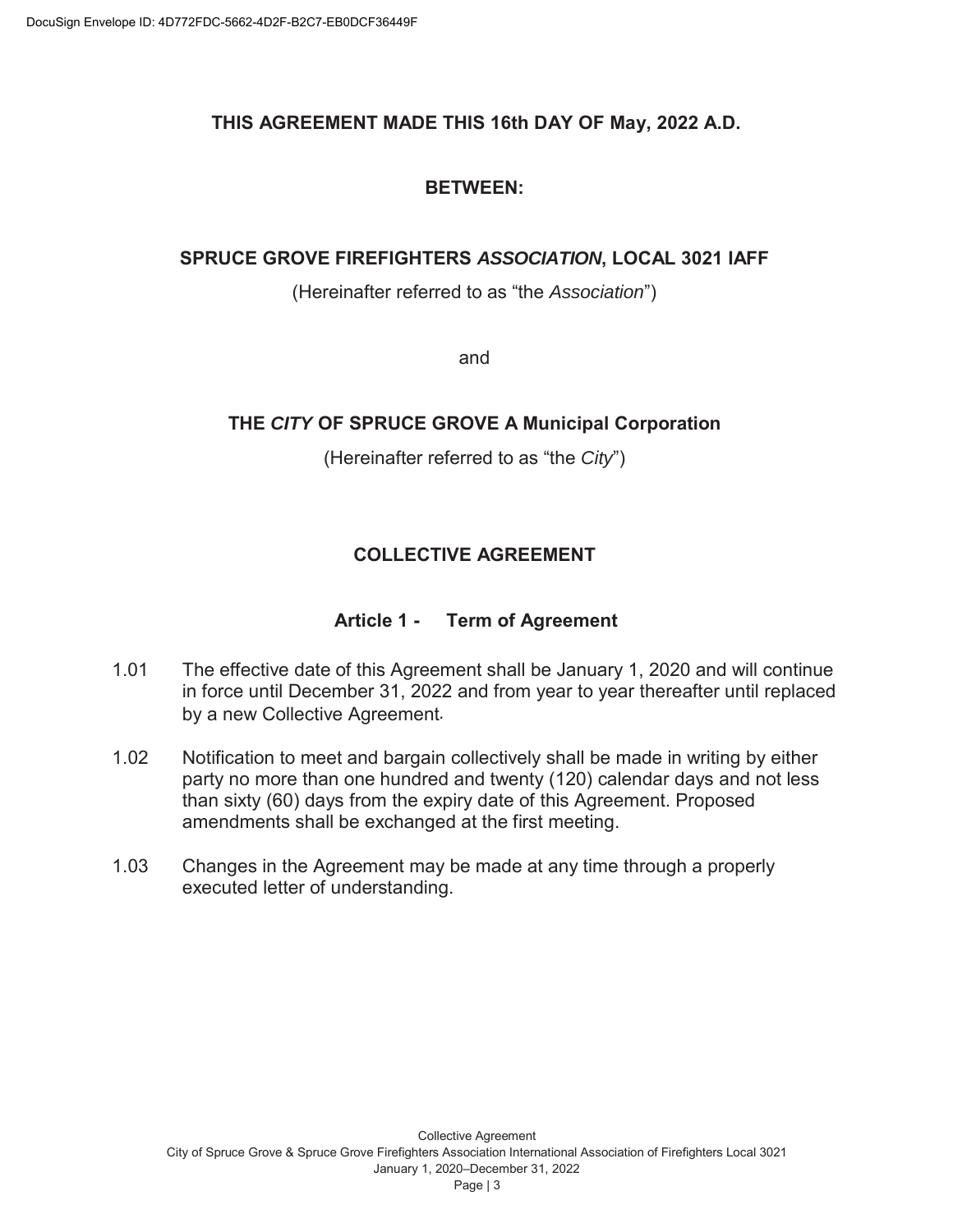#### **Article 2 - Scope**

2.01 This agreement shall apply to all *member*s of the bargaining unit of the *Association* as defined by the Certificate issued by the Labour Relations Board of the Province of Alberta.

#### **Article 3 - Definitions**

- 3.01 **Acting Officer**: The words "*acting officer*" when used in this Agreement shall mean a *member* who is designated to serve temporarily in an officer's *position* for which he is qualified to serve.
- 3.02 **Anniversary Date:** The words '*anniversary date'* when used in this Agreement shall mean a *member*s date of hire.
- 3.03 **Association**: When used in this Agreement, the word "*Association*" means the certified bargaining agent Spruce Grove Firefighters *Association*, Local 3021 IAFF or its successors.
- 3.04 **Calendar Year**: The words "*Calendar Year*" when used in this Agreement shall mean a period of twelve (12) consecutive months commencing January 1 and ending on December 31.
- 3.05 **Called out**: The words "*called out*" when used in this Agreement shall mean the summoning of a *member* to his place of work during his off-duty hours for the purpose of carrying out the duties of the *Fire Services*.
- 3.06 **Captive workforce**: The words "*captive workforce*" when used in this Agreement shall mean that the workforce is paid for the entire workday from the start of the *shift* until the end with no unpaid periods.
- 3.07 **City**: In this Agreement, the word "*City*" shall mean the City of Spruce Grove or where the context suggests, the *City Manager* or such Employee designated to carry out administrative duties in respect of the operation and management of the *City*.
- 3.08 **City Manager**: In this Agreement, the words "*City Manager*" shall refer to the person appointed as the Chief Administrative Officer for the *City* of Spruce Grove or designate.
- 3.09 **Confirmed Officer**: Means a permanently appointed Captain or Lieutenant.
- 3.10 **Critical illness**: Means an illness, injury or accident that is immediately life threatening. For the purposes of establishing *critical illness* a statement from the physician may be requested by the *City* stating that the illness is critical.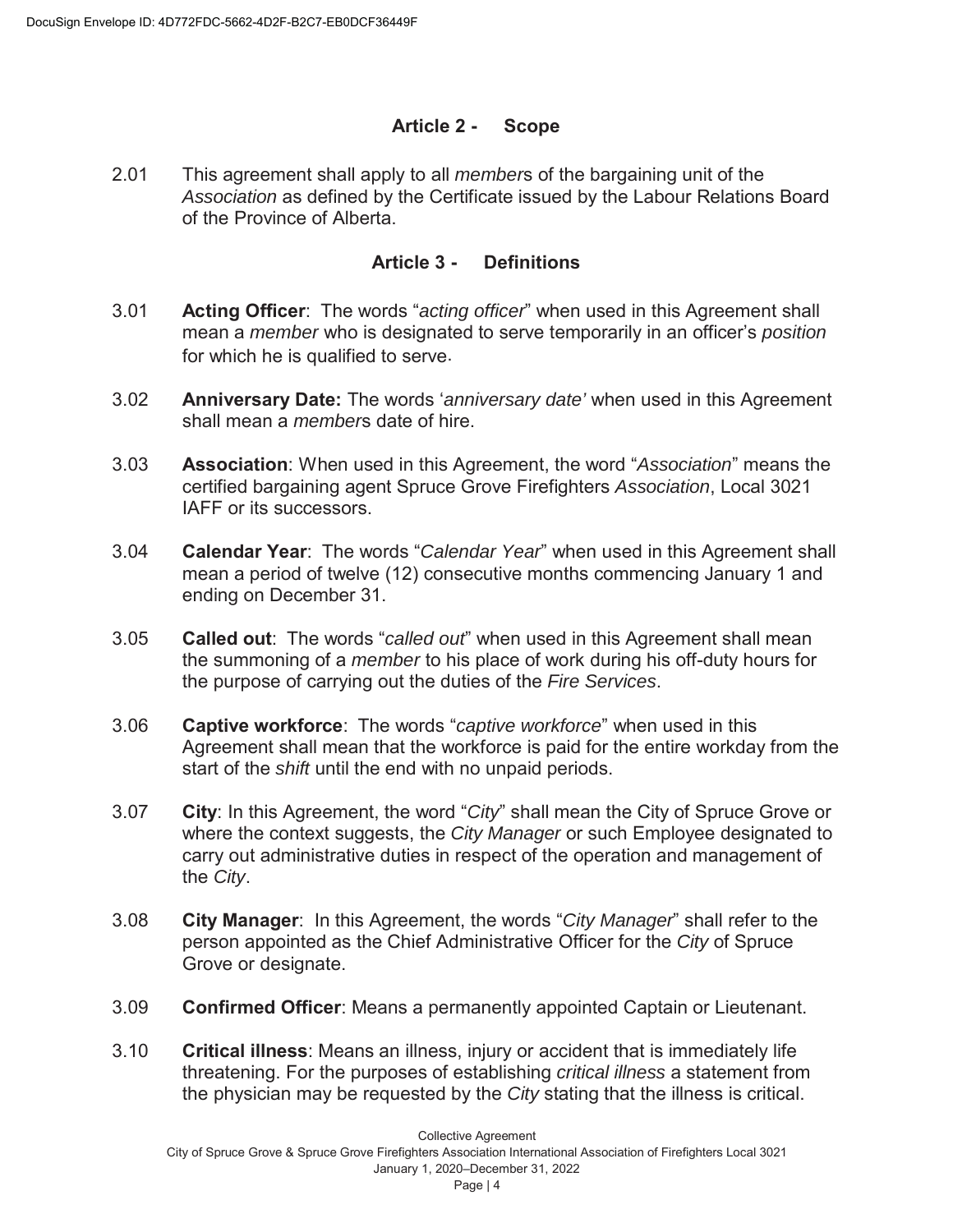- 3.11 **Dependant**: The word *dependant* when used in this agreement shall mean an *Immediate Family Member* who is accepted by the Canada Revenue Agency as a *dependant* on the previous or current year's taxes. The onus of proof lies with the employee.
- 3.12 **Disability**: The word "*disability*" when used in this Agreement shall mean the inability of a *member* to perform regular duties of the *position* by reason of illness or injury that is non-compensable through the Workers' Compensation Board.
- 3.13 **Domestic Emergencies**: "*Domestic emergencies*" means time to attend to a sick *dependant Immediate Family Member*; significant event that is causing damage to primary residence; or significant household event that causes an extreme emotional response in the *member*.
- 3.14 **Fire Chief**: Shall mean the person identified within the *City* structure and appointed as per the *Fire Services* Bylaw as *Fire Chief* or in his absence a Deputy Chief.
- 3.15 **Fire Services**: In this Agreement, the words "*Fire Services*" shall mean the segment of the *City*'s organizational structure under the direct supervision of the *Fire Chief*.
- 3.16 **Immediate Family Member**: Includes spouse, child, foster child, parent, guardian, brother, sister, parent in law, sister in law, brother in law, daughter in law, son in law, grandparent, grandparent in law, and grandchild.
- 3.17 **Interpretation**: In this Agreement, unless the contrary intention appears, words in the singular shall include the plural, words in the plural shall include the singular, words in masculine gender shall include the feminine and vice versa.
- 3.18 **Member**: The word "*member*" when used in this Agreement shall mean a full time employee of the *City* of Spruce Grove whose Classification/*Rank* is found in *Fire Services* Appendix I.
- 3.19 **On-call**: The word "*On-call*" when used in this Agreement means a voluntary period of time when the *member* and the *Fire Chief* have mutually agreed that the *member* may automatically return to work. A *member* may advise the *Fire Chief*, in a manner acceptable to the *Fire Chief*, of his availability for *On-call*.
- 3.20 **Permanent Member**: The words "*Permanent Member*" when used in this Agreement shall mean a *member* who has successfully met the criteria of the initial probationary period of one (1) year and continues in the employment of *Fire Services*.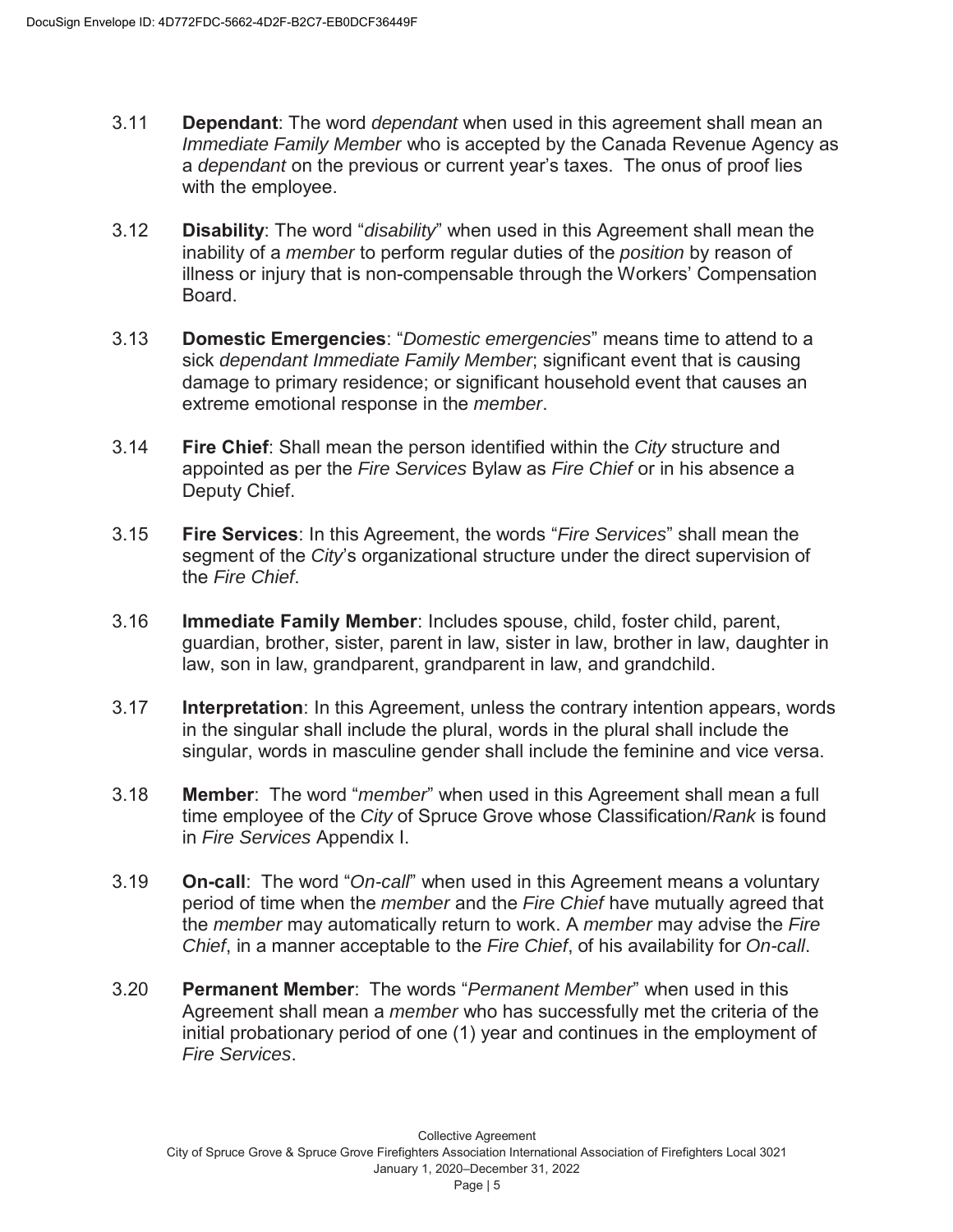- 3.21 **Position**: The word "*position*" when used in this Agreement shall mean a set of duties and title established by the *City* and as filled by a *member*.
- 3.22 **Probationary Member**: The words "*Probationary Member*" when used in this Agreement shall refer to any person newly hired to fill a *position* and who is serving an initial probationary period.
- 3.23 **Promotion**: The word "*promotion*" when used in this Agreement shall mean the advancement of a *member* to a Classification/*Rank* paying higher wages than the Classification/*Rank* from which they came.
- 3.24 **Qualified Officer:** Means a *member* who has been deemed qualified by the *Fire Chief* to act in a Lieutenant capacity on an as required basis.
- 3.25 **Rank**: The word "*rank*" when used in this Agreement shall mean a group of *position*s having sufficiently similar duties, responsibilities, authority and required qualifications that a common descriptive title may be used.
- 3.26 **Regular** *Association* **Dues**: In this Agreement, "*Regular Association Dues*" means the dues as uniformly set out by the *Association*.
- 3.27 **Regular Hours of Work**: The words "*Regular Hours of Work*" when used in this Agreement shall mean forty-two (42) hours per week on average, with day*shift*s being ten (10) hours and night*shift*s being fourteen (14) hours.
- 3.28 **Regular Rate of Pay**: The words "*Regular Rate of Pay*" when used in this Agreement shall mean the rate of pay assigned to a *member* specified for the Classification/*Rank* in Appendix I of this Agreement.
- 3.29 **Rover**: Refers to a *position* described in clause 7.07 of the Collective Agreement.
- 3.30 **Schedule**: The word "*schedule*" when used in the Agreement shall mean a timetable of hours assigned to *position*s. A *schedule* is noted in Appendix IV.
- 3.31 **Senior Firefighter**: In this Agreement, the words "*Senior Firefighter*" shall mean a *member* who has held the Classification/*Rank* of First Class Firefighter for a minimum of six (6) years.
- 3.32 **Serious Illness or Injury**: Means an illness or injury that has resulted in an admission to hospital. The *member* will be considered to be within the definition of *Serious Illness or Injury* from the day of admission to and including the day of discharge from the hospital.
- 3.33 *Shift*: The word "*shift*" when used in the Agreement shall mean a ten (10) hour day*shift* or a fourteen (14) hour night*shift* assigned to a *position*.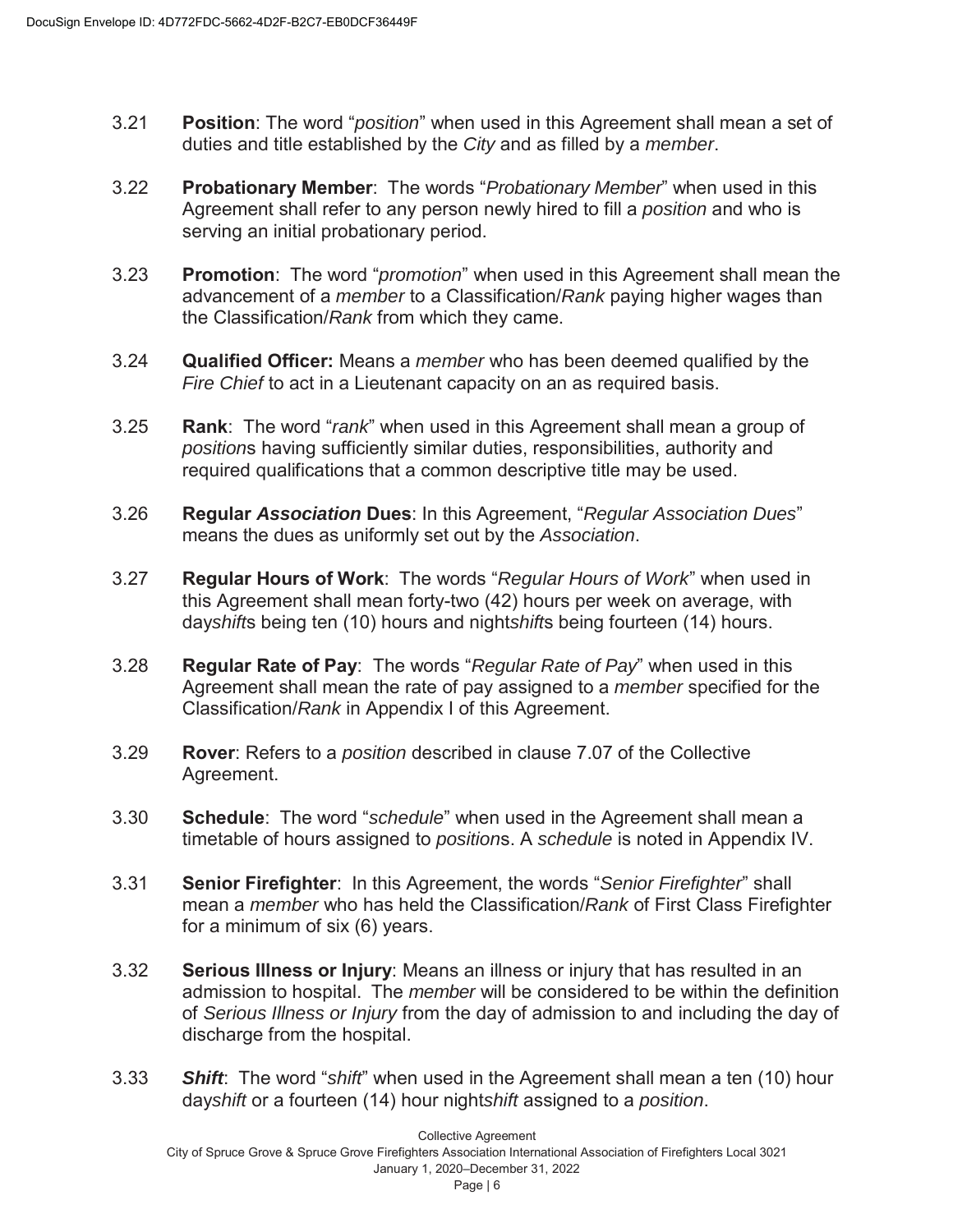- 3.34 **Standby**: The word "*standby*" when used in this Agreement shall mean a voluntary period of time where a *member* agrees to make themselves immediately available to return to work.
- 3.35 **Special Duties**: Means a temporary assignment mutually agreed upon between the *member* and the Chief's Office, with notification of the special duty being provided to the *Association.*
- 3.36 **Trial Period**: When used in this Agreement shall mean a *trial period* of six (6) months served by a *Permanent Member upon their promotion*.

#### **Article 4 - Management Rights**

4.01 The *Association* recognizes the *City* of Spruce Grove's retention of those customary rights of management that are not specifically limited by the terms of this Agreement. The question of "being specifically limited by the terms of this Agreement" may be determined by the grievance and arbitration procedure.

#### **Article 5 -** *Association* **Recognition and Dues**

- 5.01 The *City* recognizes the *Association* as the sole collective bargaining agent for the *member*s covered by this agreement.
- 5.02 *Regular Association Dues* will be deducted from all *member*s for each pay period and will be calculated on the basis of the annual dues divided by the number of pay periods in the year. Deductions made by the *City* in each calendar month will be forwarded to the *Association* by the 15th of the next calendar month together with a list of *member*s from whom the deductions have been taken.
- 5.03 The *Association* will provide the *City Manager* with a thirty (30) day written notice of any alteration of the *Regular Association Dues* prior to the implementation date. The *City* shall begin payroll deductions on the nearest pay period to the implementation date.
- 5.04 The *Association* agrees to indemnify and save harmless the *City* against any claim, demand, action or liability from the application of Article 5.
	- 5.05 The *City* agrees to allow the *Association* to attach one (1) IAFF decal, as per Appendix II, to each Fire Service vehicle, excluding the Chief Officer's vehicle, on the lower passenger side of the windshield.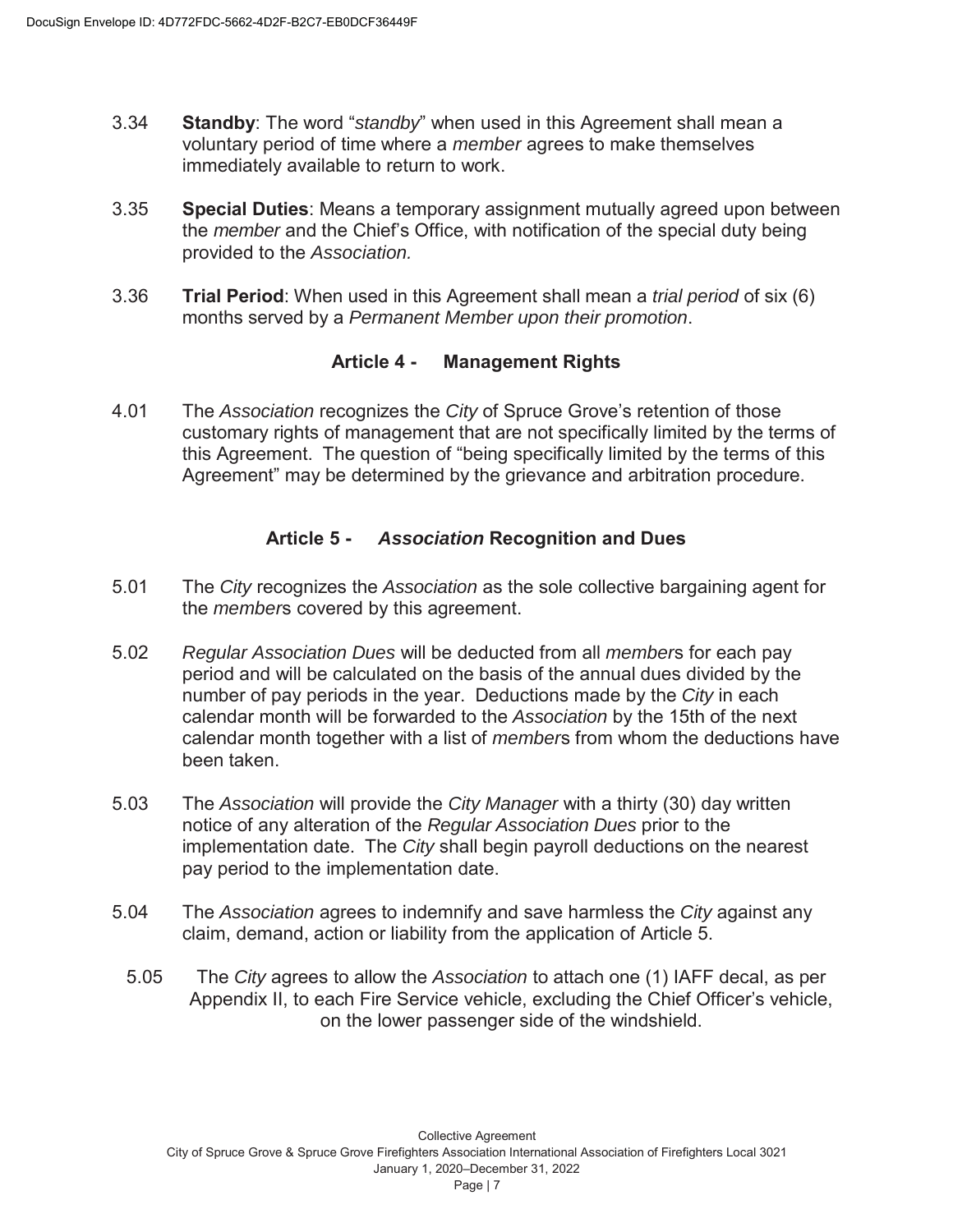#### **Article 6 - Seniority**

- 6.01 Seniority shall commence with the first day of fulltime employment within the Fire Service. Where two or more persons begin employment within the Fire Service on the same day, their seniority shall be determined as follows:
	- (a) During the probationary period by age, oldest most senior.
	- (b) Examinations will take place within 6 months and within 12 months of first day of full time employment. Final seniority will be determined based on the highest average mark of the two exams.
	- (c) In the event of an exam tie, the decision of seniority shall be by coin toss.
- 6.02 A *member* continues to accrue seniority if he is absent from work due to sickness, compensable injury, *disability* or an approved leave of absence for a period of less than one continuous year.
- 6.03 A *member* shall lose their seniority in the event:
	- (a) The *member* is discharged and is reinstated;
	- (b) The *member* resigns.
- 6.04 A *member* shall lose his seniority and be deemed to have resigned in the event:
	- (a) The *member* is laid off for more than twenty-four (24) continuous months and is not recalled in that period;
	- (b) The *member* is away due to illness, *disability* or a compensable injury for a continuous period of twenty-four (24) months; this may be extended by mutual agreement between the *Association* and the *City* subject to evidence of a medical board for a period of up to twelve (12) additional months.
	- (c) The *member* fails to report for work, when recalled after a layoff, within fourteen (14) calendar days unless they are unable to return to work due to sickness or other just cause. The *member* will be notified to return to work, in writing by regular mail, at the last known address. It shall be the responsibility of the *member* to keep the *City* informed of his current address.
- 6.05 In December of each year the *City* shall provide the *Association* with a seniority list showing the date upon which each *member*'s service commenced.
- 6.06 Seniority in relation to Fire Prevention Officer *position*s shall only be applied between Fire Prevention Officer *position*s. This includes but is not limited to layoffs, vacation, and *promotion*.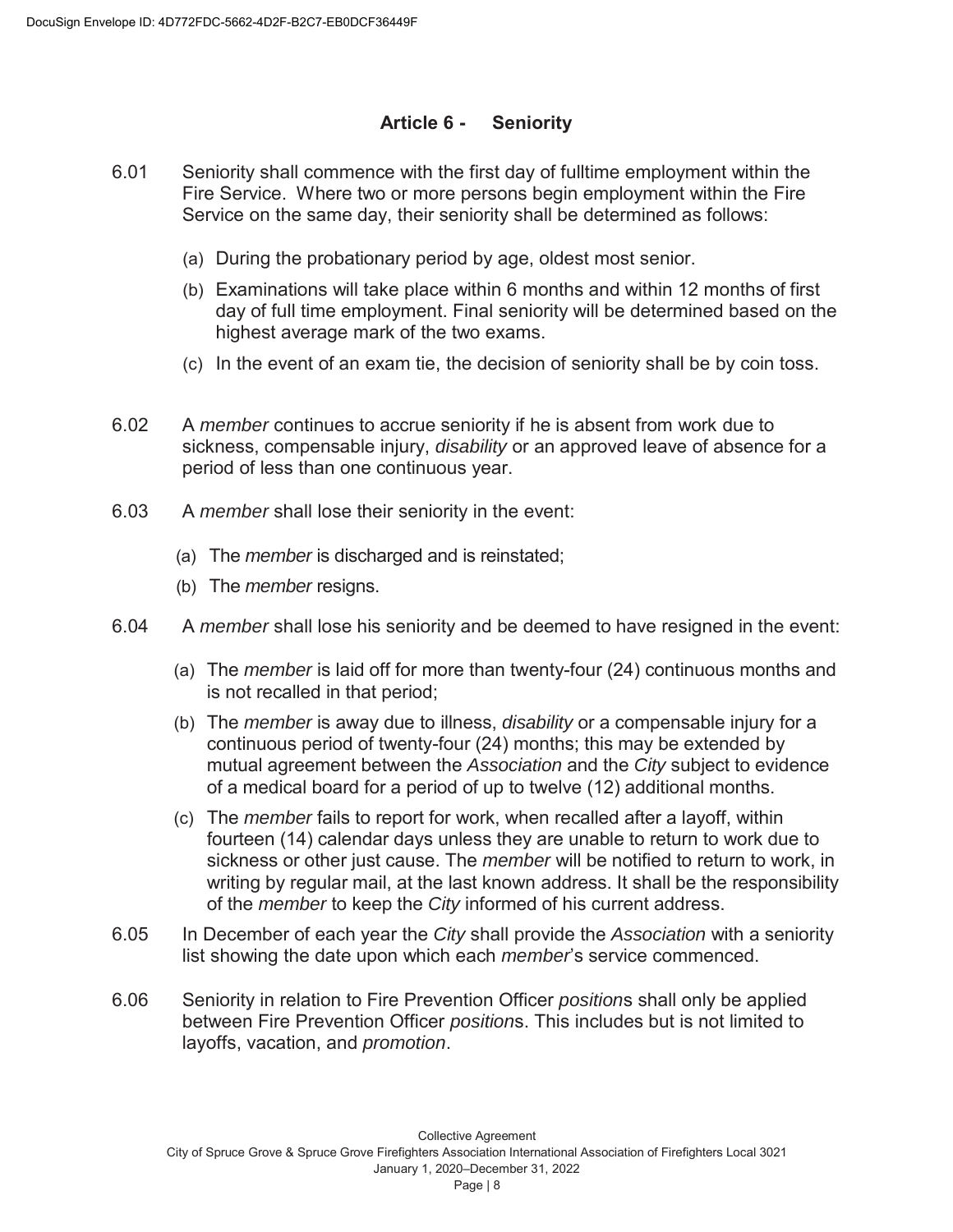#### **Article 7 - Employment**

- 7.01 The *City* agrees that it shall only hire full time Firefighters that are fulltime employees of the *City* and subject to the provisions of this Collective Agreement. Furthermore, if the *City* should ever find itself in a *position* where amalgamation or annexation is a real possibility and that annexation or amalgamation may affect the status or working conditions of any *member*, the *City* will, in good faith, work with the *Association* in an attempt to preserve the *member*'s status and working conditions. Lastly, the *City* agrees not to contract out any work presently performed by *member*s covered by this Agreement which would result in the laying off or termination of such *member*s.
- 7.02 A temporary *member* may be hired, at the *Fire Chief*'s discretion, for vacations, extended sick leave, WCB and other approved leaves. In regards to temporary *member*s the following shall apply:
	- (a) Maximum consecutive term of employment shall be eighteen (18) months.
	- (b) Temporary *member*s are exempt from the following articles:
		- (i) Article 6 Seniority,
		- (ii) Article 8 Layoffs and Recalls,
		- (iii) Article 10.01 Training,
		- (iv) Article 21 Benefits first three (3) months only, except Pension,

which is full term,

- (v) Article 22 Clothing and Equipment except deportment.
- (c) Temporary members shall be issued adequate uniforms for the purpose of their hiring.
- (d) Temporary members shall not accrue vacation entitlement but shall be compensated with vacation pay in accordance with the Employment Standards Code.
- 7.03 When a vacancy occurs and the *City* determines not to fill the *position*, they will discuss with the *Association* their rationale. If the *City* agrees to refill the *position,* it will occur in an expeditious manner and be filled within one hundred and twenty (120) calendar days.
- 7.04 The *Association* shall be notified in writing of all appointment, hiring's, layoffs, transfers, recalls, leaves without pay as identified in clause 19.01, and terminations within the bargaining unit.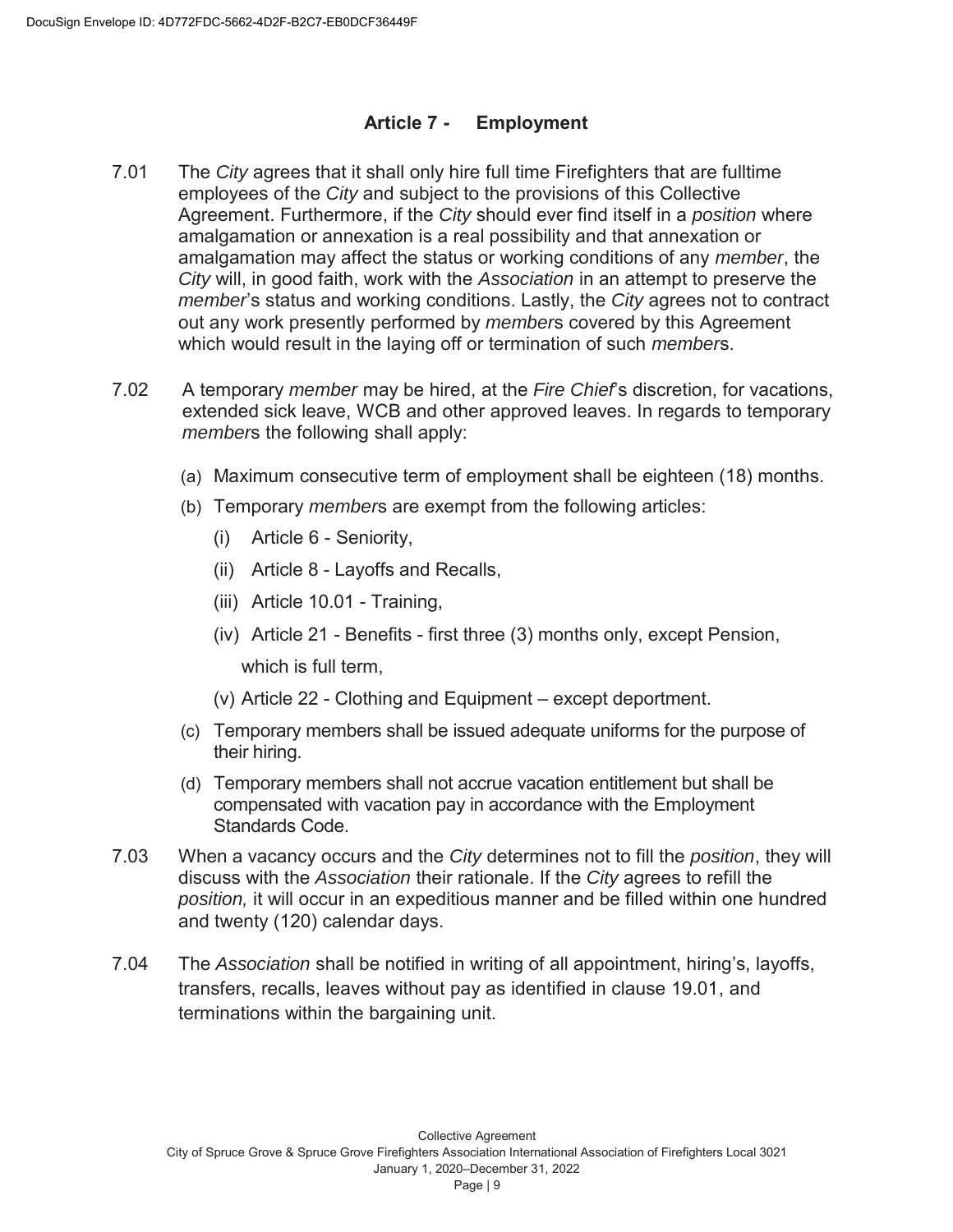- 7.05 Every *member* hired shall serve a probationary period of one (1) year. The *Probationary Member* status may be extended for a further six (6) months by the *City* after consultation with the *Association*.
- 7.06 A probationary or temporary *member* may be released if he does not meet the standards or requirements of the *position* should the *Fire Chief* so determine.
- 7.07 *Rover* means a *member* identified by the *City* that has been a *member* for at least 6 months and less than 18 months.
- 7.08 There may be no more than four (4) *Rover member*s at any time and the *City* shall provide to the *Association* the names of those *member*s identified as *Rover* with updates as required.
- 7.09 *Rover* positions shall normally be the four *member*s who are eligible to be *Rover*s with the least seniority.

#### **Article 8 - Layoffs and Recalls**

- 8.01 In the event of any reduction by the *City* of *member*s; layoffs shall be in reverse order of seniority, provided that the remaining *member*s have the abilities and qualifications to immediately perform in the positions available.
- 8.02 When a layoff occurs within a Classification/*Rank*, *member*s in the affected Classification/*Rank* may, at their option, revert to a *position* previously held within the Fire Service.
- 8.03 In the event that a layoff is required affecting *member*s across Classification/*Rank*s, the *City* and the *Association* will meet to discuss which *member*s are to be laid off, giving consideration for qualifications of remaining *member*s and skills, abilities, and qualifications required for the continuation of services and safety of *member*s.
- 8.04 If the staffing level of *Fire Services* is increased within twenty-four (24) months *Permanent Member*s formerly belonging to the class to be so increased who have been discharged solely by reason of previous reduction in such staff, shall, if available, be re-engaged according to the previous seniority standing held by them in preference to other applicants and if re-engaged within twelve (12) months, shall retain the seniority and benefits.
- 8.05 *Permanent Member*s, who have been laid off and have not received a severance allowance, will be given a general priority throughout the *City* service for any vacancy for which they are qualified.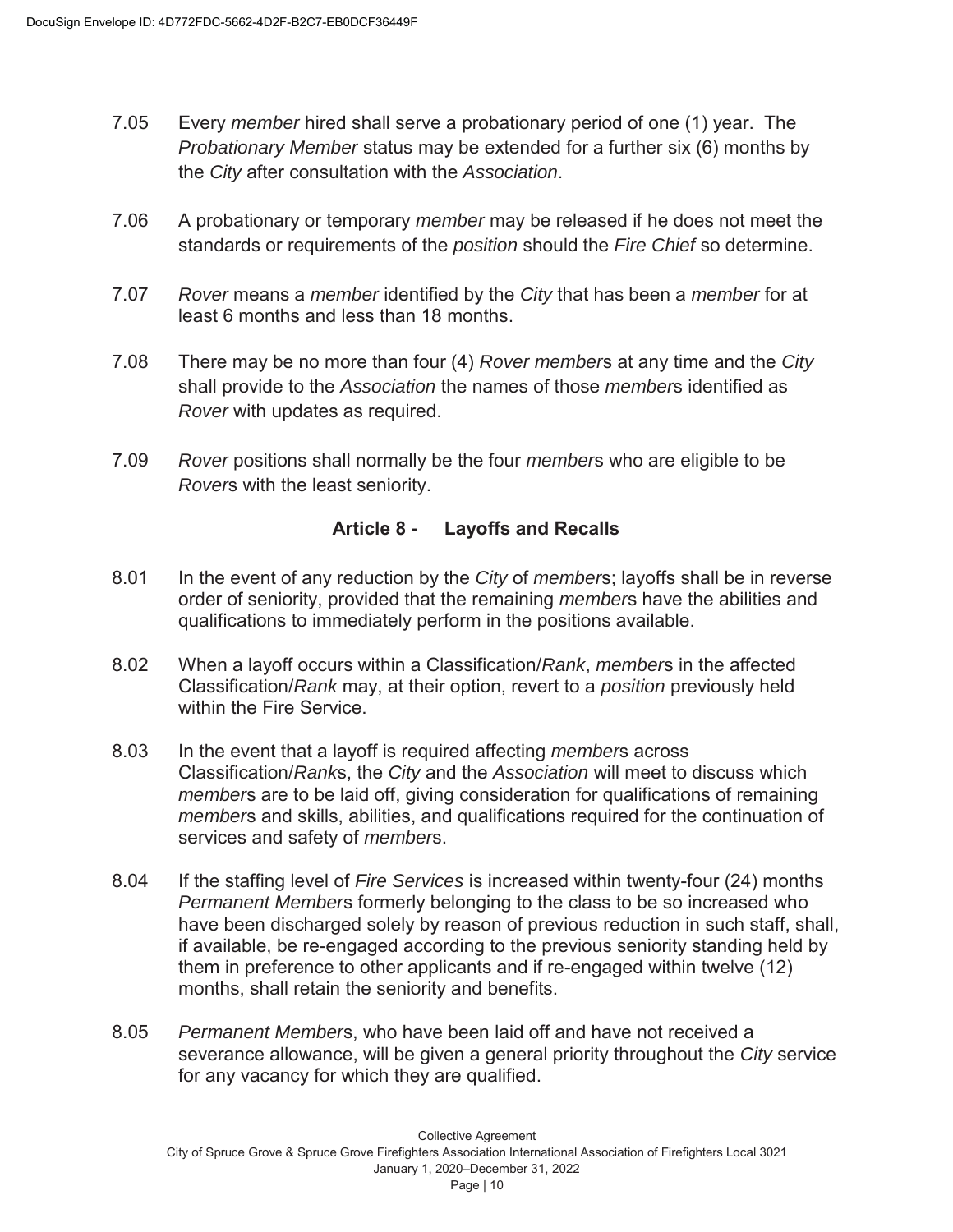8.06 After a twelve (12) month recall period, a *Permanent Member* shall be eligible for a severance allowance at their *Regular Rate of Pay* at the time of layoff according to the attached *schedule*. An employee, at any time during their twelve (12) month recall period, may elect to give up their recall rights and receive the severance allowance.

| <b>Full</b>    | <b>Weeks</b> | Full  | <b>Weeks</b> | Full  | <b>Weeks</b> | Full        | <b>Weeks</b> |
|----------------|--------------|-------|--------------|-------|--------------|-------------|--------------|
| Years          | of Pay       | Years | of Pay       | Years | of Pay       | Years       | of Pay       |
|                |              |       | 12           | 11    | 22           | 16          | 32           |
| າ              |              |       | 14           | 12    | 24           | 17          | 34           |
| $\overline{3}$ |              |       | 16           | 13    | 26           | 18          | 36           |
|                |              | 9     | 18           | 14    | 28           | 19          | 38           |
| 5              | 10           | 10    | 20           | 15    | 30           | $20 & 21 +$ | 40           |

#### **Severance Allowance** *Schedule*

8.07 The *City* will continue to pay for benefits in accordance with the following *Schedule*

| <b>Years of Service</b>                          | Continuation Period<br>for Benefits |
|--------------------------------------------------|-------------------------------------|
| Employees with five (5) or less years of service | One (1) month                       |
| Employees with five (5) plus of service          | Two $(2)$ months                    |

#### **Article 9 - Discipline and Discharge**

- 9.01 The *City* shall not apply discipline for other than just cause. The *City* may apply appropriate discipline to *member*s for just cause. Copies of all disciplinary action shall be provided to the *Association*.
- 9.02 Should severe disciplinary action appear warranted, the *member* concerned may be suspended pending investigation. Following investigation the appropriate discipline shall be implemented. The *City* of Spruce Grove and IAFF recognize that discipline and/or termination of employment may be necessary should staff *member*'s objectives be incompatible with the *City* of Spruce Grove, should they be unable or unwilling to fulfill the requirements of the *Position*, or should they fail to comply with the Collective Agreement. Progressive discipline, which aims to be corrective in nature, will be used in most cases of where there is a breach of rules or regulations or infractions. The seriousness of the infraction or violation will determine the nature and severity of the disciplinary action applied.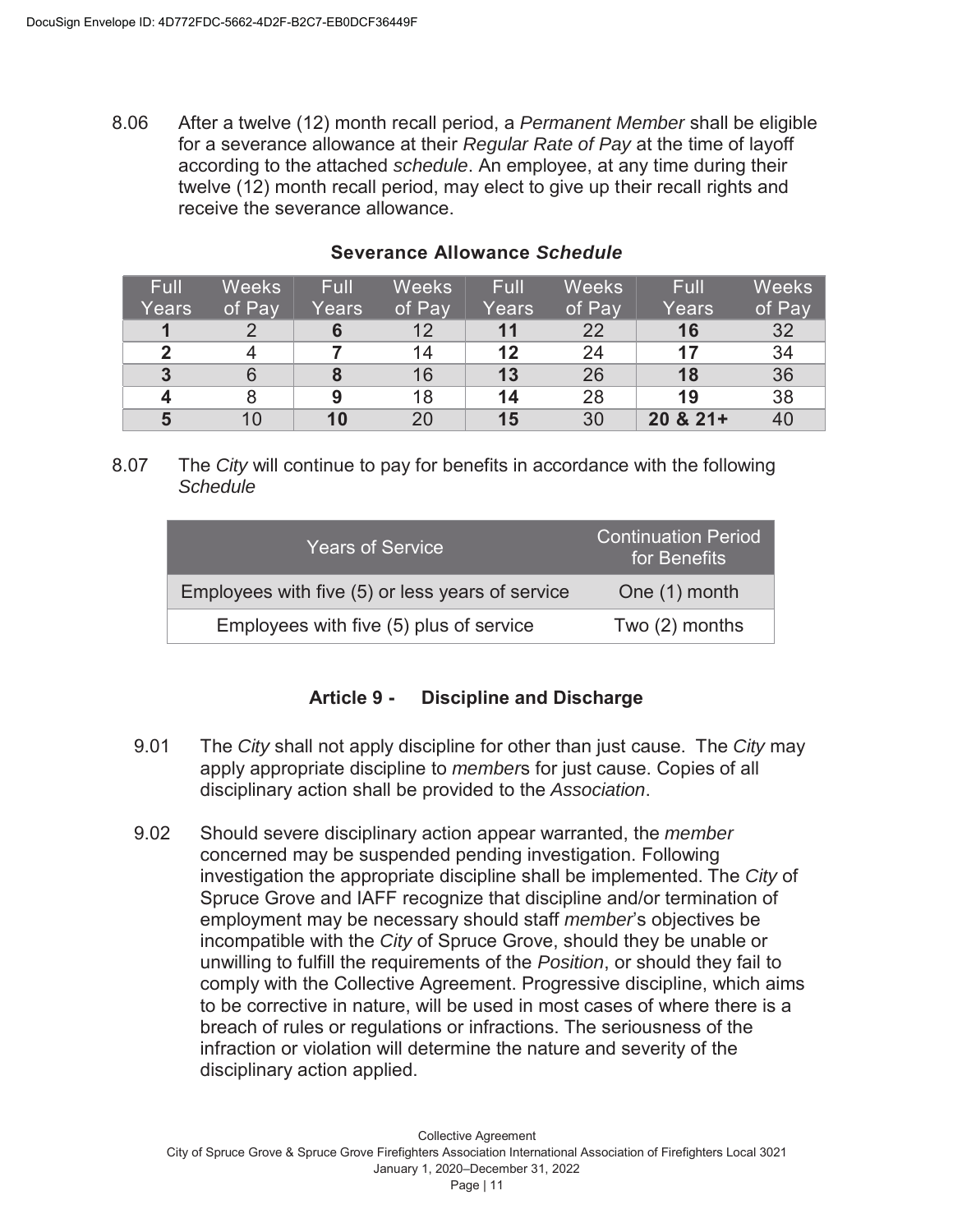- 9.03 A *member* shall have the right to be represented by an official of the *Association* during any grievance or investigation arising as a result of disciplinary action taken.
- 9.04 A *member* may apply in writing to have their disciplinary record removed from their employee file after eighteen (18) months have elapsed, provided a *member* has maintained a clear record with no disciplinary action for eighteen (18) months.

#### **Article 10 - Training**

- 10.01 Training to supplement experience required for *promotion* will be made available on a priority basis to all *member*s except temporary *member*s.
- 10.02 Annual training opportunities will be made available to *member*s for operational requirements including technological and skills enhancement, contingent upon training availability, staffing requirements and limitations of budgets. The *City* will pay for all training courses the *City* determines as mandatory. Efforts will be made where reasonableness will prevail from both parties in scheduling training and notice requirements.
- 10.03 Notwithstanding section 10.02 the *City* will pay all fees associated with the maintenance and continuance of a *member*'s registration with the Alberta College of Paramedics, Alberta Safety Codes Council, or any other entity where such membership/registration is deemed by the city as a requirement of the member's position, but shall not include any late fees.
- 10.04 Notwithstanding section 10.03, a *member* who is unsuccessful in any requirement in the maintenance and continuance of the *member*'s registration with the Alberta College of Paramedics shall be responsible for all costs associated with subsequent attempts to complete the requirement.
- 10.05 The *City* shall reimburse *member*s for the cost of travel and subsistence for all training taken in accordance with *City* Policy.
- 10.06 *Member*s may take training in addition to the training that is made available by the *City* with partial compensation, which may include wages, tuition, travel, and meals at the *Fire Chief*'s discretion. Approval is required by the *Fire Chief*, prior to commencing any additional training where the *City* is involved in partial compensation.
- 10.07 Members will on an ongoing basis be *scheduled* for Mandatory Training applicable to the *classification/rank* they currently hold. Where operationally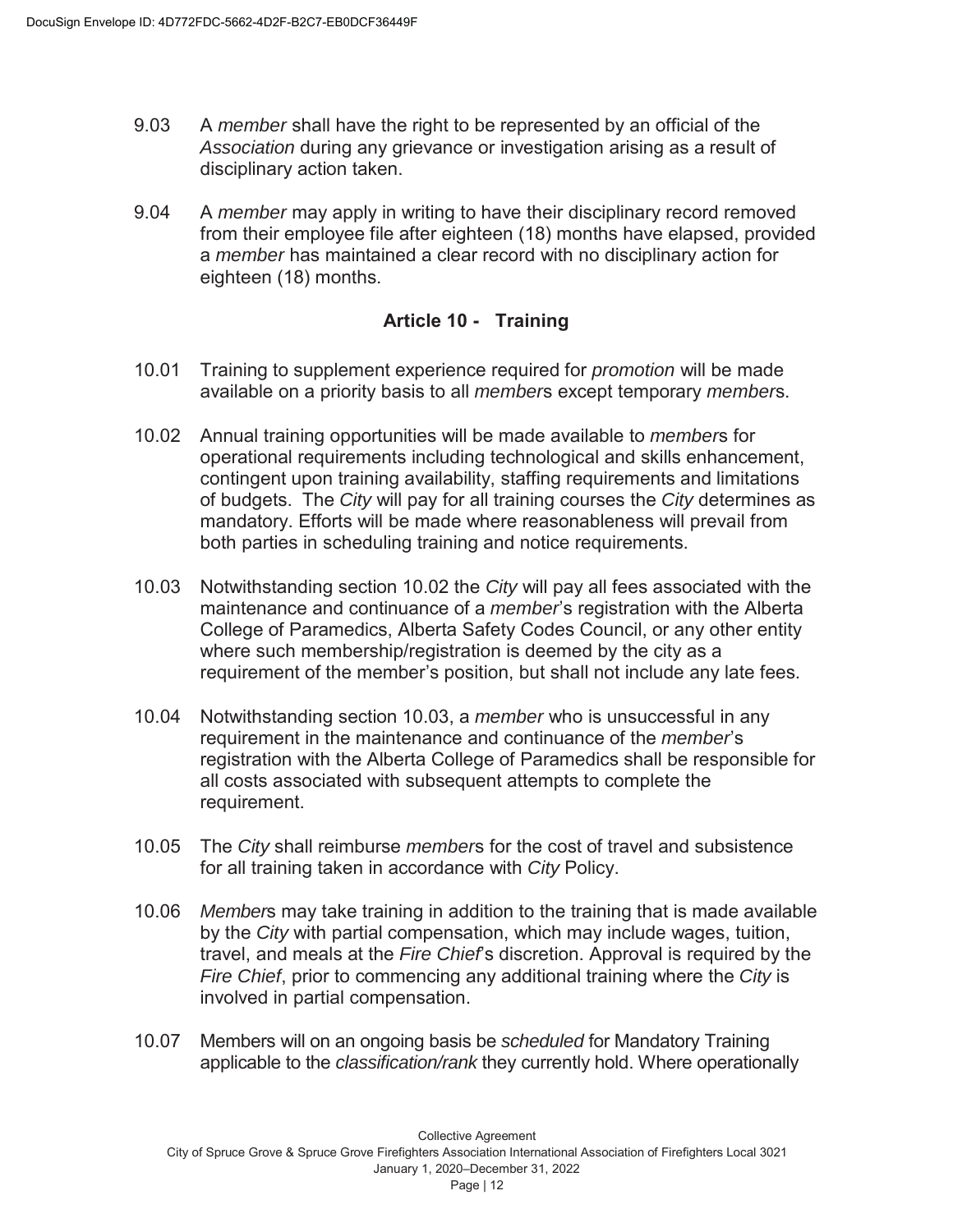practical, efforts will be made to schedule mandatory training outside of peak vacation hours.

10.08 All members eligible for Mandatory Training will be offered the training in as expeditious a manner as practicable. If, however there are circumstances that prevent all eligible members from being able to participate in Mandatory Training applicable to their rank, such as but not necessarily limited to budgetary constraints the training will be offered/provided to members in order of seniority.

#### **Article 11 - Vacancies and** *Promotion***s**

- 11.01 All permanent *Position*s shall be posted in accordance with *City* policy for twenty (20) calendar days on the bulletin board in the Fire Hall. Where practical, temporary vacancies of less than three (3) months shall be posted for a period of five (5) calendar days in accordance with *City* policy.
- 11.02 Appointments to *position*s may be made by mutual agreement between the *Association* and the *City* without posting.
- 11.03 All *promotion*s shall be based on qualifications and ability as set out by the *City*. Should qualifications and ability be equal then seniority shall be the determining factor. If a Fire Prevention Officer wishes to become a fire officer, they must serve a minimum of one (1) year of duty as an active Firefighter, prior to applying for a higher *rank Fire Services position*, unless it is a higher *rank* Fire Prevention Officer *position*.
- 11.04 A *member* who is promoted beyond the Classification/*Rank* of Firefighter will be on a six (6) month *trial period*. During this period the *member* may revert to his previous *position* or be reverted if he cannot meet the standards of his *promotion* as determined by the *Fire Chief*.
- 11.05 If a current *member* holds the *rank* above Firefighter should apply and be the successful applicant for the Fire Prevention *position*, this *member* shall start at the prevention officer rate of pay closest to their current title.
- 11.06 Fire Prevention Officers will be excluded from any mandatory EMT-P training required in any current or future Letter of Understanding.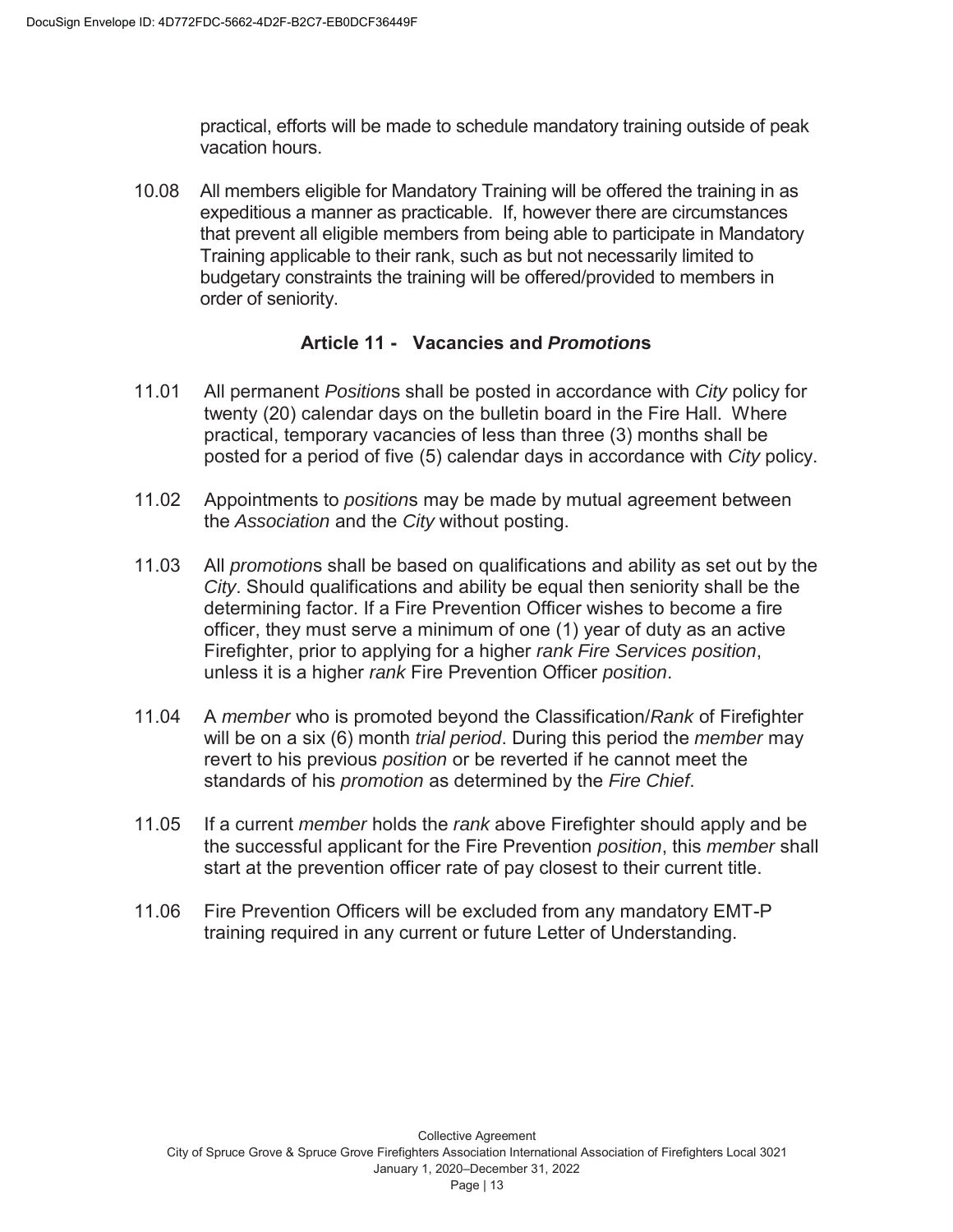#### **Article 12 - Committees**

#### **Labour Management Committee**

- 12.01 A Labour Management Committee shall be established consisting of two (2) representatives of the *Association* and two (2) representatives of the *City*. The *City* will support up to two (2) representatives of the *Association* and provide leave with pay while on duty.
- 12.02 The Committee shall concern itself with following general matters:
	- (a) Considering constructive criticisms of the collective agreement so that better relations shall exist between the *City* and Employees;
	- (b) Correcting conditions causing grievances and misunderstandings;
	- (c) Other matters of mutual interest that may arise from time to time.
- 12.03 The Committee shall meet every month provided there are agenda items. Meeting times and dates will be mutually agreed upon at the previous meeting. *Member*s of the Committee shall receive, where practical, an agenda of the meeting at least one week in advance of the meeting. The *City* and *Association* will rotate, on a monthly basis, preparing the agenda and chairing the meeting. If there are no agenda items from either party, then that month's meeting will be cancelled. The next monthly meeting will then be *schedule*d at a suitable time for both parties. The responsibility to prepare the agenda and chair the meeting will rotate between the *City* and the *Association*.
- 12.04 Minutes of each meeting of the Committee shall be prepared and signed by the joint Chairperson as promptly as possible after the close of the meeting. The *Association* and the *City* shall each receive a signed copy of minutes.
- 12.05 The Committee shall not have any jurisdiction over operational requirements, wages, or any other matter of collective bargaining, including administration of this Collective Agreement. The Committee shall not supersede activities of any other Committee of the *Association* or the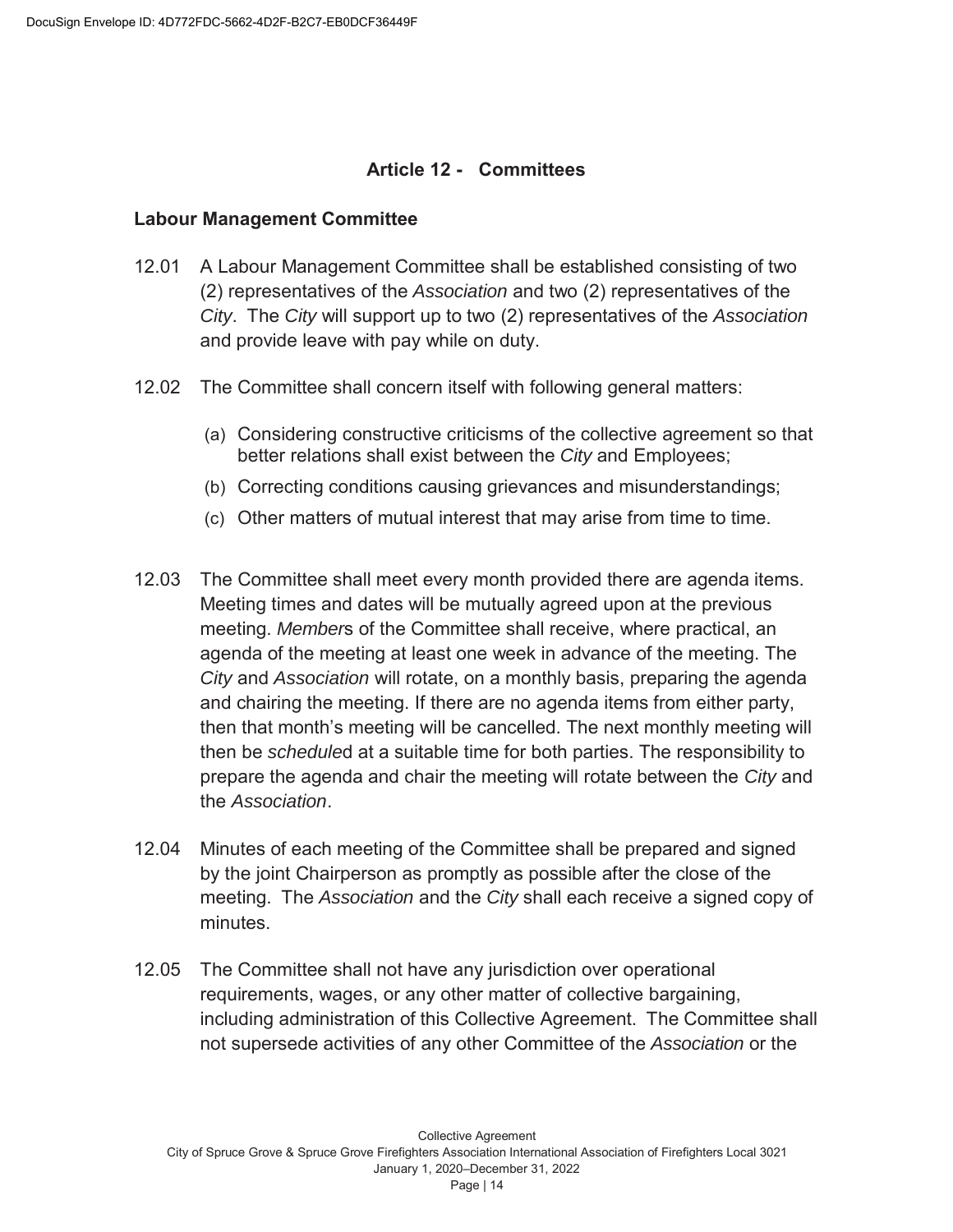*City* and does not have the power to bind either the *Association* or its *member*s, or the *City* of any decisions or conclusions reached in their discussions. The Committee shall have the power to make recommendations to the *Association* and the *City* with respect to its discussions and conclusions.

#### **Safety Committee**

12.06 The *Association* will nominate two (2) representatives to represent employees on the Occupational Health and Safety Program subcommittee.

#### **Training Committee**

12.07 Labour management will work towards the creation of a Training Committee terms of reference that focuses on a short and long term training plan that are consistent with the current and future needs of the fire services. The committee will have a minimum of two association representatives.

#### **Article 13 - General**

- 13.01 The *Association* agrees not to strike and the *City* agrees not to lock out.
- 13.02 There shall be no discrimination, restriction, or coercion exercised or practiced with respect to a *member* by reason of their *member*ship or activities in the *Association*.
- 13.03 The *Association* will be provided with a bulletin board in the Fire Hall.
- 13.04 Performance assessments will be reviewed and acknowledged in writing by *member*s and provide the *member*s with an opportunity to attach a written response to the review to form a part of the *member*'s permanent record.
- 13.05 Upon request, a *member* may review his employee file in the presence of an authorized representative of the *City* during normal business hours.
- 13.06 The *Association* may hold *Association* meetings for reasonable periods at the Fire Hall provided response readiness and operational requirements are not compromised.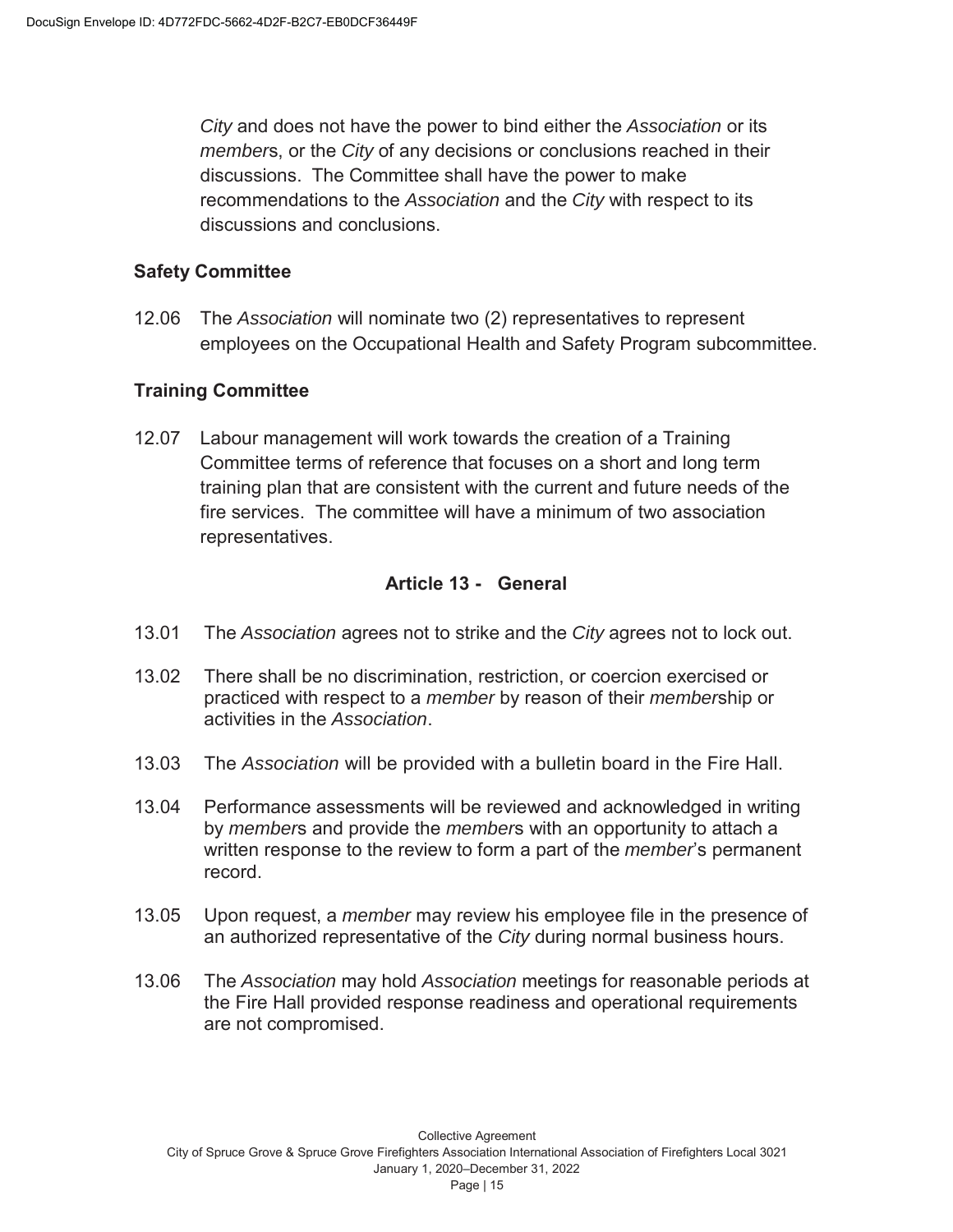- 13.07 A physical fitness program developed by mutual agreement of the *Association* and the *City* shall be maintained in order to ensure *member*s' fitness is appropriate for their duties. The *City* will provide sixty (60) minutes for fitness followed by a fifteen (15) minute shower break per *shift* provided response readiness is not compromised.
- 13.08 Should the *City* determine a need for evaluation of all *member*s' fitness, it will be an evaluation comprised of bona fide occupational requirements for Firefighter Fitness evaluation. The *Association* and the *City* will set up the evaluation collectively. A *member* who fails to achieve the benchmark time established by the evaluation will have up to three (3) additional attempts within one (1) year in which to successfully complete the evaluation. The *Association* agrees that any *member* who does not successfully complete the evaluation within one (1) year is subject to reassignment or disciplinary action.
- 13.09 To promote the Health and Wellness of the *member*s, the *City* will provide a program of annual medical exams based on NFPA standards. The *City* will cover the annual cost of the medical and the results of the medical shall follow the practices to ensure confidentiality.
- 13.10 The *City* shall pay all reasonable expenses and costs with respect to any civil or criminal action arising out of any incident involving a *member* of *Fire Services*, provided the *member* at the time of such incident was acting within the scope and course of his employment with the *City* and the incident was not as a result of the gross negligence of the *member*.

## **Article 14 -** *Shift* **Exchange**

- 14.01 *Shift* exchanges are designed to allow *member*s time off when lieu or vacation time is unavailable. *Shift* exchanges have to be approved by the platoon Officer and will be allowed up to a maximum of six (6) requested *shift*s per *calendar Year*. Exchanges greater than three (3) hours are considered to be one of the six (6) requested per year.
	- (a) If a *member* wants a *shift* exchanges greater than one (1) hour but less than three (3) hours, paperwork is required but a return work *shift* does not have to be recorded.
	- (b) If a *member* requires a *shift* exchanges for less than one (1) hour, then no paperwork is required.
	- (c) The onus is on the individual to track their time and it is not the responsibility of the Captain or Chief Officers to deal with disputes specific to *shift* exchanges.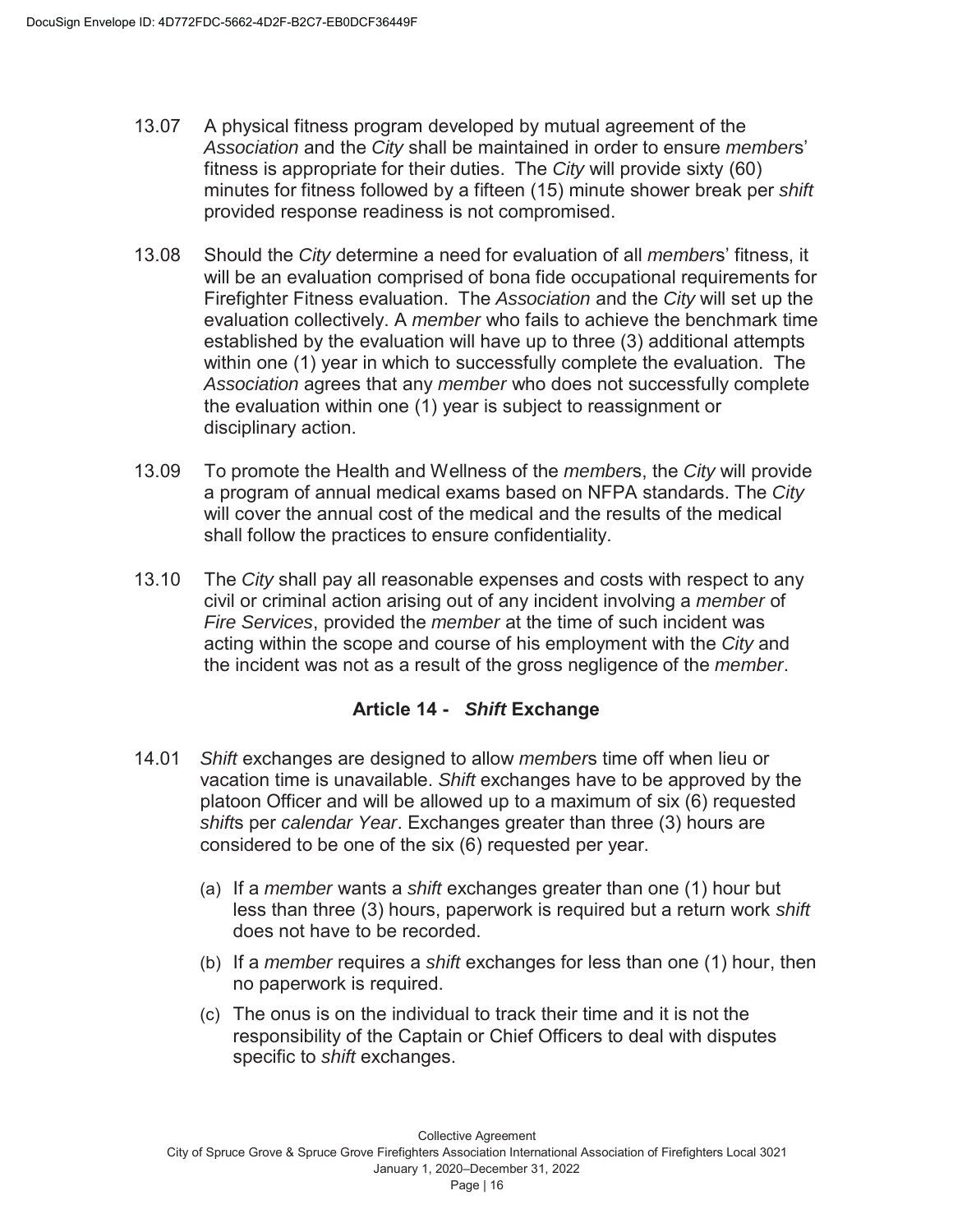- 14.02 *Probationary member*s are not permitted to participate in *shift* exchanges until such time as they have successfully completed their probationary period.
- 14.03 *Shift*s are not to be given away or sold, and where possible are to be arranged forty-eight (48) hours prior to the first *shift* affected.
- 14.04 Day and Night *shift* exchanges are equal in value with no hours owing.
- 14.05 A *member* must find a suitable replacement for their requested *shift* exchanges.

Examples of suitable replacements include:

- (a) Firefighter for Firefighter: Must be equally trained both medically and fire trained (e.g. Advanced Care Paramedic for an Advanced Care Paramedic; 1001 Firefighter for a 1001 Firefighter)
- (b) Acting Lieutenant for an Acting Lieutenant
- (c) Lieutenant for a Lieutenant
- (d) Captain for a Captain
- (e) Fire Prevention Officer for Fire Prevention Officer
- 14.06 *Shift* trades are allowed for union business with no effect on the maximum allotted numbers outlined in 14.01 above.

#### **Article 15 - Hours of Work and Overtime**

- 15.01 All authorized hours worked in excess of the *Regular Hours of Work* shall be overtime.
	- (a) Overtime will be compensated at three (3) times the regular hourly rate for a *call out* excluding standby or a duty *shift*, on statutory holidays.
	- (b) Overtime will be compensated at two (2) times the regular hourly rate for:
		- (i) Callout
		- (ii) Duty *shift*
		- (iii) All hours while instructing an approved or certified course outside of their regular duties or
		- (iv) Extension to *shift*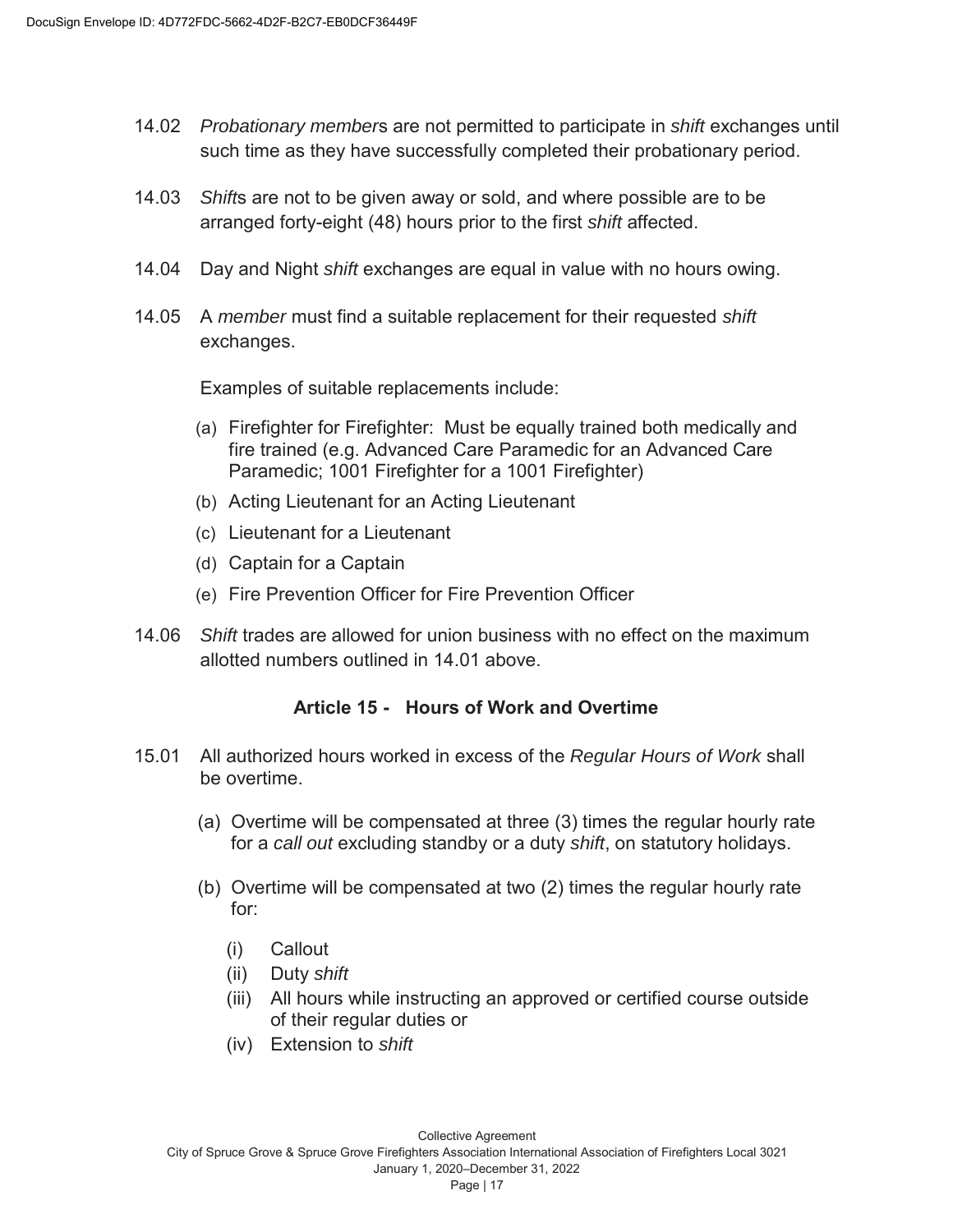- (v) Work related Court Duty
- (c) Overtime for other activities will be compensated at one and a half (1.5) times the regular hourly rate.
	- (i) Training
	- (ii) Meetings
- (d) Overtime will be compensated at straight (1.0) times the hourly rate for annual medical exams as referenced in Article 13.09.
- (e) Payment for overtime shall be calculated to the nearest one half (1/2) hour.
- (f) Employees can bank a maximum sixty-two (62) overtime hours in a *calendar Year.*
- (g) Hours banked and used cannot be replaced with new banked hours, except hours earned from callouts excluding duty *shift*s.
	- (i) Any remaining banked time in the employee's bank in the 26th pay period will be paid out.
	- (ii) Employees may apply to use lieu time in one (1) hour increments.
- (h) In establishing daylight savings time and reverting to standard time, *member*s called in for overtime will be paid in accordance with actual hours worked. All other *member*s working the *shift*s concerned will have their pay averaged out as if it were a normal working period.
- 15.02 The *City* and the *Association* recognize the *member*s as a *Captive workforce*.
- 15.03 The *Association* recognizes that *captive workforce* means that staff is under the direction of supervisors at all times while on duty with no guarantee to break periods.
- 15.04 The *City* shall strive to provide sufficient break periods to allow *member*s to prepare and consume meals.
- 15.05 A *member called out* shall receive a minimum of two (2) hours at two (2)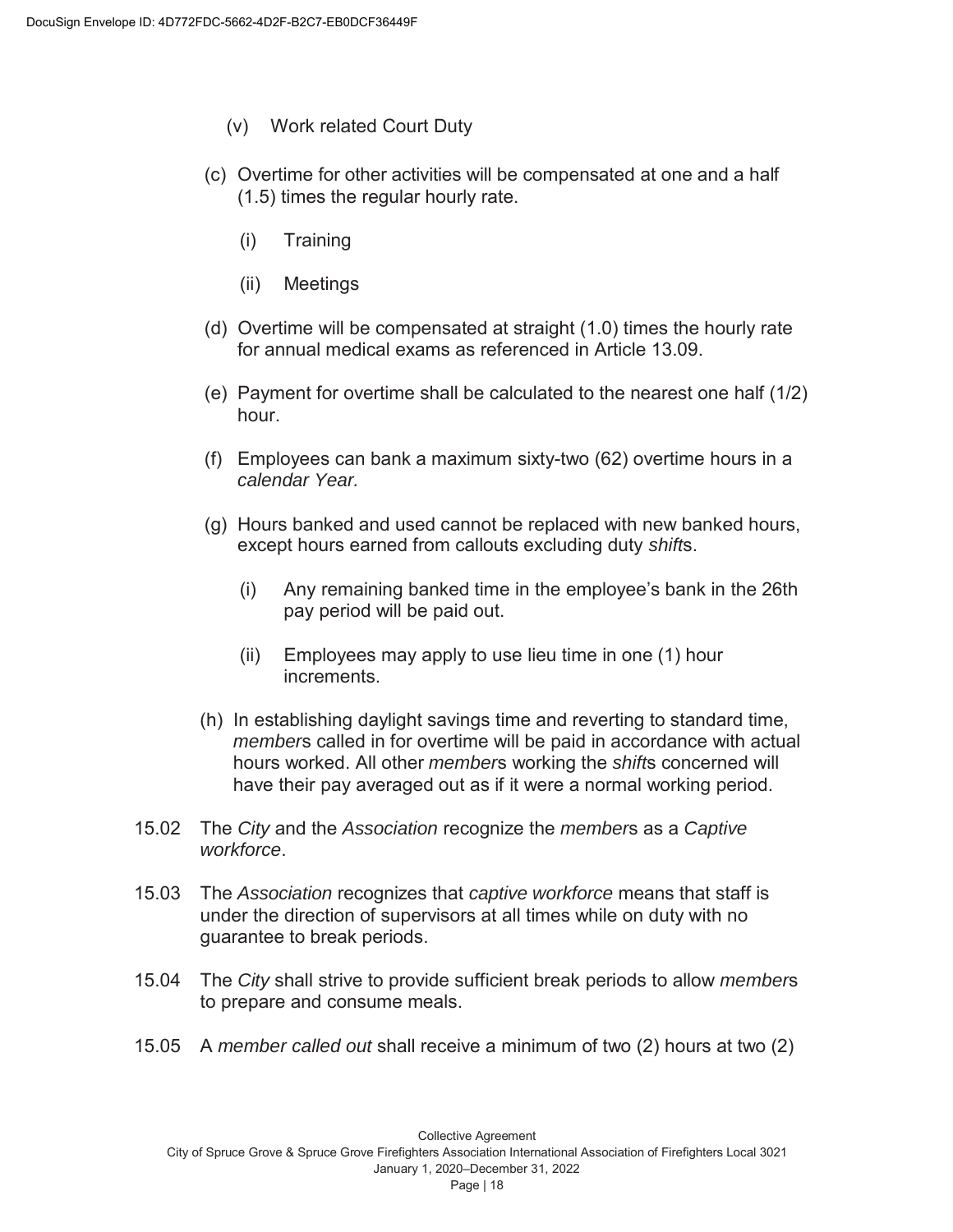times the *Regular Rate of Pay*.

- 15.06 *Member*s on emergency calls or non-emergency calls for continuous periods of over three (3) hours shall be supplied with food and/or refreshments consistent with *City* policy.
- 15.07 *Member*s, excluding Fire Prevention Officer, shall work *shift* work *schedule*d according to the following: Day*shift*s shall be a ten (10) hour day; Night*shift*s shall be a fourteen (14) hour night, with a repeating *schedule* that averages a forty-two (42) hour workweek. The intent, where operationally practical, is to provide as much notice on *schedule* changes with the provision of providing twenty-eight (28) days' notice for required *shift* changes. *member*s assigned to modified duties, light duties, gradual return to work, and *Special Duties* may be assigned alternate *schedule*s that still average forty-two (42) hour workweeks.
- 15.08 Nothing in this agreement inhibits the *Fire Chief*, upon ten (10) days written notice, from temporarily reassigning a *member*, excluding the Fire Prevention Officer, to work another *schedule* based on ten (10) hours days, or ten (10) days and/or fourteen (14) hour nights. If *Regular Hours of Work* or *shift* change are implemented on shorter notice, except for modified or light duties, the affected *member* shall receive the overtime rate for the first *schedule*d *Regular Hours of Work* or *shift* worked. Where reasonable and practical the *Fire Chief* will provide the *member* with twenty-eight (28) days' notice.
- 15.09 When a *member* who is an authorized representative of the *Association* attends a meeting while on duty between the *City* and the *Association*, they shall be relieved of their duties and the *member* shall suffer no loss of pay and their *position* shall be backfilled by another *member*. During negotiations there shall be a minimum of three (3) *member*s who may attend negotiations.
- 15.10 The *City* shall ensure that there is no loss of pay for the representative of the *Association*, and the grievor, where resolution of the grievance requires their absence from their regularly *schedule*d *shift*.
- 15.11 Notwithstanding any other article in this agreement the *Fire Chief* may assign a *Rover* to a *shift schedule*, based on ten (10) hour days and fourteen (14) hour nights that averages a maximum of 42 hours per week, other than the one identified in *Schedule* IV. The *Rover* will be provided with a monthly *schedule* prior to the 10<sup>th</sup> of the month preceding the *schedule* month, should the *schedule* change after the 10<sup>th</sup> of the previous month the *Fire Chief* shall provide 10 days' notice of this change and if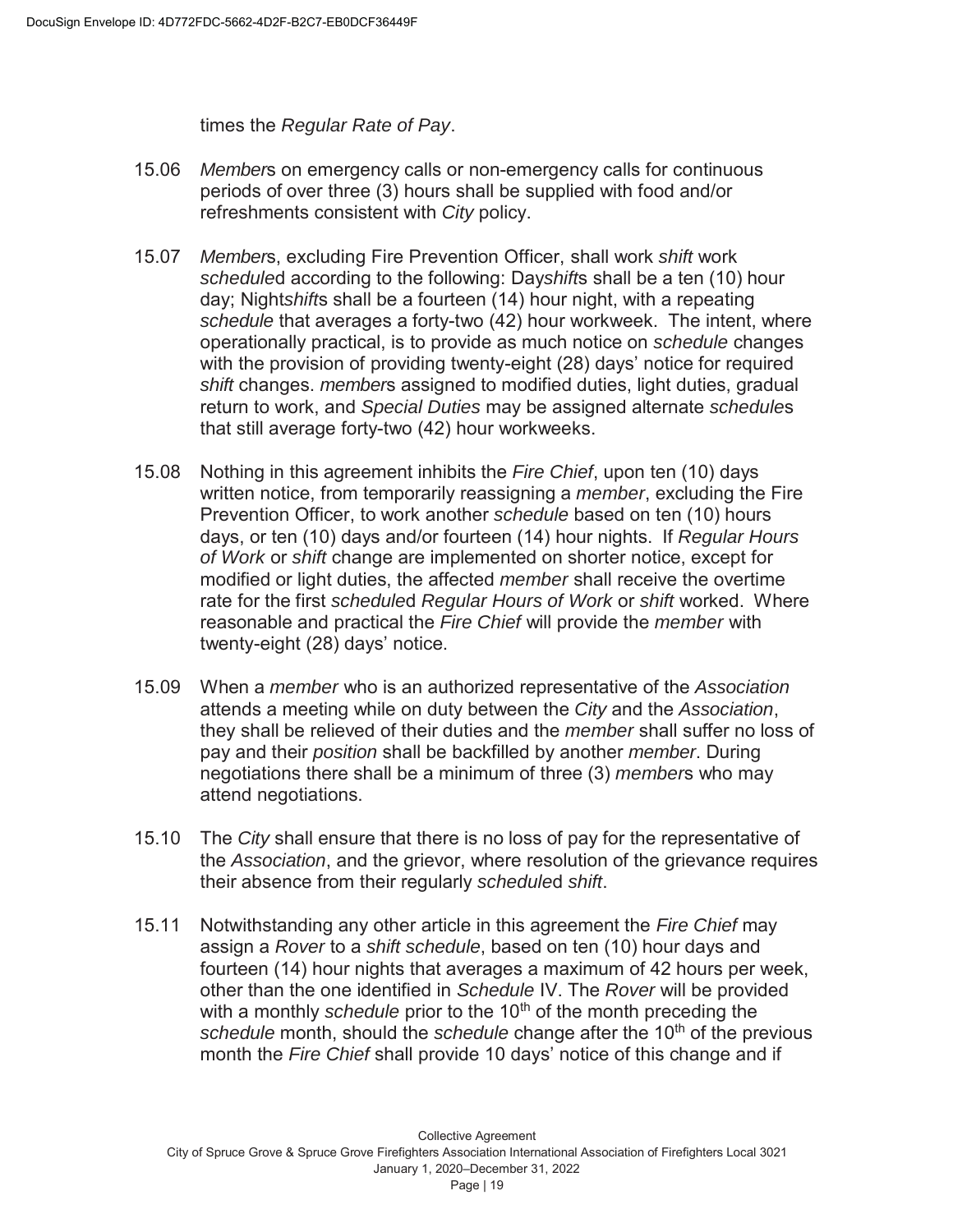less than 10 days' notice is provided than the first *shift* worked in the change shall be considered overtime.

- 15.12 *Member*s in Fire Prevention Officer *position*s shall work a *schedule* that averages a forty two (42) hour work week, based on 8.4 hour or 10.5 hour *shift*s. There shall be no more than five (5) work days in any given week and there shall be no more than one start time *schedule*d within a twenty four (24) hour period.
- 15.13 Nothing in this agreement inhibits the *Fire Chief* upon ten (10) days written notice, from temporarily reassigning a Fire Prevention Officer to work another *schedule* for operational purposes.
- 15.14 Regardless of wordings elsewhere in this agreement, a *member* on probation may be *schedule*d to work any *shift* pattern or hours of work, compliant with Labour Standards, for the purpose of orientation or identified necessary training. Any *shift* created under this clause, greater than 10.5 hours will only be implemented after consultation and agreement with the *Association*.

#### **Article 16 - Remuneration**

- 16.01 *Member*s shall be paid a bi-weekly salary, based on the *member*'s annual salary, as per Appendix I. Pay, excluding overtime, shall be based on an average of forty-two (42) hours per week, regardless of actual hours worked in the pay period.
	- (a) A *member* shall receive their incremental raises as per Appendix 1 on the pay period immediately following their *anniversary date*.
- 16.02 Both parties recognize that depending on start and termination dates the *member* may be owed or owe hours. This will be taken into consideration on the final pay period to ensure only those hours worked are compensated.
- 16.03 Members hired will be employed for one year at each Classification/Rank from probationary to second class firefighter. A first class firefighter shall become eligible for the Hourly Rate of *Senior Firefighter*, as set out in Appendix I, on the sixth *anniversary date* of their becoming a First Class Firefighter. Exceptions to this section may exist within the Collective Agreement, Letters of Understanding, or for disciplinary reasons.
- 16.04 *Member*s on *standby* shall receive pay of ten dollars (\$10.00) per hour while on *standby*. *Member*s on *standby* shall at all times, while on *standby*,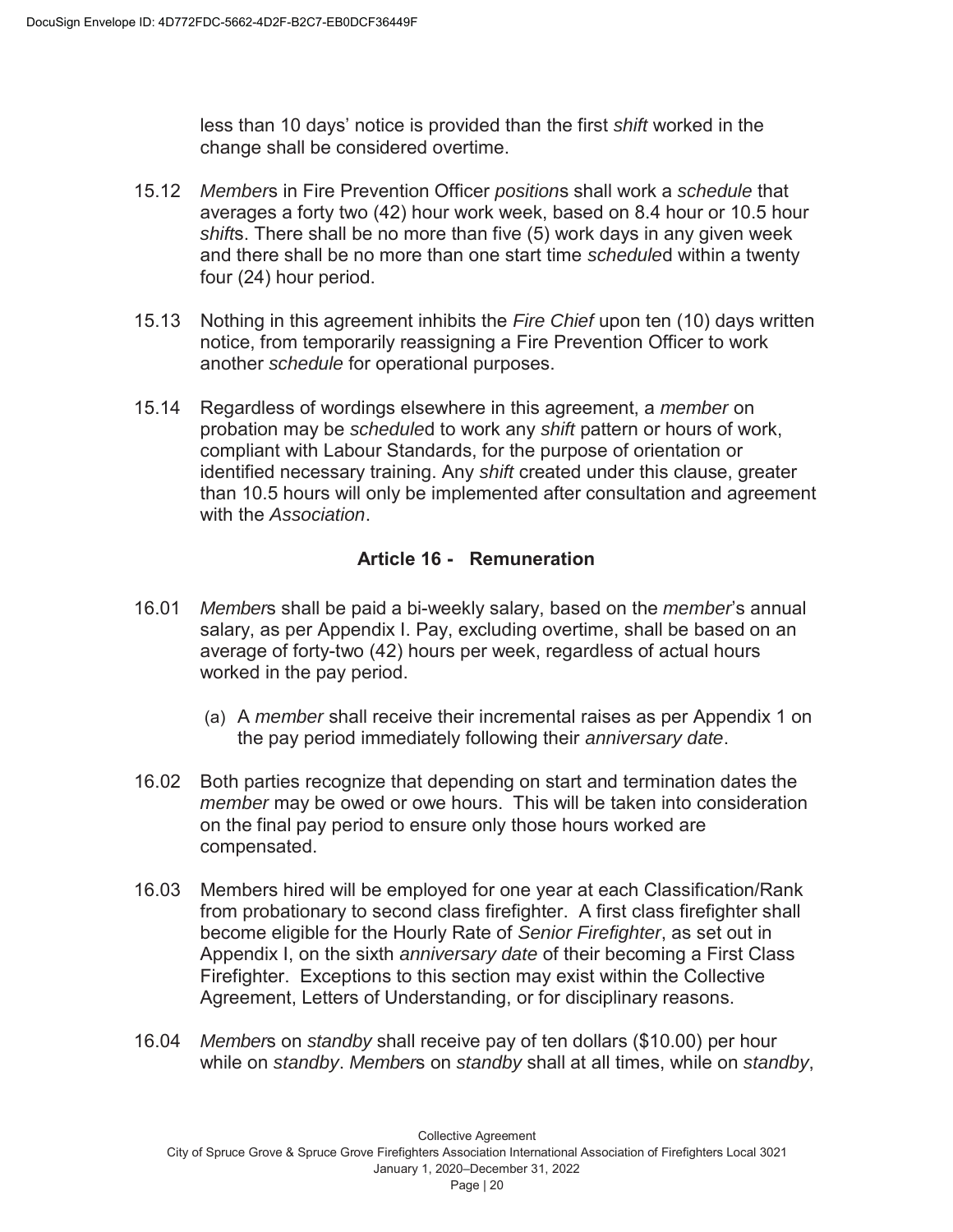be able to respond to the station in no more than fifteen (15) minutes.

- 16.05 *Member*s *on-call* shall receive no remuneration other than overtime as per provisions of this agreement and must have responded to the station within fifteen (15) minutes of the call.
- 16.06 When a *member*, designated by the *Fire Chief*, is relieving a Classification/*Rank* higher than the First Class Firefighter, they shall be paid at the rate of pay for the Classification/*Rank* in which he is relieving for any hours greater than three (3) hours during their *shift*. The full *shift* may be divided between two or more *member*s.
- 16.07 The *City* will acknowledge the *member*s with a long service bonus in an effort to sincerely recognize and show appreciation for the services rendered and payment will be made in accordance with the following *schedule*:

| Long Service Bonus Schedule                    |
|------------------------------------------------|
| \$200 in the 5th year of Continuous Service    |
| \$400 in the 10th year of Continuous Service   |
| \$600 in the 15th year of Continuous Service   |
| \$800 in the 20th year of Continuous Service   |
| \$1,000 in the 25th year of Continuous Service |
| \$1,200 in the 30th year of Continuous Service |
| \$1,400 in the 35th year of Continuous Service |

- 16.08 In the event that the *City* creates a new Classification/*Rank* or *Position* within the bargaining unit, the rate of wages for such a new Classification/*Rank* or *Position* shall be negotiated with the *Association.*
- 16.09 A *member,* excluding Fire Prevention Officer, or *Probationary Member* shall serve at least one (1) year in each class, found in Appendix I, of Probationary to First Class Firefighter. Fire Prevention Officer shall serve at least one (1) year in each class found in Appendix I, of Fire Prevention Officer first year to Fire Prevention Officer third year.
- 16.10 It is agreed that the *City* may, at its sole discretion hire Firefighters from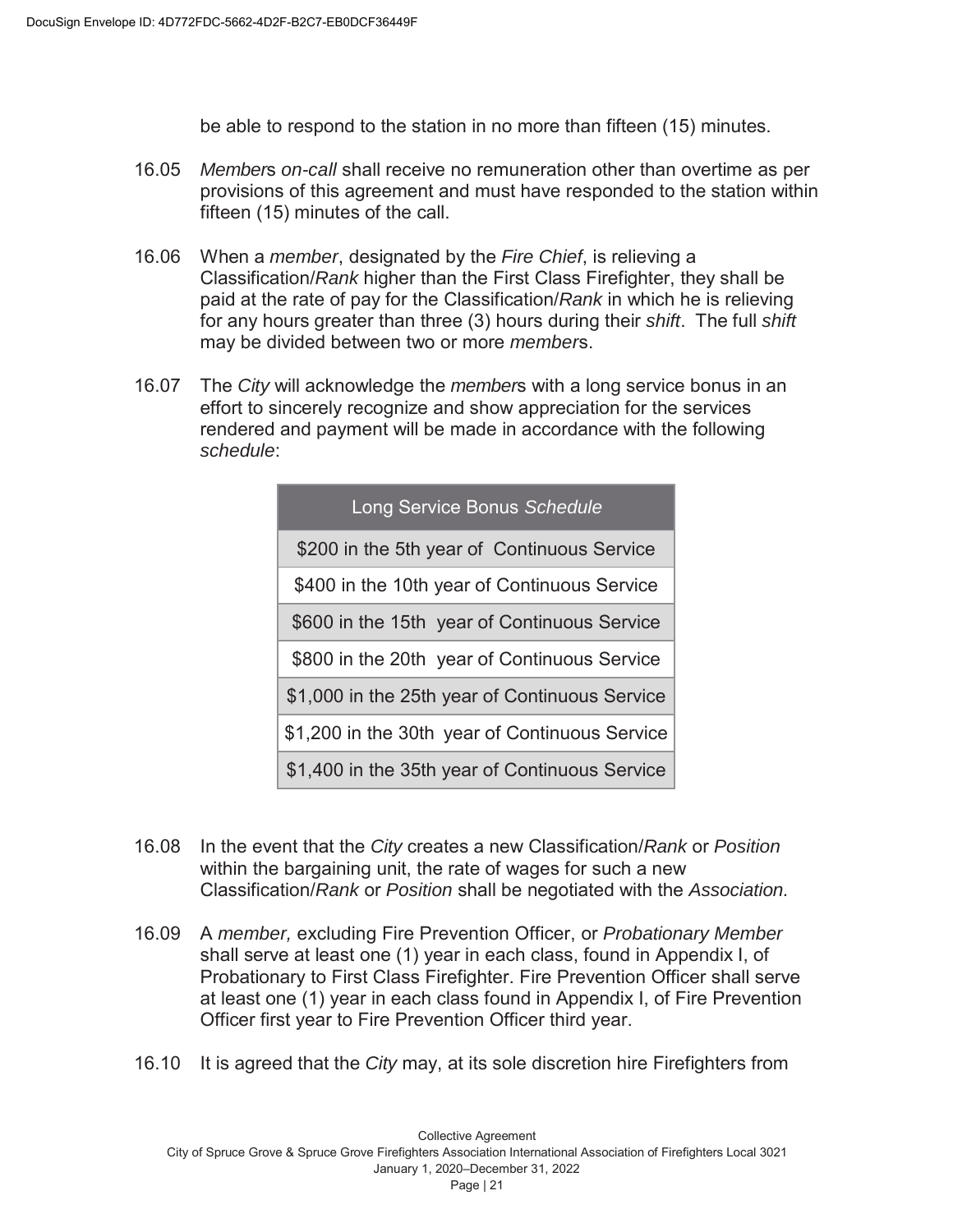other departments represented by the IAFF at the same pay classification/*rank* as found in Appendix I, not to exceed first class Firefighter rate. Should the Firefighter's current classification/*rank* be one that is not found in Appendix I; the classification/*rank* shall be set as per years served in their current IAFF department. The Firefighter hired must be in good standing with their current IAFF Local at the time of employment offer being presented by the *City* and must be an EMT-P. In the event the *City* hires a Firefighter in accordance with this clause, any *member*s currently serving who also came from another IAFF represented fire department shall have their current wage adjusted to what, they currently would be, had this clause been applied to them at their time of hiring.

16.11 *Shift* differential shall be paid for all night*shift*s at the rate of \$1.00 per hour. For practical purposes *shift* differential of \$49.13 shall paid on each pay period based on the following formula:

(91.25 night*shift*s per year) x (14 hours x \$1.00)

(26 pay periods)

#### **Article 17 - Vacations**

- 17.01 A *member*'s *anniversary date* for vacation purposes shall be the latest hiring date.
- 17.02 *Members* shall earn vacation entitlement based on the accumulation factor as set out below: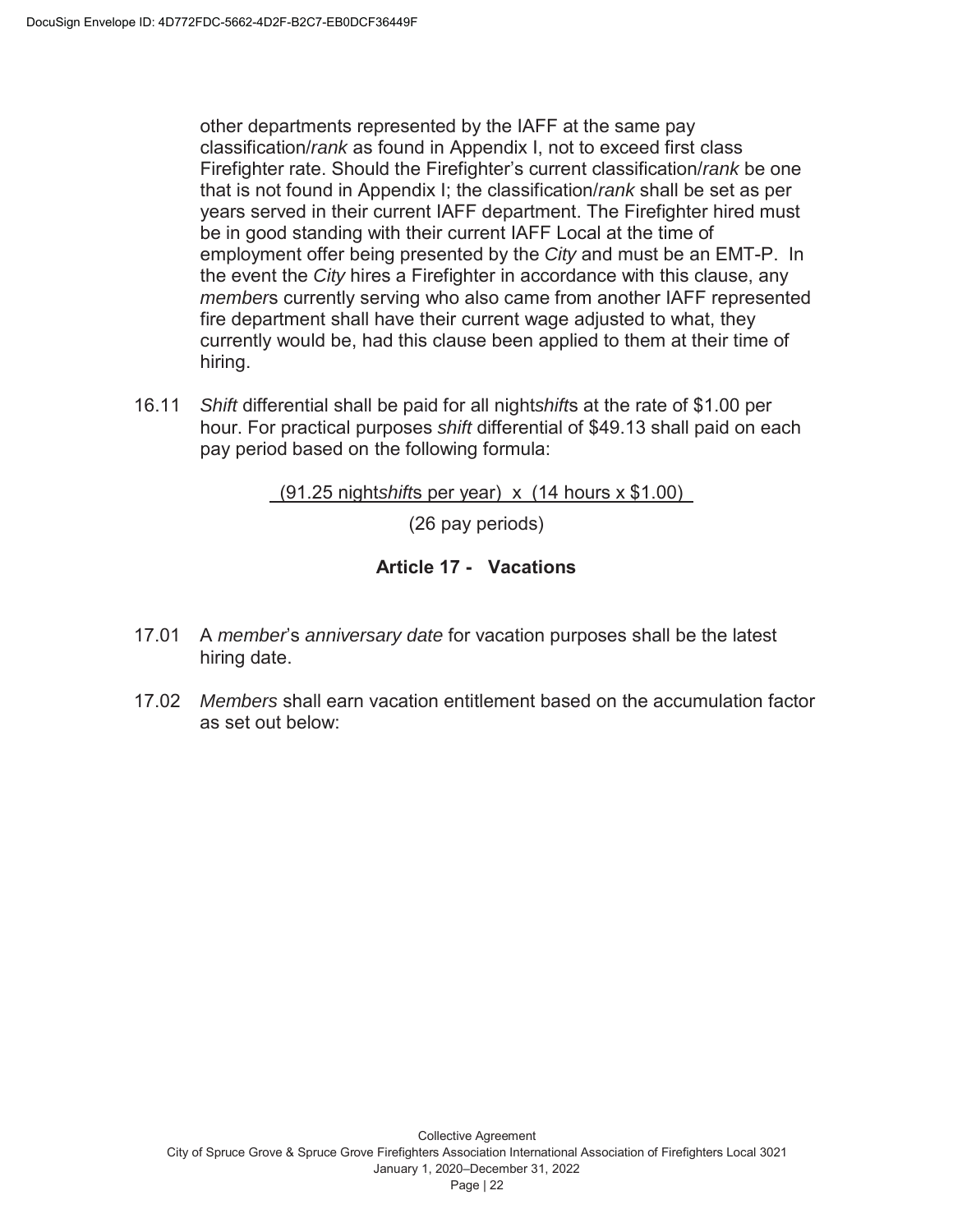| <b>Years of Service Hours</b><br>(Anniversary) | <b>Accumulation Factor</b><br>(Per Pay Period) | <b>Annual Hours</b> |
|------------------------------------------------|------------------------------------------------|---------------------|
| $0$ to $4$                                     | 4.87                                           | 126.62              |
| On $5th$                                       | 5.21                                           | 135.46              |
| On 6 <sup>th</sup>                             | 5.54                                           | 144.04              |
| On $7th$                                       | 5.96                                           | 154.96              |
| On 8 <sup>th</sup>                             | 6.47                                           | 168.22              |
| On 9 <sup>th</sup>                             | 6.80                                           | 176.80              |
| On 10 <sup>th</sup>                            | 7.22                                           | 187.72              |
| On 11 <sup>th</sup>                            | 7.64                                           | 198.64              |
| On $12^{th}$                                   | 8.06                                           | 209.56              |
| On $13th$                                      | 8.48                                           | 220.48              |
| On $14$ <sup>th</sup>                          | 8.90                                           | 231.40              |
| On 15 <sup>th</sup>                            | 9.32                                           | 242.32              |
| On 16 <sup>th</sup> through 24 <sup>th</sup>   | 9.74                                           | 253.24              |
| On 25 <sup>th</sup> and any years thereafter   | 11.00                                          | 286.00              |

#### **Vacation Accruals**

- 17.03 *Members* and their Officers are responsible to ensure vacation entitlements do not exceed one hundred percent (100%) of their respective yearly accumulation factor at any time. Human Resources will provide Officers with accrual data in February of every year. *Staff Members* may accrue more than one hundred percent (100%) once every five years, provided written permission is obtained from the *Fire Chief* and the department *General Manager* and recommended for approval by the *City Manager*. The *City Manager* is the final approving authority. Entitlements that exceed one hundred percent (100%) will be paid out at the end of each year where *City Manager* approval has not been granted to carry over excess vacation.
- 17.04 *Member*s may take the vacation entitlement they have accrued to date subject to section 17.06 or *Fire Chief* approval.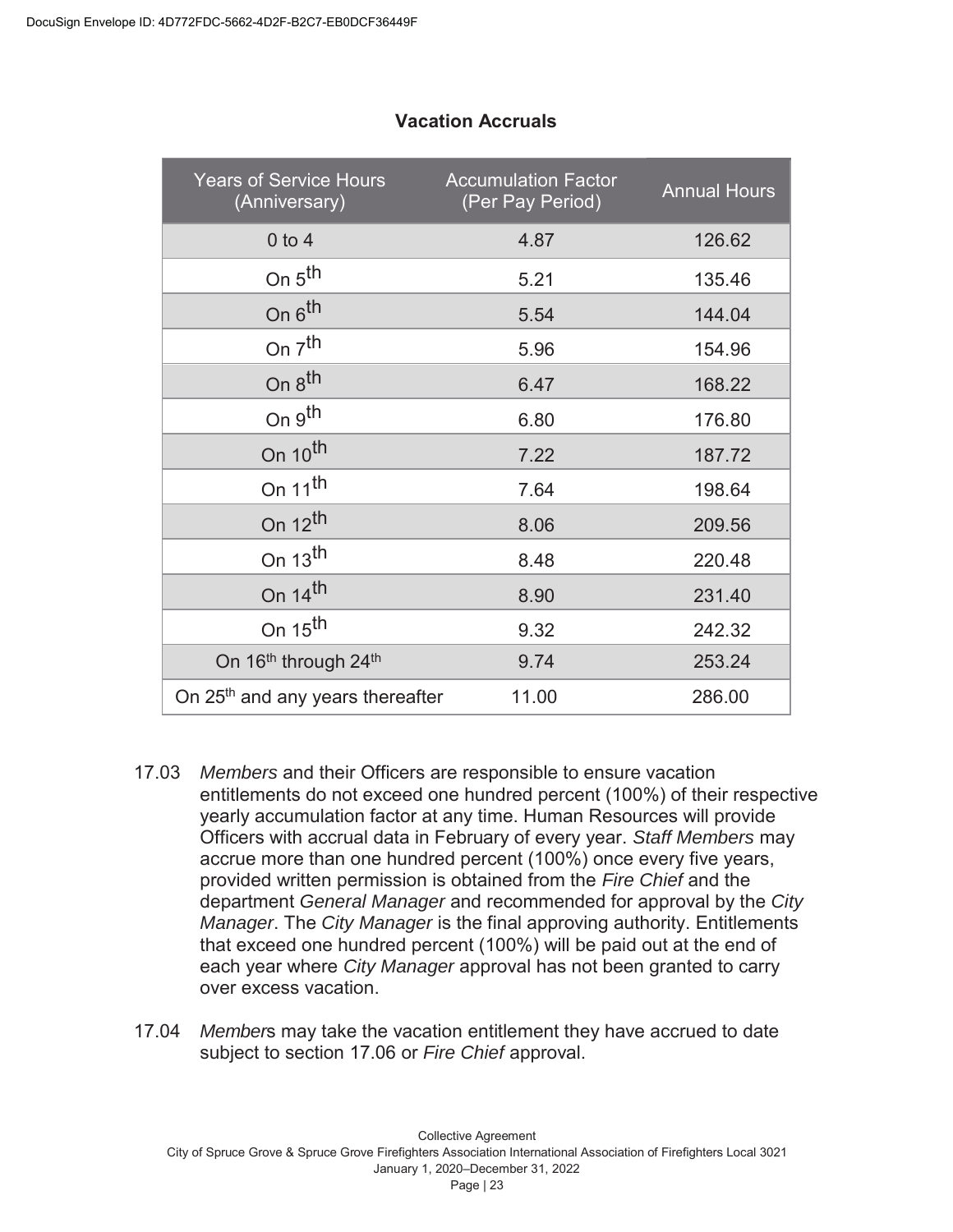- 17.05 Vacation accruals shall not accrue during any absence of thirty (30) continuous calendar days or more, except for vacation.
- 17.06 Vacation requests shall be submitted by January 30th with approval by the *Fire Chief*'s office by March 1st for the upcoming vacation *calendar Year*, which shall be considered to be April 1st to March 31st of the following year. Upon approval of vacation leave no cancellation or substitution will be permitted without joint agreement from the *Fire Chief*'s office and the individual requesting such change.
- 17.07 *Probationary Member*s shall be permitted to apply for vacation leave after their first *anniversary date*. If candidates during the hiring process make the *City* aware of prior commitments the *City* may accommodate.
- 17.08 If vacation cancellation as approved by the *Fire Chief* occurs, the vacant tour shall be re-offered to the platoon following the peak time request process.
- 17.09 There shall be no more than one confirmed or *qualified officer* on vacation from each platoon at any given time.
- 17.10 *Member*s may submit vacation and lieu time on a month to month basis prior to the 10th of the preceding month for which the leave is requested.
- 17.11 Method of approval will allow one (1) *member* off on vacation on each platoon for every nine (9) *member*s on a platoon. At such time when there are greater than nine (9) *member*s on a platoon, two (2) *member*s would be allowed off on vacation. However, upon the Chief's authorization, additional *member*s may be allowed vacation provided the vacation time does not jeopardize the operation of the Fire Service.
- 17.12 If at the start of the *shift* the platoon on duty is above minimum staffing requirement on duty, then any *member* may request to use leave to take the *shift* off. In the event more than one *member* wants to take the *shift* off and provided there are adequate qualified *member*s working, the most senior *member*s will be granted the *shift* off.
- 17.13 A *member* may apply for a first round selection (complete tours only) from one of the following:
	- (a) One choice to a maximum of two (2) consecutive tours during peak time or
	- (b) A maximum of two tours, one within peak time and one outside of peak time, or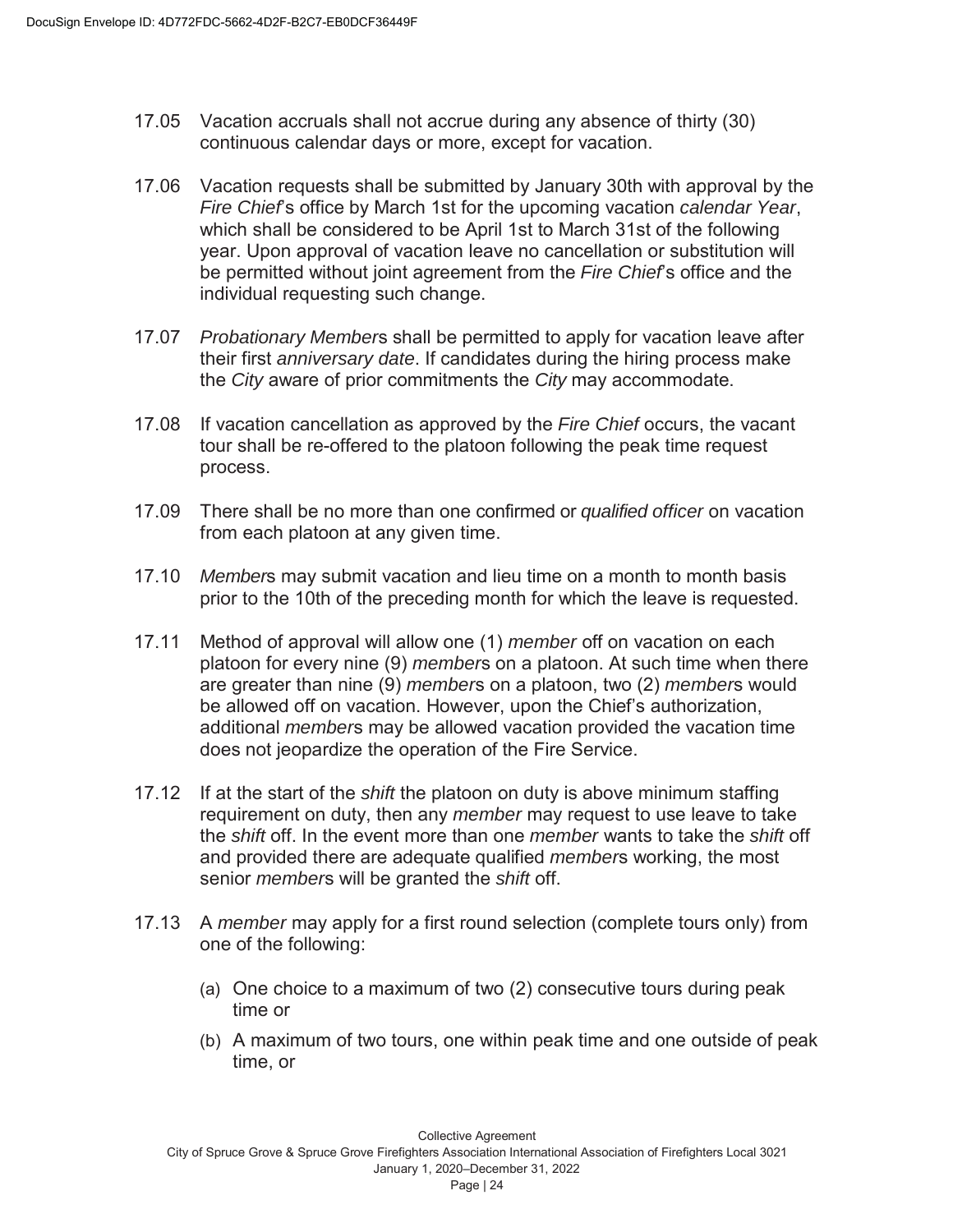- (c) Multiple consecutive tours to a maximum of your full vacation allotment out of peak time.
- 17.14 Peak time shall be June 20 to September 10 and December 20 to January 10 inclusive. Should any tour start within peak time then it shall be considered within peak selection time.
- 17.15 Once *member*s of the platoon have selected their first round of vacation a second round of vacation selection may begin.
	- (a) Second round vacation selection (complete tours only) will follow the same process as article 17.13.
	- (b) Third and subsequent rounds may consist of partial tours.
- 17.16 All vacation selection rounds will be allocated according to seniority. The most senior *member* will get first pick, second most senior will get second and so on. Requests will continue until everyone has either used all their vacation time or there are no further vacation selection requests.
- 17.17 Upon the *Fire Chief*'s request the *Association* shall provide an *Association*  Representative to assist in the vacation selection process.

#### **Article 18 - Statutory Holidays**

18.01 The following days shall be recognized as statutory and declared holidays for the purpose of this agreement:

| New Year's Day                                      | Civic Holiday           |  |  |  |
|-----------------------------------------------------|-------------------------|--|--|--|
| <b>Family Day</b>                                   | Labour Day              |  |  |  |
| <b>Good Friday</b>                                  | <b>Thanksgiving Day</b> |  |  |  |
| Easter Monday                                       | Remembrance Day         |  |  |  |
| Victoria Day                                        | Christmas Day           |  |  |  |
| Canada Day                                          | Boxing Day              |  |  |  |
| Christmas Floater will be December 24 <sup>th</sup> |                         |  |  |  |

18.02 All *member*s shall receive six (6) hours on each pay date to compensate them for non-worked Statutory Holidays. This shall be included in the calculation of a *member*'s pensionable salary. *Member*s who are required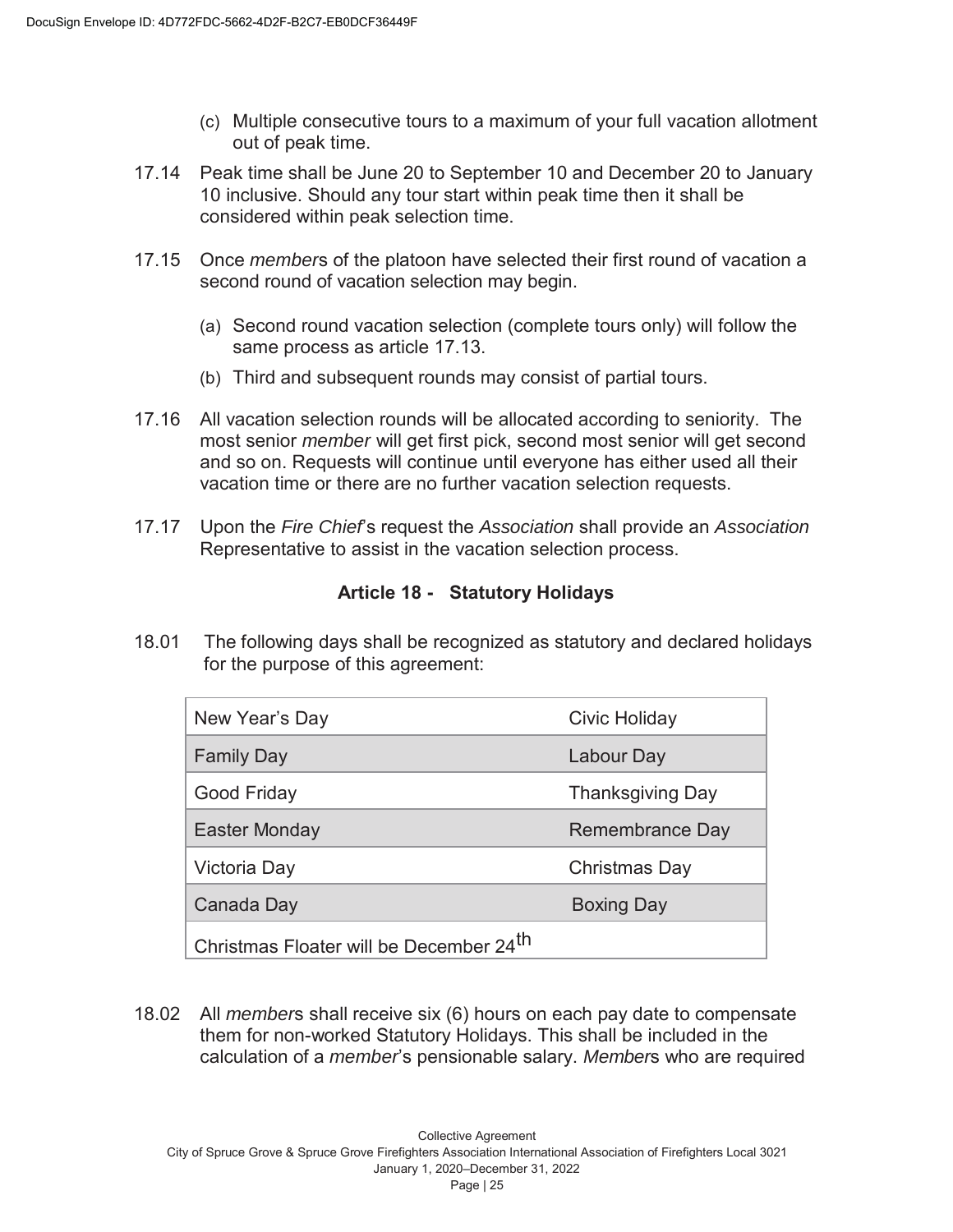to be on duty on a Statutory Holiday shall receive six (6) hours pay which will not be considered pensionable.

- 18.03 For the purpose of Article 18.02 a *member* is considered to have worked on the Statutory Holiday if their *shift* started on the Statutory Holiday.
- 18.04 A *member* called in for overtime on a Statutory Holiday will be compensated in accordance with Article 15.01.
- 18.05 *Member*s working as Fire Prevention Officer are excluded from Articles 18.02 and 18.03.

#### **Article 19 - Leaves**

- 19.01 *Member*s may request a leave of absence without pay by submitting a written request including the purpose of the leave to the *Fire Chief*. The *Fire Chief* will respond within five (5) working days with the decision stating the reason should the leave not be approved.
- 19.02 Temporary leaves of absence with pay will be granted to a *member*, upon contacting the *Fire Chief*, for the following circumstances:
	- (a) Upon the death of an *Immediate Family Member* up to three (3) *shift*s. The intent of this clause is to attend the funeral or an alternate memorial service for the deceased. The *shift*s must be taken within fourteen (14) months of the death*.* 
		- (i) In the interests of safe driving, *member*s shall be granted two (2) additional *shift*s if traveling by private vehicle and distance is greater than 500 kilometres one way.
		- (ii) If travel is by any other means and the distance is greater than 500 kilometres one way than the *member* shall be granted one (1) additional *shift*.
		- (b) *Critical illness* of an *Immediate Family Member*, up to three (3) *shift*s.
		- (c) Birth of or adoption of a child in the case of birth; the *shift* that occurs on the day of delivery and the *shift* on the day following the day of delivery; in the case of adoption one *shift* either on the day of adoption or within one week of the adoption as requested by the *member*.
		- (d) Leaves for court related matters as follows:
			- (i) Subpoenaed witness for a matter which occurred on duty no limit. All witness fees received by the *member* shall be paid to the *City*.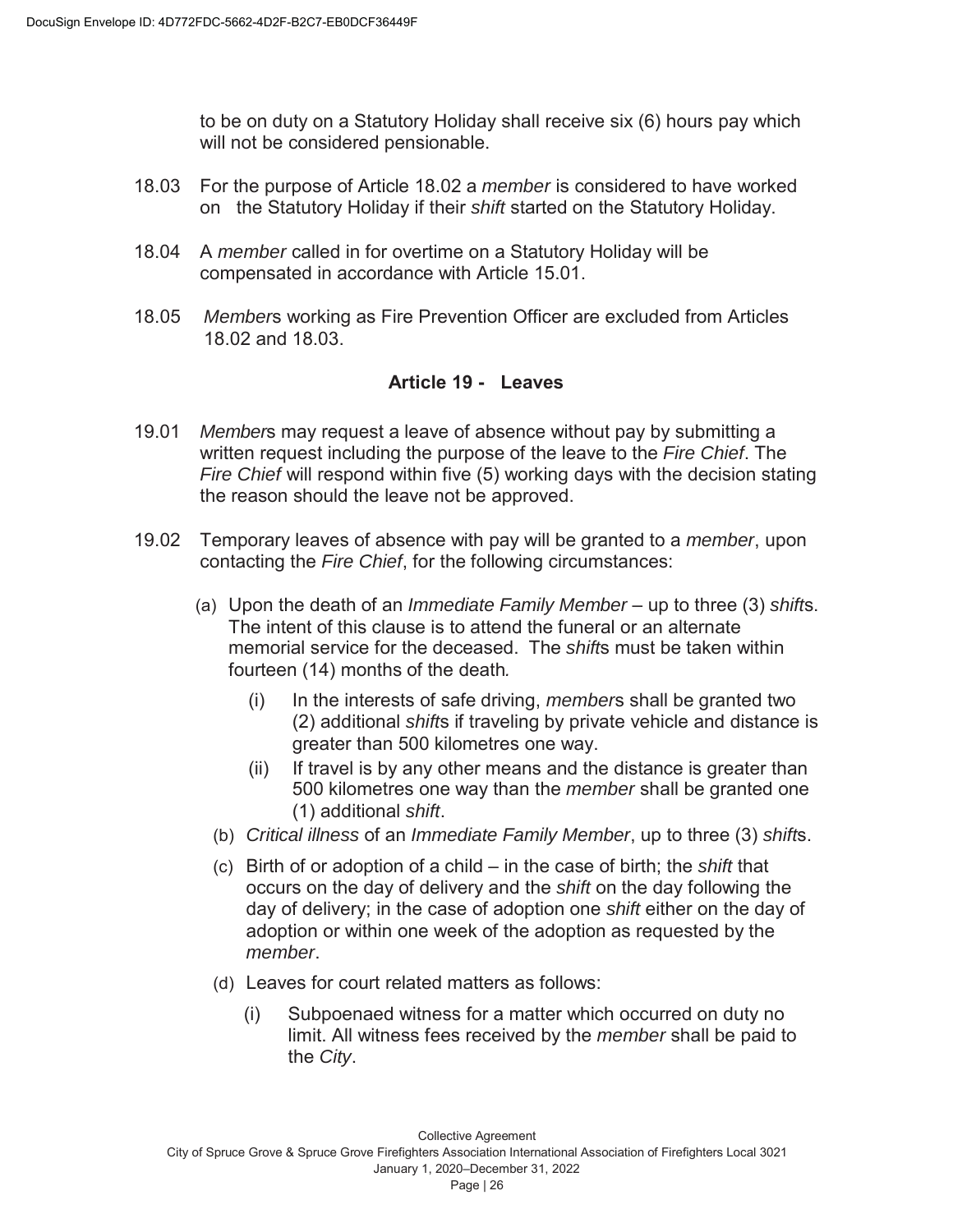- (ii) Subpoenaed witness for a criminal matter which occurred while off duty and while not in the employment of another employer, including self-employment, no limit. All witness fees received by the *member* shall be paid to the *City*.
- (iii) Subpoenaed to appear in Court as a juror on a working day, during their regularly *schedule*d hours of work, shall be allowed time off without loss of pay, provided any monies paid to the *member* for their appearance be given to the *City*.
- (iv) Subpoenaed for any other matter Leave without pay may be granted.
- (e) Grievances, collective bargaining and other labour relations issues involving the *City*.
- (f) To attend a provincial or national honor or citation, up to 1 (one) *shift*.
- 19.03 Other compassionate leaves of absence with or without pay due to exceptional circumstances may be granted at the sole discretion of the *City* Managers based on the *General Managers* recommendation of applying through the *Fire Chief*.
- 19.04 If a *member* is on lieu or vacation leave and qualifies and substantiates any leave which is listed above in Article19 or Article 20.05 (ii), then the *member* shall apply to have their vacation or lieu time converted back to their lieu or vacation bank and the appropriate substantiated leave will be allocated.

#### **Article 20 - Sick Leave**

- 20.01 *Member*s shall accumulate sick leave credits on the basis of eight and three tenths (8.3) hours per pay period to a maximum of one thousand ninety-two (1092) hours.
- 20.02 With the exception of vacation, sick leave credits shall not accrue during any absence of fourteen (14) consecutive *shift*s.
- 20.03 A *member* may be required to produce a medical certificate to substantiate any sick leave claim; medical certificates will normally be expected for any sick leave exceeding two (2) consecutive *shift*s. In the event there is a fee charged by the doctor to complete the medical certificate the *City* will pay for the fee.
- 20.04 In cases where a *member* has depleted all sick leave credits, weekly Indemnity coverage will be utilized.
- 20.05 Sick leave credits can be utilized for the following and medical notes may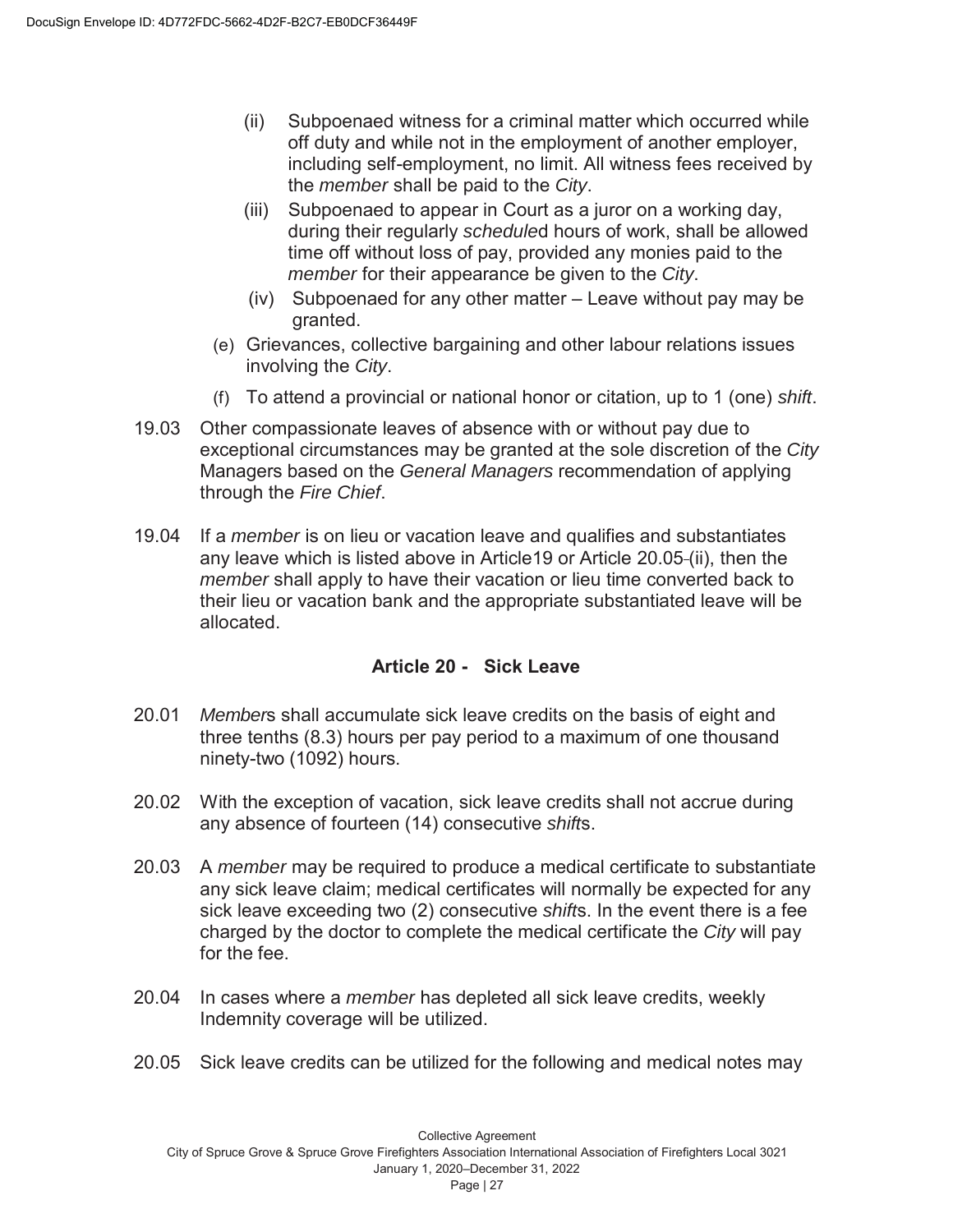be requested:

- (i) Illness and injury of the *member*.
- (ii) *Serious Illness or injury* of the *member* while on vacation supported by a physician's statement.
- (iii) Up to two (2) *shift*s of sick time accrual may be granted annually for *domestic emergencies*.
- (iv) Dental/medical appointments for the *member* exceeding two (2) hours. Dental/medical appointments that are less than two (2) hours will be leave with pay.
- (v) Medical appointments for spouse or *dependant Immediate Family Member*.
- 20.06 The *City* reserves the right at any time to require a *member* to submit to a medical examination at the expense of the *City*. Where the examination indicates the *member* is fit for work, they shall return to their duties. Where the examination indicates the *member* medically unfit to continue in his employment, the *member* shall submit to an examination by a medical board whose majority opinion shall be accepted as final and conclusive by the *City*, the *Association* and the *member*. Where the board rules that for medical reasons the *member* should not continue in his employment, it is hereby agreed that the *City* shall endeavour, where possible and practical, to secure employment within *Fire Services*, or some other department of the *City*, for the *member*, and arrange for a transfer if necessary. The Medical Board shall consist of:
	- (i) *City* appointed Physician
	- (ii) Physician appointed by the *member*
	- (iii) Specialists in the area of concern

#### **Article 21 - Benefits**

- 21.01 *Member*s occupying *Position*s shall participate in the mandatory *City* benefits in which they are eligible and be given the opportunity to participate in the optional programs.
- 21.02 The *City* will make the appropriate deductions for those benefits the *member* is participating in along with the deductions required by law.
- 21.03 The *City* agrees to provide benefits programs, for the term of this agreement, in accordance with the City's current Benefit Program outlined within the Blue Cross for permanent full time Firefighters document – Plan 9599 – F, as of Issue Date, July 2014, with the exception of Long Term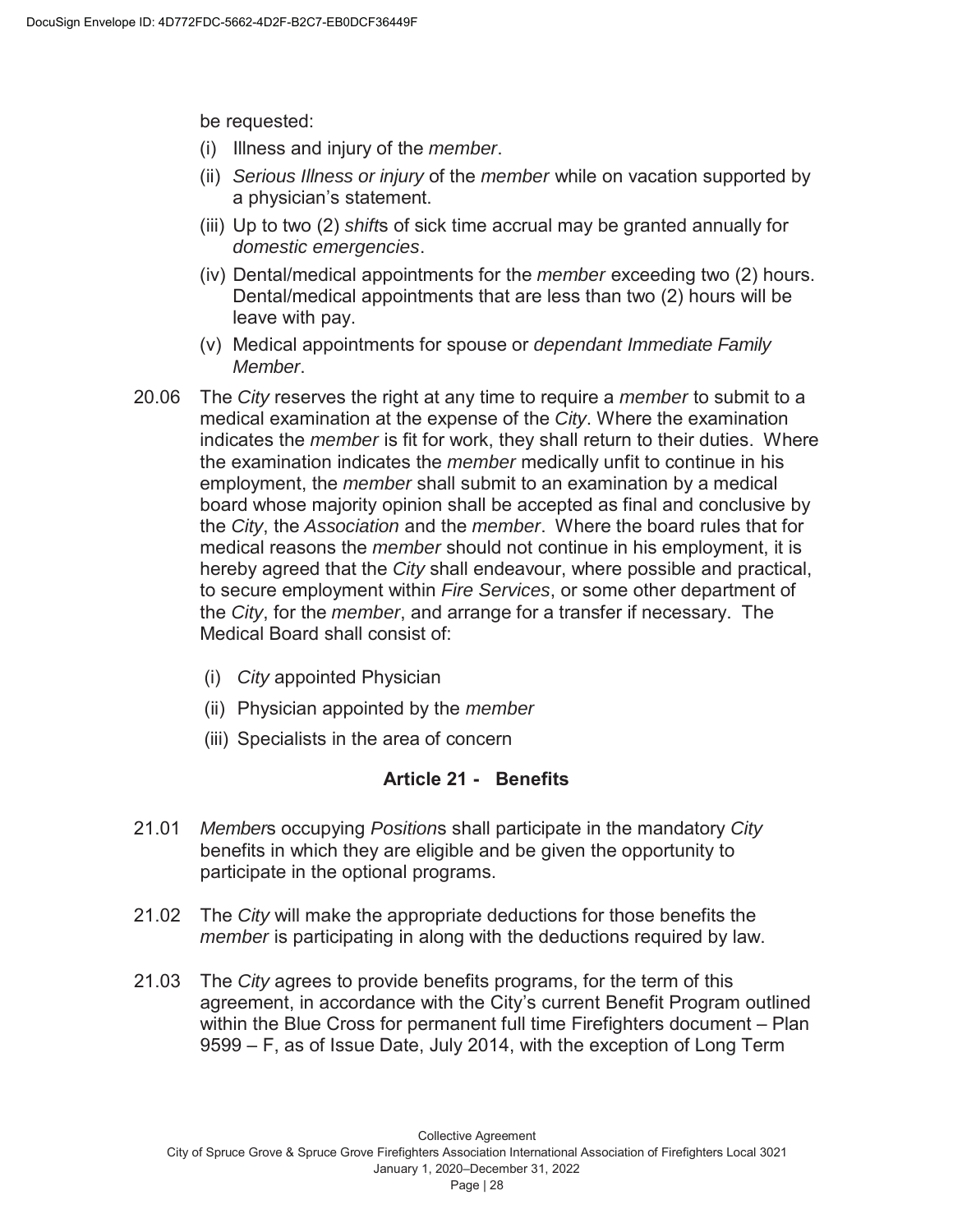*Disability*, which is sixty percent (60%) of pre-*disability* earnings and the *member* pays the full premium. Should there be any changes in the benefits program, either an increase or decrease, this would require negotiations between the *City* and the *Association*.

- 21.04 The *City* agrees that a Workers' Compensation Board Supplementation of Compensation Award is provided for *Permanent Member*s that are prevented from performing their work for the *City* because of an occupational *disability* that is sustained during the course of their work. If the *disability* is recognized by the Workers' Compensation Board as compensable, the *City* will supplement the award made by the Workers' Compensation Board by such an amount that the award for loss of wages and any other allowances (excluding non-economic loss payment) provided as a result of a compensable *disability* together with the supplementation by the *City* will be one hundred percent (100%) of the employee's regular net pay (gross pay less statutory deductions, *association* dues, and required benefit contributions). In no case shall the combined payments from the *City* and Workers' Compensation Board exceed the normal net earnings of the *member*. There shall be no duplication of Payment from either the *City* or WCB. Payment shall commence on the date of commencement of the Workers' Compensation Board and shall continue until the Workers' Compensation Board certifies that the employee is able to return to work (either full or modified/light duties), grants a permanent pension, or the employee is entitled to any pension, or for a period of time not to exceed twenty- four (24) months (top up will end), whichever comes first.
- 21.05 In the event of an Employee's Line of Duty Death, and in keeping with the wishes of the deceased's family, the Employer will contribute up to two months of 1<sup>st</sup> Class Firefighter salary towards the costs incurred to provide a full honors service for any employee covered by this agreement, whose death has been attributed to the work they perform and ruled so by WCB to be compensable. Services shall be in keeping with the accepted IAFF and CAFC protocols. The Service, ceremony or other events associated with the ceremony shall be coordinated and collaborated on together, with a committee consisting of a family representative, the *Association* and the *Fire Chief* or designate.
- 21.06 Health and Wellness Reimbursement The *City* will reimburse up to \$100 with proof of receipts for items purchased that support a healthy lifestyle. Reimbursement is for the current *calendar year* only with no carry-over into the next year. There is no retro-active payments from previous years. This benefit is for *member*s only and cannot be in addition to the Health and Wellness reimbursement offered to other COSG employees.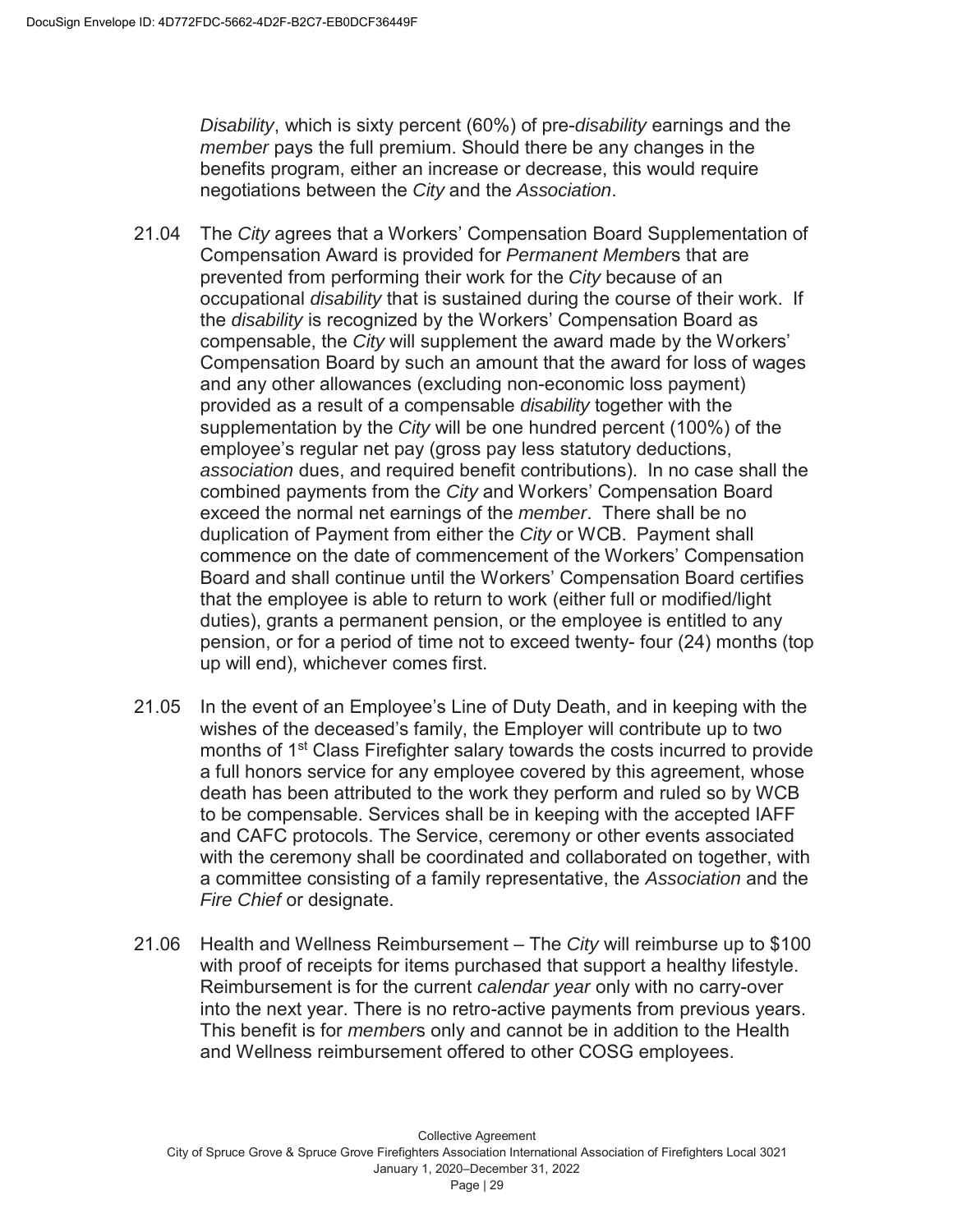#### **Article 22 - Clothing and Equipment**

- 22.01 New *member*s shall be issued a "kit" containing the clothing and equipment described in Appendix III: Uniform Issue and Deportment.
- 22.02 The *Association* and the *City* acknowledge the kit will be maintained to ensure longevity and a professional image of *Fire Services*.
- 22.03 Each *member* shall receive a dry cleaning allowance of one hundred forty (\$140) dollars per year by December 31 in each *calendar Year*.
- 22.04 All clothing, and identification issued under this agreement remain the property of the *City* and shall be returned to the *City* upon leaving the employ of the *City*. A *member* shall return to the *City* all issued clothing and identification prior to receiving his final payment. Kit is defined in Appendix III must be returned including badge.

#### **Article 23 - Grievance and Arbitration Procedure**

- 23.01 A grievance, for the purpose of this agreement, is defined to be any dispute, difference, or disagreement between the *City* and the *Association* or a *member* or *member*s which arises under this collective agreement and pertains to any of the following:
	- (a) Any matter relating to terms and conditions of employment within this collective agreement
	- (b) Any matter involving the *interpretation* of any provision of this collective agreement
	- (c) Any matter involving the alleged violation of any provision of this collective agreement
- 23.02 Any difference relating to the terms and conditions of employment, *interpretation*, or alleged violation of this collective agreement, including questions as to whether the difference is arbitral, shall be settled in accordance to the following procedures.
- 23.03 The *Association* shall initiate grievances against the *City* and notices shall be given to the *Fire Chief*, or designate; if the grievance is against the *Association*, notice shall be given to the President of IAFF, Local 3021 or his designate. Where it had been known or ought to have been known, the grievance shall be initiated by either party within seven (7) calendar days of the dispute, difference, or disagreement. The grieving party or person must give notice to the other party in writing, of their request to have a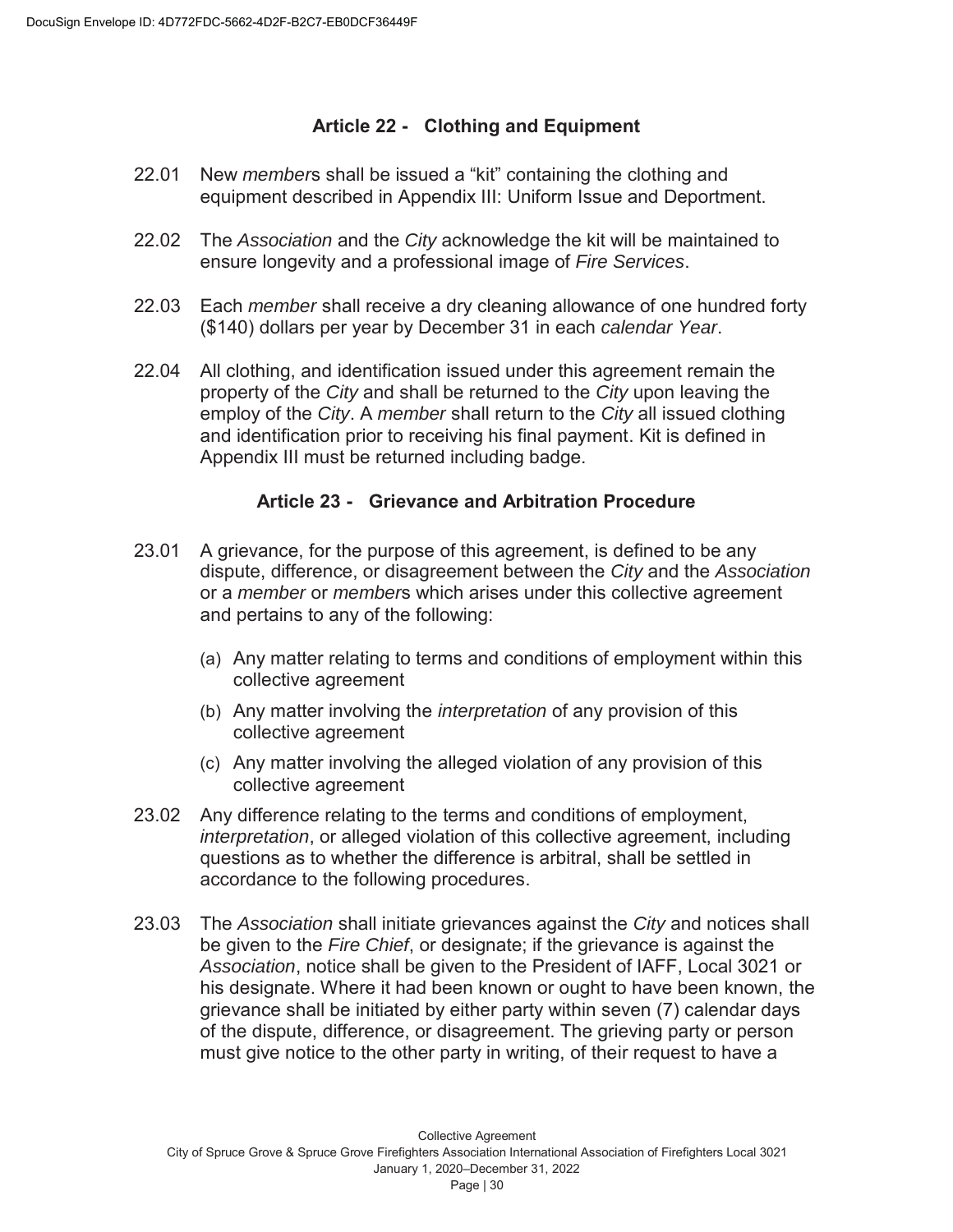grievance, giving particulars of the grievance. A grievance not filed within the seven (7) calendar days of the dispute, difference, or disagreement incident is deemed to have been abandoned.

- 23.04 **Pre Step (informal):** The Fire Chief or designate, the Association President or designate, shall meet informally, within seven (7) calendar days of receipt of the grievance, to review all the facts of the matter and strive to resolve the issue. If the Fire Chief or designate, or the Association President or designate are not able to resolve the grievance written notice to proceed to level 1 must be sent to the respective part or the grievance will be deemed abandoned
- 23.05 **Level 1 (Fire Chief or Association President):** The Fire Chief or designate, or the Association President or designate, shall review all of the particulars of the grievance within ten (10) calendar days of the receipt of the notice to proceed to level 1. The Fire Chief or designate, or the President or designate, shall provide a written decision to the grievance within seven (7) calendar days of the review of the grievance. From receipt of the level 1 decision, The Fire Chief or designate, or the President or designate, have seven(7) calendar days to provide written notice to either accept the resolve, abandon the grievance , offer an alternative resolve or proceed to level 2.
- 23.06 **Level 2 (City Manager or Association Executive):** The City Manager or designate, or the Association Executive or designate, shall meet collectively to review and discuss all of the particulars of the grievance within fourteen(14) calendar days of receipt of the notice to proceed to level 2. The City Manager of designate, or Association Executive or designate, shall provide a written decision to the grievance within seven (7) calendar days of the review of the grievance. From receipt of the level 2 decision, The City, or the Association, have seven (7) calendar days to provide written notice to either accept the resolve, abandon the grievance , offer an alternate resolve or proceed to level 3.
- 23.07 **Level 3 (Arbitration):** The *City* or designate, or the *Association* or designate, shall give written notice to either intent to proceed to arbitration or abandon the grievance within fourteen(14) calendar days of receipt of the notice to proceed to level 3. Such notice of intent to refer to arbitration shall contain a full statement of the grievance, the name of the Association's designate and nominee to an Arbitration board and/or City's designate and nominee to an Arbitration Board. The two nominees so selected shall, within fourteen (14) calendar days of the appointment of the City nominee, appoint a third person who shall be the chair of the Arbitration Board.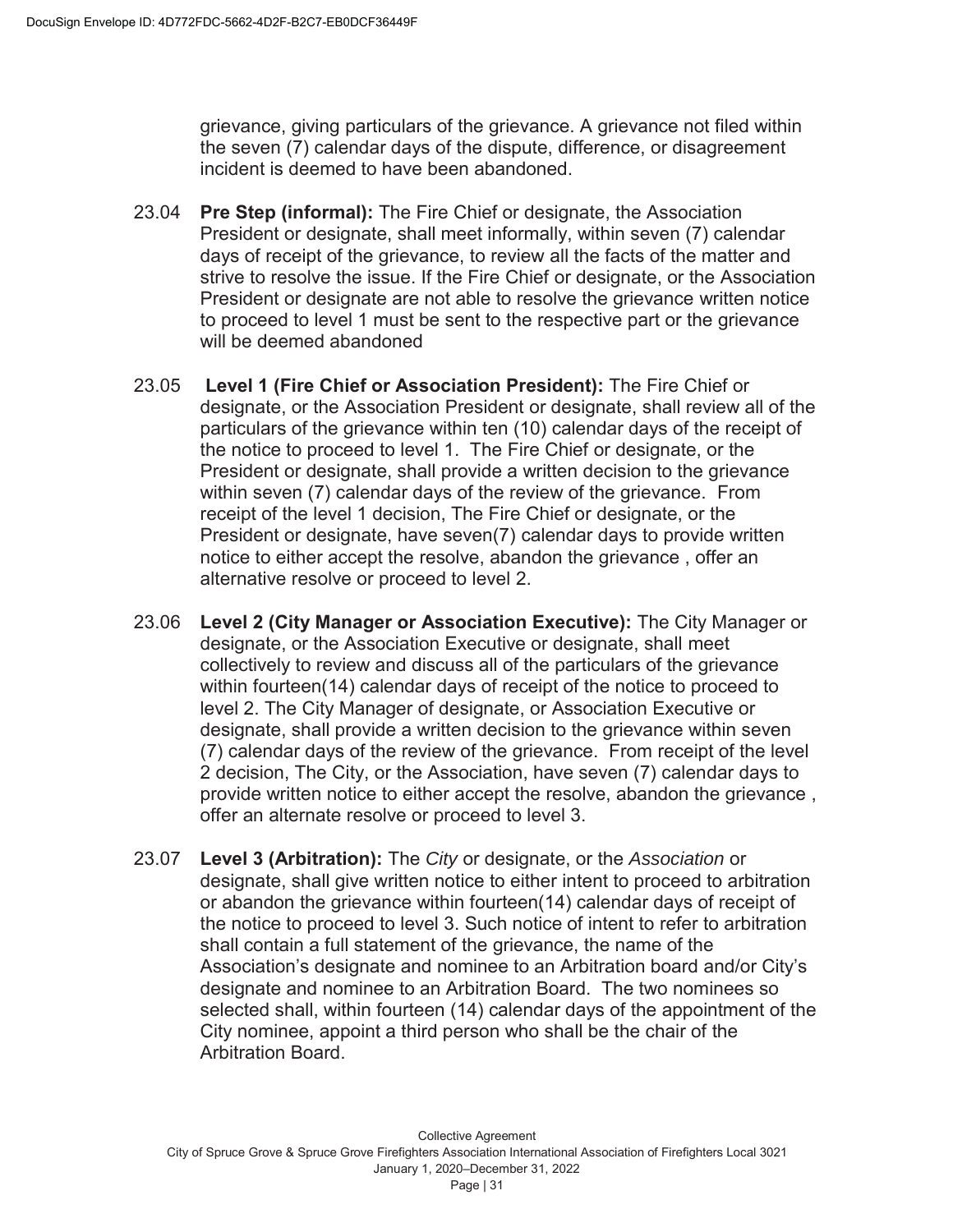- 23.08 If the *Association* or the *City* fail to appoint a nominee or the nominee's fail to agree upon a chairman within the time limit under article 23.07, the Minister of Labour upon the request of either party shall make the appointment.
- 23.09 The Arbitration Board may quash or confirm action taken by either party and may vary any action taken by either party, respecting disciplinary suspensions, demotions, or discharge (termination of employment).
- 23.10 The Arbitration Board, by its decision, shall not alter, amend, or change the terms of the collective agreement.
- 23.11 Each party appointing a nominee shall bear the expenses of their respective nominee and shall bear one half (1/2) the expense of the chairman of the Arbitration Board.

#### **SIGNING**

**IN WITNESS WHEREOF** the Parties hereto have caused this agreement to be executed by the hands of their duly authorized officers on their behalf the day and year first written below.

**DATED** at Spruce Grove, Alberta this 16 <sup>th</sup> day of May 2022 AD

#### **SPRUCE GROVE FIREFIGHTERS, Local 3021 of the International Association of Firefighters**

DocuSigned by: PER: \_\_\_\_\_\_\_\_\_\_\_\_\_\_\_\_\_\_\_\_\_\_ Glen Rea

President

 $PER: |$   $Q \rightarrow 4$ 

Jordan Hanratty **Secretary** 

#### **CITY OF SPRUCE GROVE**

| DocuSigned by:<br>PER:<br>Jeff Acker<br>Mayor                                                             |
|-----------------------------------------------------------------------------------------------------------|
| DacuSigned by:<br>Dean Screpnek<br>Ficoraoce219457<br>PER:<br><b>Dean Screpnek</b><br><b>City Manager</b> |
| DocuSigned by:<br>Rod Caroca<br>PER:<br>0D80F347F<br>Rod Caroca<br>Director, Human Resources              |
| DacuSigned by:<br>PER:<br>DDE3B143298469<br>Robert Kosterm<br><b>Fire Chief</b>                           |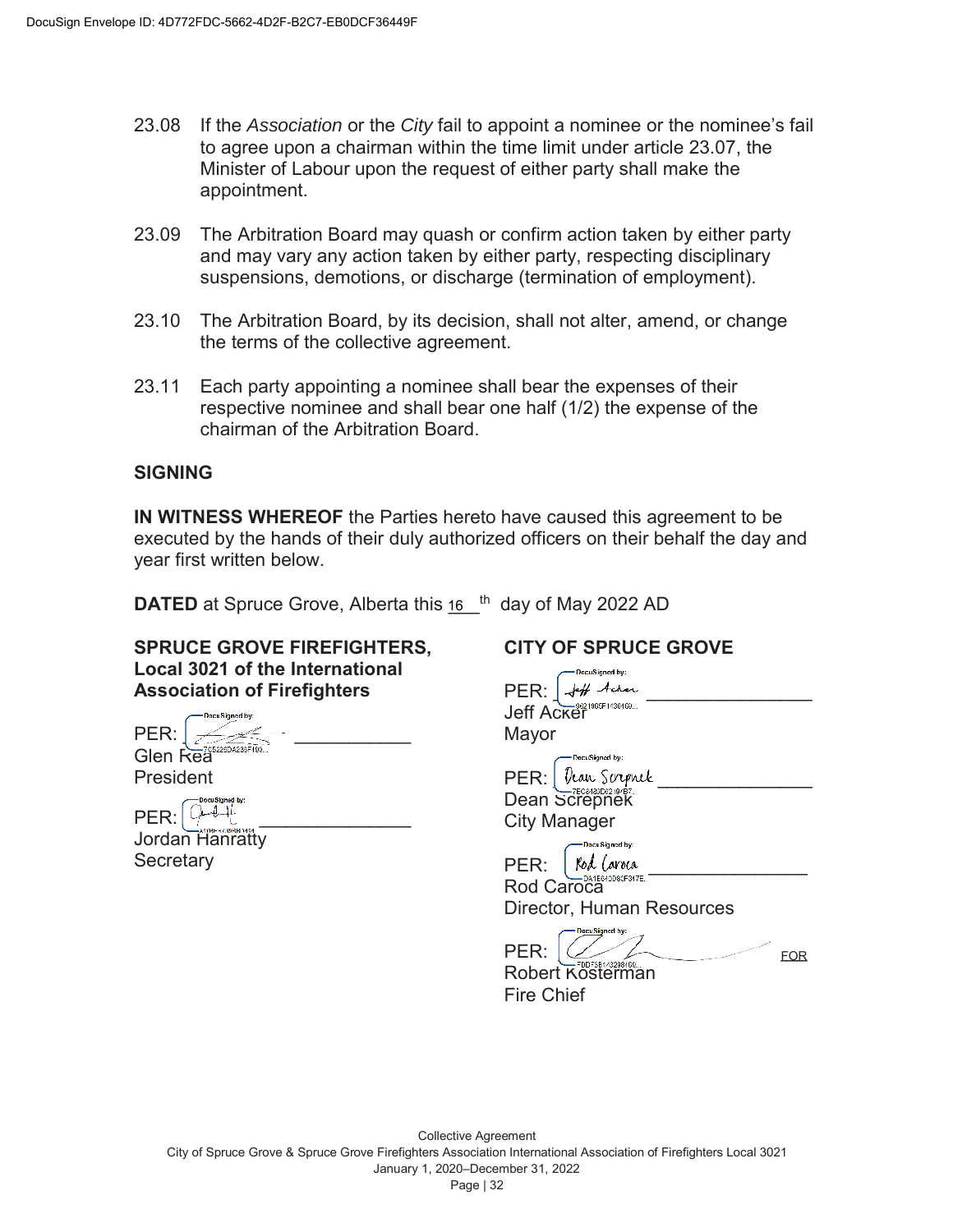| <b>Classification/Rank</b>     | Percentage<br>compared to<br><b>1st Class Rate</b><br>@ 100% | <b>Annual Rate</b> | <b>Biweekly Rate</b> | <b>Hourly Rate</b> |
|--------------------------------|--------------------------------------------------------------|--------------------|----------------------|--------------------|
| 2020 - 2% increase from 2019   |                                                              |                    |                      |                    |
| Captain                        | 123%                                                         | \$130,845.26       | \$5,032.51           | \$59.91            |
| Lieutenant                     | 113%                                                         | \$120,185.67       | \$4,622.53           | \$55.03            |
| Senior Firefighter             | 103%                                                         | \$109,548.81       | \$4,213.42           | \$50.16            |
| 1st Class Firefighter          | 100%                                                         | \$106,368.61       | \$4,091.10           | \$48.70            |
| 2nd Class Firefighter          | 90%                                                          | \$95,734.27        | \$3,682.09           | \$43.83            |
| 3rd Class Firefighter          | 80%                                                          | \$85,099.95        | \$3,273.07           | \$38.97            |
| Probationary                   | 70%                                                          | \$74,465.61        | \$2,864.06           | \$34.10            |
| Fire Prevention Officer 1st Yr | 100%                                                         | \$106,368.61       | \$4,091.10           | \$48.70            |
| Fire Prevention Officer 2nd Yr | 105%                                                         | \$111,687.04       | \$4,295.66           | \$51.14            |
| Fire Prevention Officer 3rd Yr | 110%                                                         | \$117,005.48       | \$4,500.21           | \$53.57            |
| 2021 - 2% increase from 2020   |                                                              |                    |                      |                    |
| Captain                        | 123%                                                         | \$133,462.17       | \$5,133.16           | \$61.11            |
| Lieutenant                     | 113%                                                         | \$122,589.39       | \$4,714.98           | \$56.13            |
| Senior Firefighter             | 103%                                                         | \$111,739.78       | \$4,297.68           | \$51.16            |
| 1st Class Firefighter          | 100%                                                         | \$108,495.98       | \$4,172.92           | \$49.68            |
| 2nd Class Firefighter          | 90%                                                          | \$97,648.96        | \$3,755.73           | \$44.71            |
| 3rd Class Firefighter          | 80%                                                          | \$86,801.95        | \$3,338.54           | \$39.74            |
| Probationary                   | 70%                                                          | \$75,954.92        | \$2,921.34           | \$34.78            |
| Fire Prevention Officer 1st Yr | 100%                                                         | \$108,495.98       | \$4,172.92           | \$49.68            |
| Fire Prevention Officer 2nd Yr | 105%                                                         | \$113,920.78       | \$4,381.57           | \$52.16            |
| Fire Prevention Officer 3rd Yr | 110%                                                         | \$119,345.58       | \$4,590.21           | \$54.65            |
| 2022 - 2% increase from 2021   |                                                              |                    |                      |                    |
| Captain                        | 123%                                                         | \$136,131.41       | \$5,235.82           | \$62.33            |
| Lieutenant                     | 113%                                                         | \$125,041.17       | \$4,809.28           | \$57.25            |
| Senior Firefighter             | 103%                                                         | \$113,974.58       | \$4,383.64           | \$52.19            |
| 1st Class Firefighter          | 100%                                                         | \$110,665.90       | \$4,256.38           | \$50.67            |
| 2nd Class Firefighter          | 90%                                                          | \$99,601.94        | \$3,830.84           | \$45.61            |
| 3rd Class Firefighter          | 80%                                                          | \$88,537.98        | \$3,405.31           | \$40.54            |
| Probationary                   | 70%                                                          | \$77,474.02        | \$2,979.77           | \$35.47            |
| Fire Prevention Officer 1st Yr | 100%                                                         | \$110,665.90       | \$4,256.38           | \$50.67            |
| Fire Prevention Officer 2nd Yr | 105%                                                         | \$116,199.20       | \$4,469.20           | \$53.20            |
| Fire Prevention Officer 3rd Yr | 110%                                                         | \$121,732.50       | \$4,682.02           | \$55.74            |

#### **Appendix I –** *Member* **Remuneration**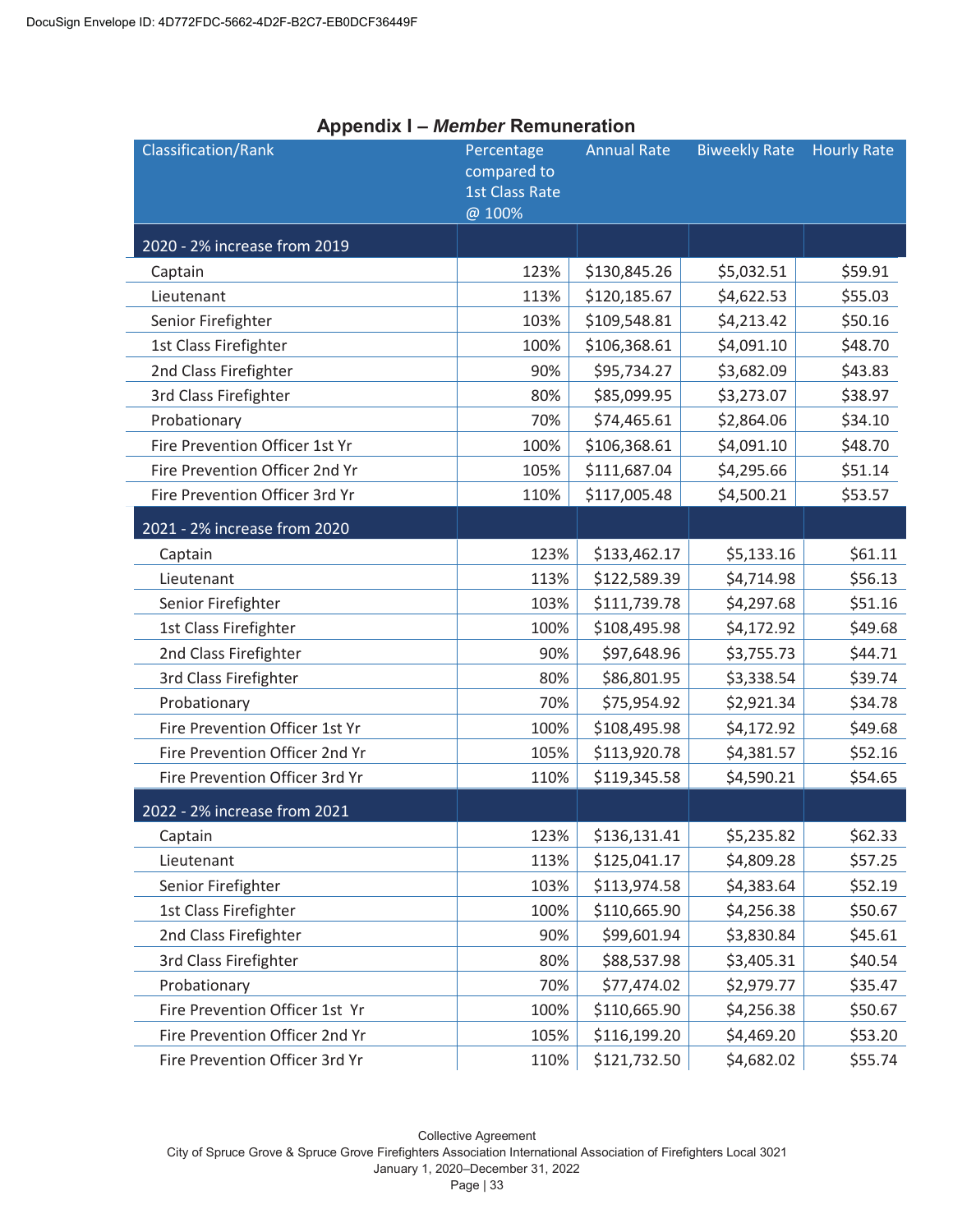It is agreed that any retroactive payments resulting from the wage adjustments be processed on or before July 8, 2022 following ratification by the *Member*ship and approval by *City* Council. Retroactive payments shall include all current Firefighter *member*s who are currently employed by the *City* of Spruce Grove at the time of processing the payment, or have retired from the *City* of Spruce Grove *Fire Services*.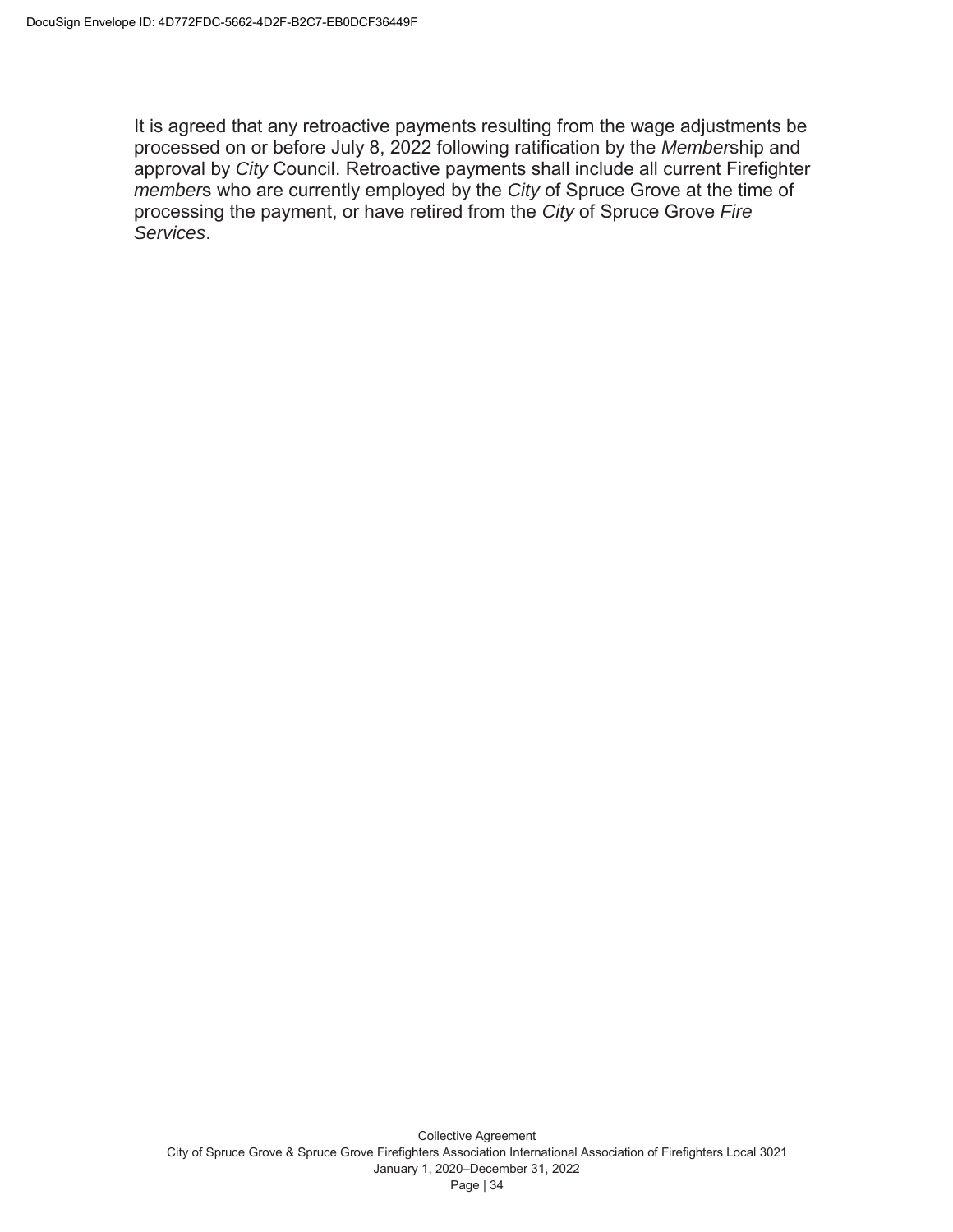## **Appendix II – IAFF Decal**

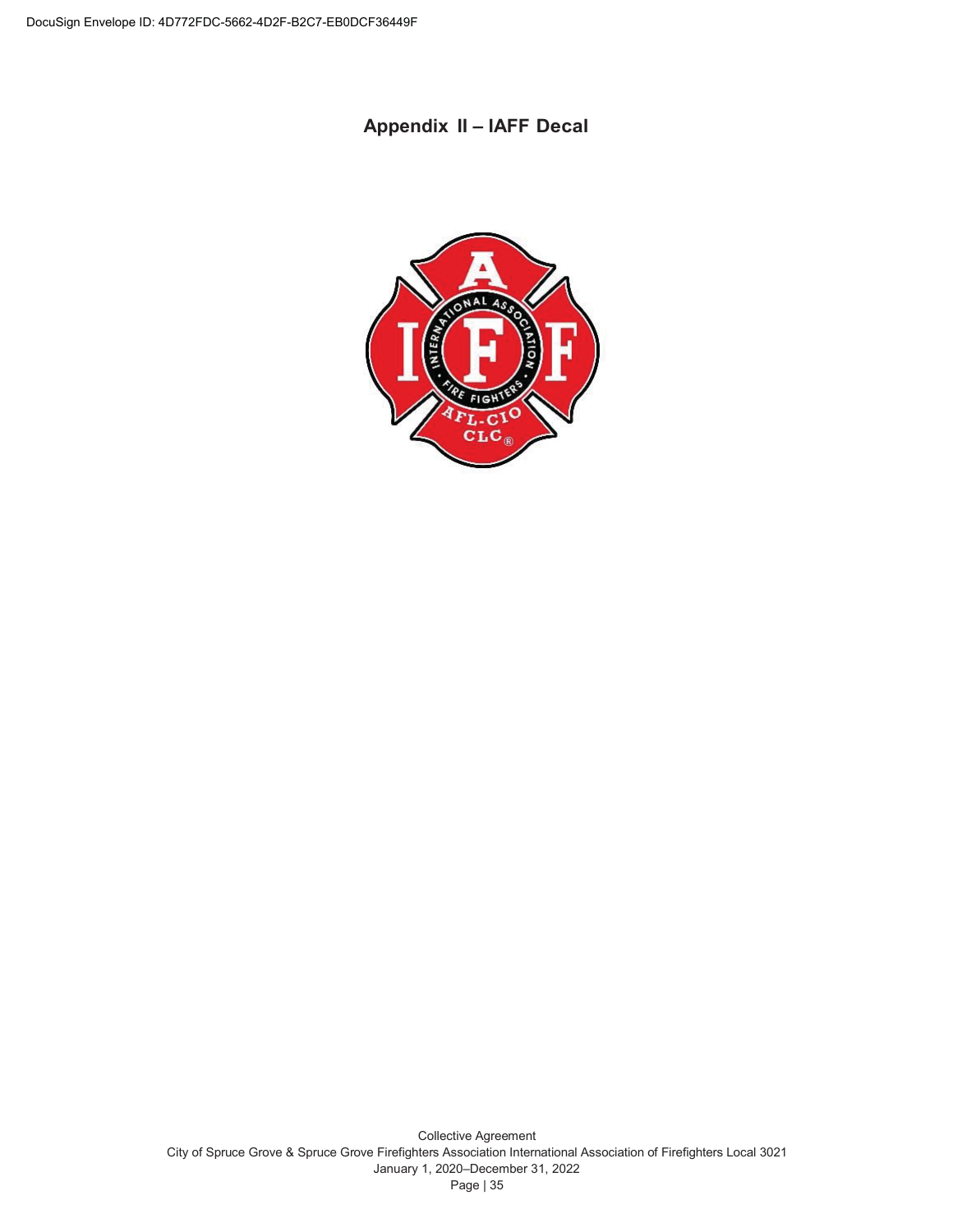#### **Appendix III – Uniform Issue and Deportment**

#### **PURPOSE**

Firefighters are issued an initial issue of uniform based on needs of each *Position*. This Appendix ensures the appropriate issue for each *member* and that deportment is maintained. It rewards Firefighters for maintaining their uniforms by allowing the use of points for issue that may be worn off duty and ensures uniforms and appearances on duty are maintained to a standard acceptable to both the *Fire Chief* and the Spruce Grove Firefighters *Association*. The *City* shall replace or repair damaged or contaminated items found in Appendix III on the return of said item.

This Appendix, except for safety station boots, does not include "Protective Clothing" (Bunker Gear).

#### **Definitions**

**Class A Uniform:** means a tunic, pants, and forge cap approved by the Chief's Office and is common to the Fire Service in Canada.

**Dress Uniform:** means the most formal uniform, approved by the *Fire Chief* and typically worn at ceremonies, official receptions, and other special occasions; with order insignias and full size medals.

**Firefighter:** means a *member* who holds a Firefighter *Position* with *FIRE SERVICES*.

**Fire Officer:** means a *member* who holds a permanent *Position* of Captain or Lieutenant with SGFS.

**Workout Uniform:** means shorts and t-shirt, approved by the *Fire Chief* with consultation with the Occupational Health and Safety Program subcommittee

#### **Related Documents**

1. NFPA 1975 Standard on Station/Work Uniforms for Fire and Emergency Services.

#### **General**

1. All items of uniform issue intended to be worn on duty shall conform to NFPA 1975. T- Shirts and other items not intended for response wear need not be flame resistant.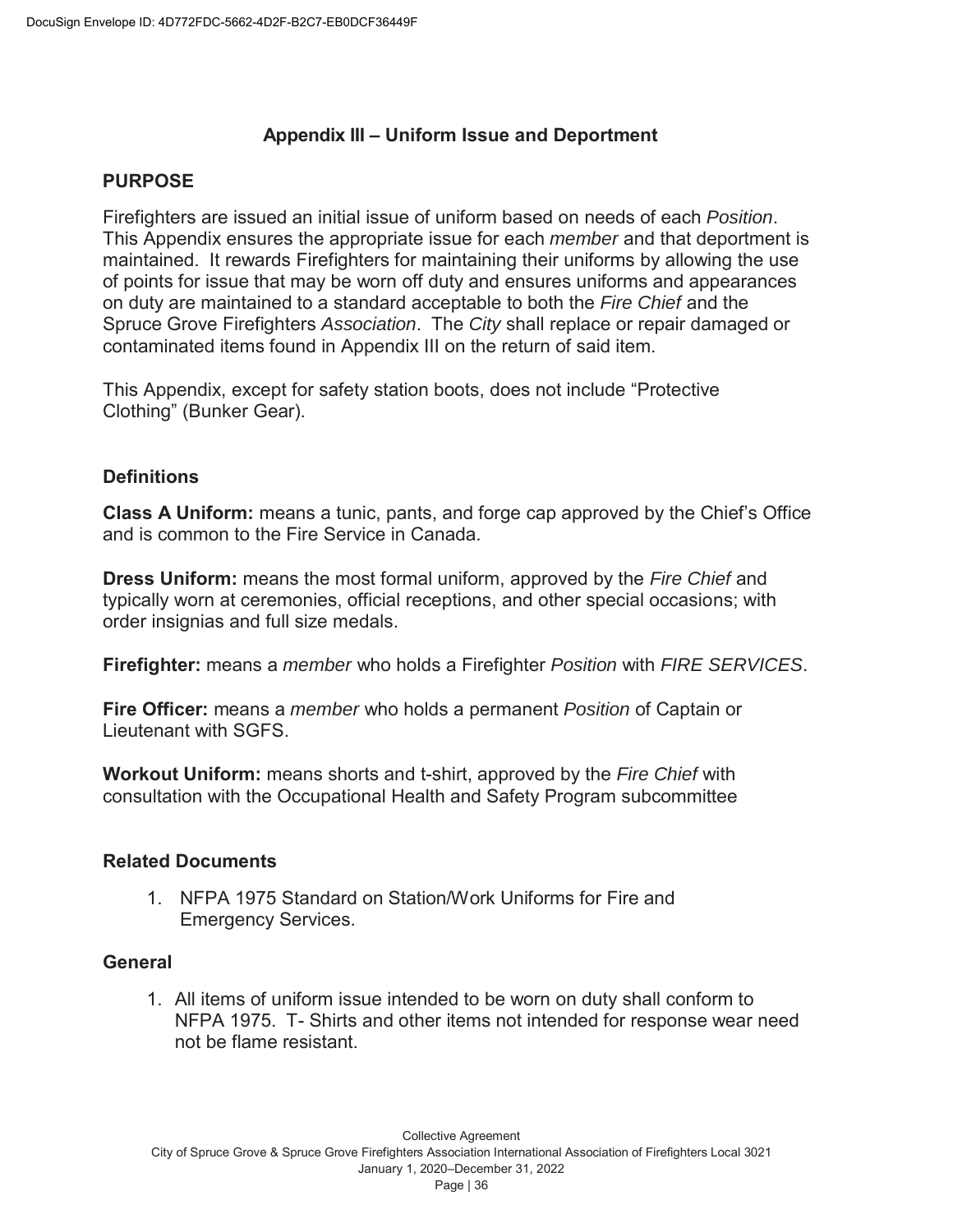- 2. After initial uniform issue *member*s receive points for the replacement of on duty uniforms and off duty clothing items.
- 3. *Member*s of the Fire Service may accumulate a maximum of 5,000 points banked at any time.

#### **Initial Uniform Issue**

#### **Firefighter:**

| <b>Firefighter Uniform Item</b> | # Issued       | <b>Firefighter Uniform Item</b> | # Issued      |
|---------------------------------|----------------|---------------------------------|---------------|
| Class A Uniform                 |                | Navy Blue Pants                 | 4             |
| <b>Belt</b>                     |                | <b>Tie</b>                      | $\mathcal{P}$ |
| <b>Winter Gloves</b>            |                | <b>Socks</b>                    | 6             |
| <b>Navy Blue Button Shirts</b>  | 4              | Toque                           |               |
| 3-way (or equivalent) Jacket    |                | <b>Identification Name Tag</b>  |               |
| <b>Jump Suit</b>                |                | <b>Dress Shoes</b>              |               |
| <b>Station Safety Boots</b>     |                | Uniform T-Shirt                 | 2             |
| <b>Polo Shirts</b>              | $\overline{2}$ | <b>Workout Uniform</b>          |               |
| Forge Cap                       |                |                                 |               |

## **Fire Officer:**

| <b>Fire Officer Uniform Item</b> | # Issued | <b>Fire Officer Uniform Item</b> | # Issued |
|----------------------------------|----------|----------------------------------|----------|
| Class A Uniform                  |          | <b>Navy Blue Pants</b>           | 4        |
| <b>Dress Uniform</b>             |          | Uniform T-Shirt                  | 2        |
| Belt                             |          | Tie                              | 2        |
| <b>Winter Gloves</b>             |          | <b>Socks</b>                     | 6        |
| Navy Blue Button Shirts          | 4        | Toque                            |          |
| 3-way (or equivalent) Jacket     |          | <b>Identification Name Tag</b>   |          |
| Rank (collar and epaulets)       | 3 sets   | <b>Jump Suit</b>                 |          |
| <b>Station Safety Boots</b>      |          |                                  |          |

NOTE: In order to meet initial Issues *member*s may be reissued uniforms already in their possession. *Rank* identifiers will be issued on a replacement basis.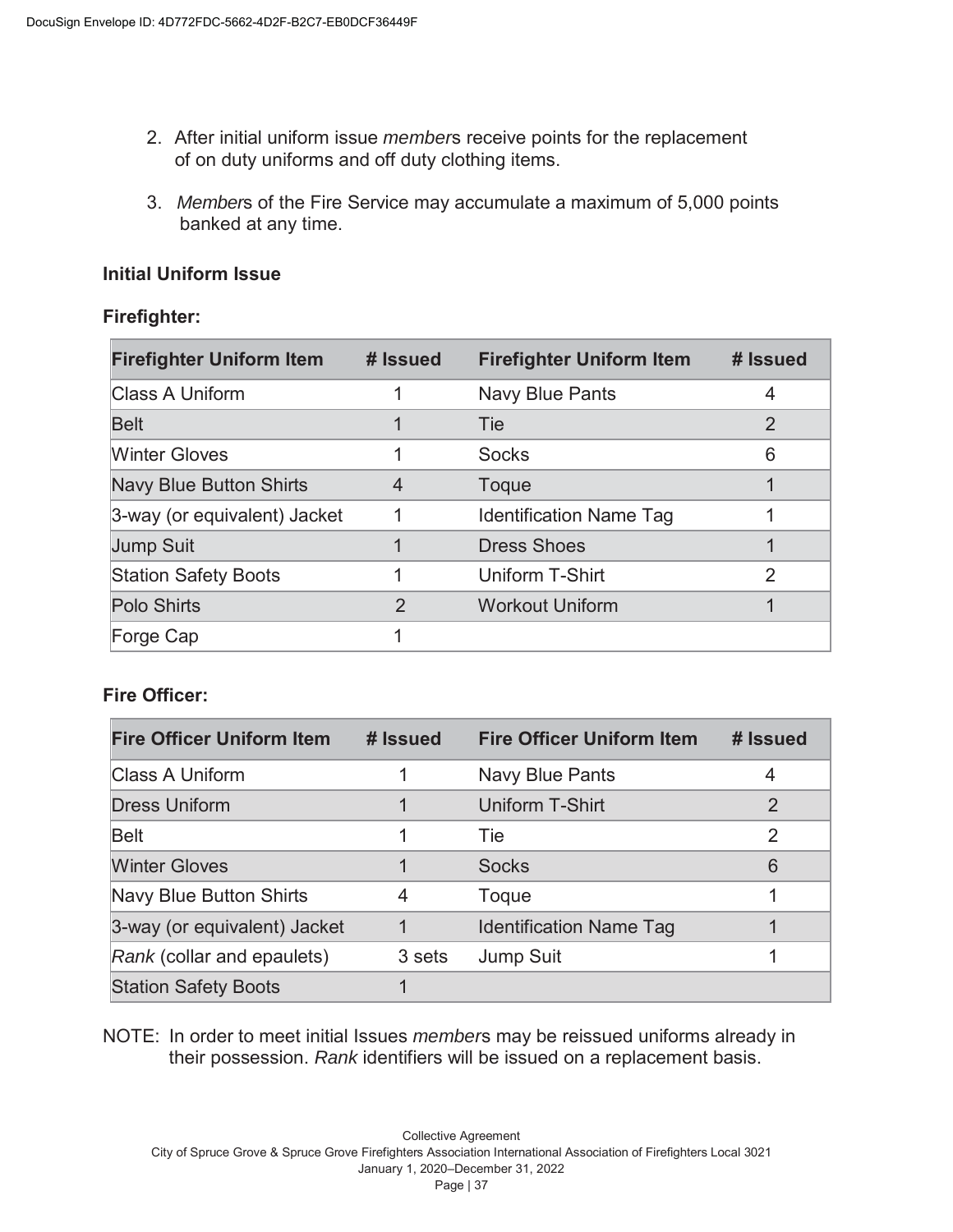#### **Point System**

*Member*s are issued points toward the issue of required on duty uniform items and items for use off duty. Off duty items are the property of the *member* and on duty items remain the property of the *City* of Spruce Grove.

It is each *member*'s responsibility to maintain a uniform kit with all required components for their duties. See Uniform Deportment section.

When a *member* requires or desires additional on duty uniform items these may be purchased at cost.

#### **Firefighters and Fire Officers**

Receive 84 points per pay period.

#### **Uniform Item Costs:**

| <b>Uniform Item</b>         | <b>Points</b>                  | <b>Uniform Item</b>          | <b>Points</b> |
|-----------------------------|--------------------------------|------------------------------|---------------|
| <b>Dress Uniform</b>        | 1,875                          | <b>Navy Blue Pants</b>       | 250           |
| Belt                        | 50                             | <b>Tactical Pants</b>        | 250           |
| Tie                         | 25                             | <b>Dress Shoes</b>           | 350           |
| Forge Cap                   | 130                            | <b>Shorts</b>                | 50            |
| <b>Winter Gloves</b>        | 25                             | <b>Socks</b>                 | 8             |
| Navy Blue Button Shirt      | 310                            | Uniform T-shirt              | 35            |
| Identification name tag     | 8                              | 3-way (or equivalent) Jacket | 500           |
| Polo Shirt                  | 130                            | <b>Jump Suit</b>             | 500           |
| <b>Station Safety Boots</b> | 500<br>(up to \$200.00) Good   | Toque                        | 25            |
| <b>Station Safety Boots</b> | 750<br>(up to \$300.00) Better |                              |               |
| <b>Station Safety Boots</b> | 1,000<br>(up to \$400.00) Best |                              |               |
| <b>Class A Uniform</b>      | 1,000                          |                              |               |

#### **Non Uniform Item Costs**

Non Uniform Items will be made available from time to time at a ratio of 2.5 points per dollar of cost rounded to the nearest 10 points.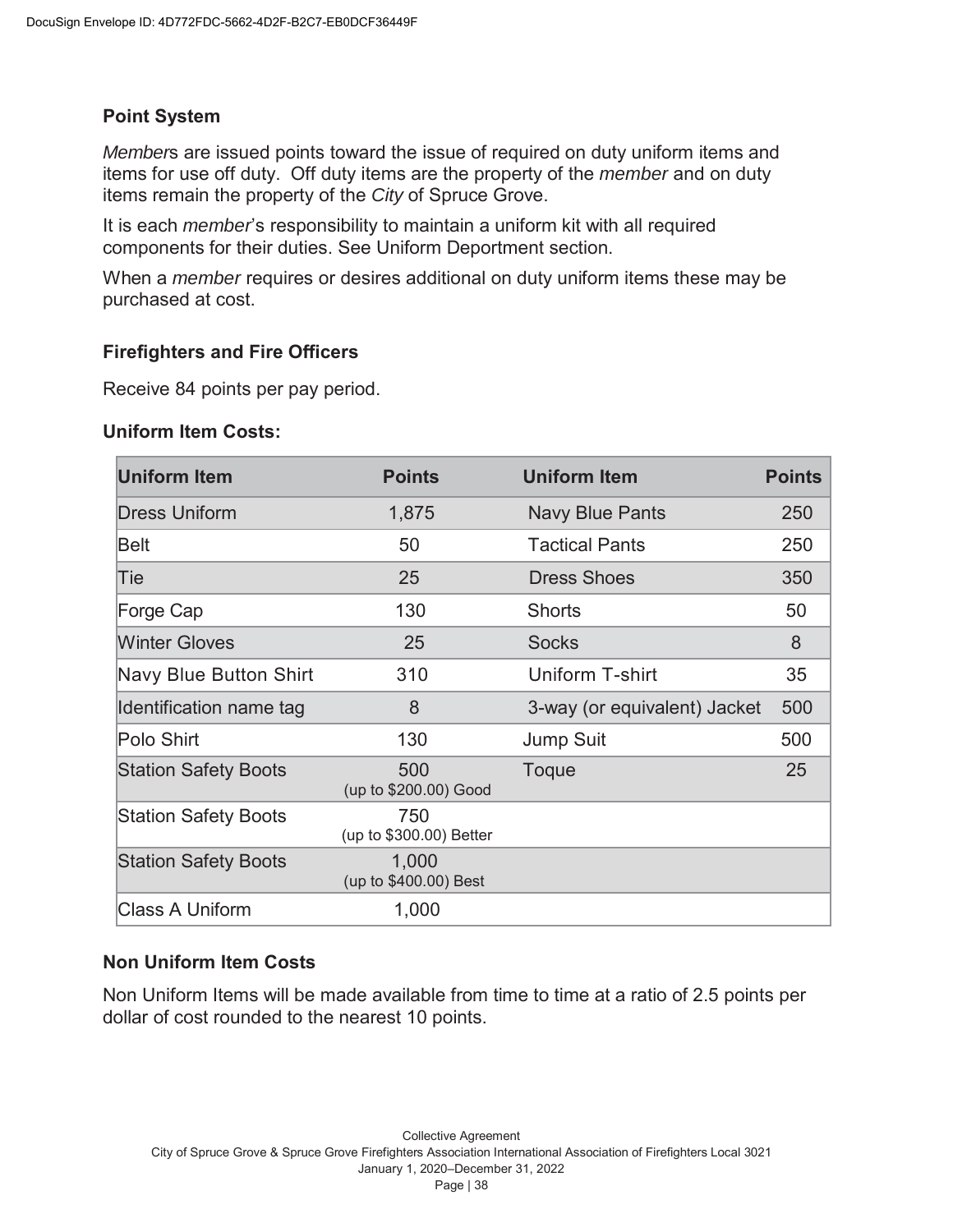#### **Deportment**

Fire Service *member*s are expected to portray a professional image at all times while on duty and therefore compliance with standing orders on deportment is essential. Subject to *Fire Chief* approval, the Captain on duty shall ensure that all *member*s on duty for any *shift* are dressed appropriate for duties and that their uniforms are clean and in good order. A Firefighter whose uniform, in the opinion of the Captain or *Fire Chief*, is not in good order shall immediately replace the required uniform components and points may be deducted from the Firefighter. If there are insufficient points, then the Firefighter may be required to purchase the uniform items in accordance with Appendix III. Proper hygiene is essential for a professional image and to ensure cross contamination is limited for the safety of all *Fire Services member*s and the public.

#### **Uniform**

- 1. Uniforms and Uniform items may only be worn while on duty, or to and from duty. Reasonable stops may be made to and from duty, however this does not include a bar, nightclub, liquor store, or any other place were liquor is permitted to be consumed or purchased unless in performance of duties or to attend a *Fire Chief* approved event.
- 2. A *member* on duty shall only wear authorized items of uniform issue.
- 3. A *member* shall not wear any pins, badges, or other items on their uniform unless authorized in writing by the *Fire Chief*.
- 4. A *member*'s uniform shall be reasonably clean including polished boots.
- 5. *Member*s on parade shall wear a complete uniform including forge cap and Class A Uniform.

#### **Hair**

- 1. Hair shall be clean, neatly styled, groomed, and not be of a colour considered inappropriate by the *Fire Chief*.
- 2. Shoulder length hair, or longer must be pinned-up, braided or otherwise restrained in a reasonable manner so that hair is off the collar.
- 3. Sideburn and moustaches shall not be groomed in a manner that allows hair to protrude into the seal surface of SCBA. Sideburns shall be no longer than 2.5 cm below the ear and moustaches shall be no longer than 2.5 cm below the corner of the mouth.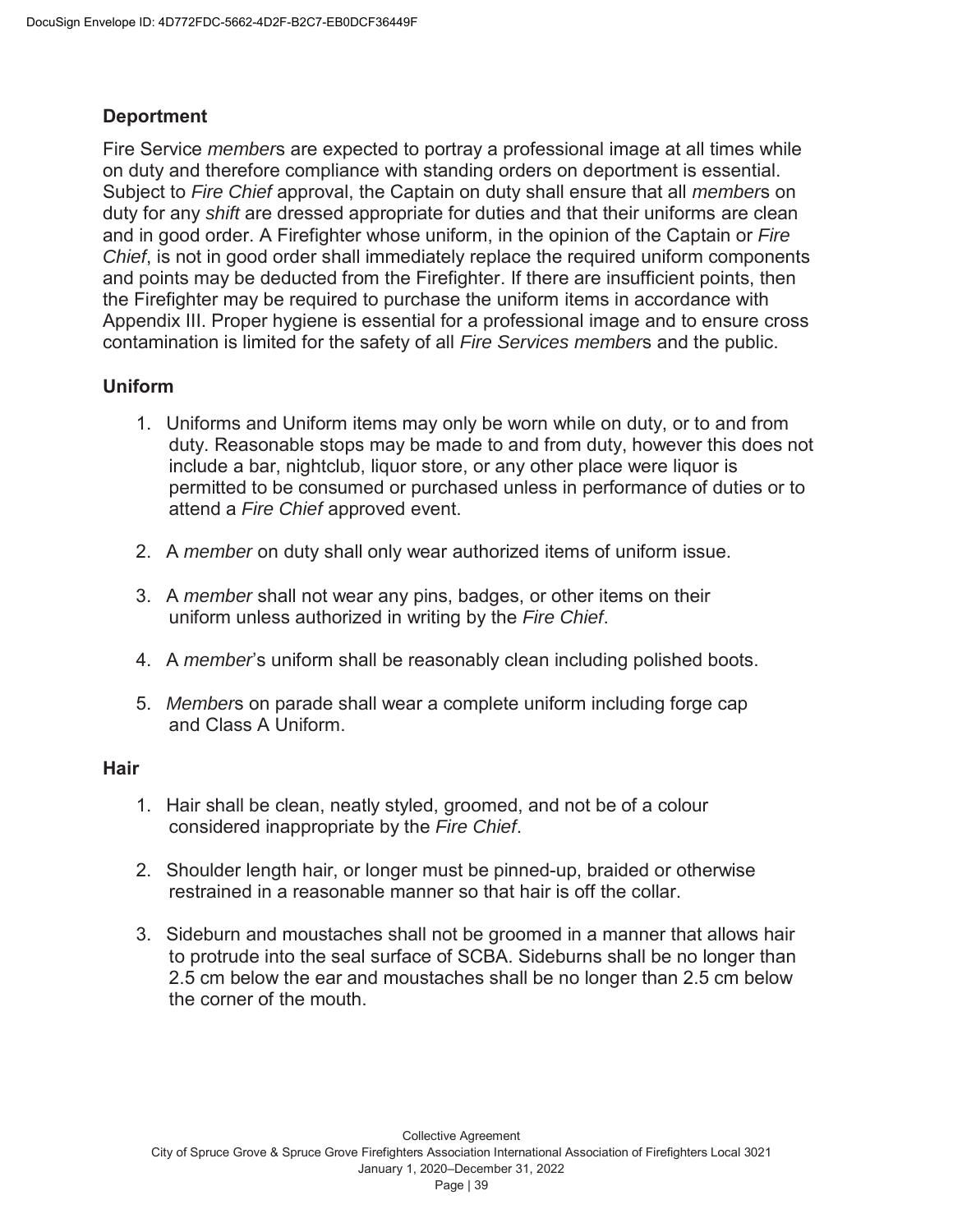#### **Jewellery**

- 1. It is recommended that the *member*s leave all personal jewellery at home.
- 2. A *member* choosing to wear jewelry to work accepts full responsibility for the loss or damage of the jewellery.
- 3. *Fire Services* will not repair or replace any jewelry that is lost while *On-call*, on-duty, or otherwise actively engaged in Fire Service business.
- 4. Wrist jewellery, including watches, will be of a "non-dangling" variety.
- 5. All jewellery is to be removed prior to patient contact if there is a possibility of injury to oneself, or to a patient.
- 6. Neck jewellery is to be placed inside the uniform shirt.
- 7. Open wounds, and/or body piercing must be covered during patient contact until such time the wound has healed and there is no chance of infection to wound or pierced area.
- 8. *Member*s may wear 1 small stud type earring in each ear while on duty. All other visible piercing must be removed prior to duty.
- 9. In consideration to the patient and/or the *member*s of the service who may be allergic to chemicals, *member*s are asked not to use synthetic or natural body scents.

#### **Tattoos**

Any tattoo that is considered inappropriate by the *Fire Chief* shall be covered at all time while on duty. The *General Manager* of Community Services or the Manager of Human Resources may be consulted should the *Fire Chief* require further consideration on the appropriateness of any tattoo.

#### **Daily Uniform Wear**

The following is a description of uniform items that are to be worn at different times of day, season, or events.

#### Day *Shift*

Navy Blue Pants or Tactical Pants, Navy Blue Button Shirt, Belt, Socks, Station Safety Boots and issued *Rank* Epaulets/*Rank* Collar Dogs.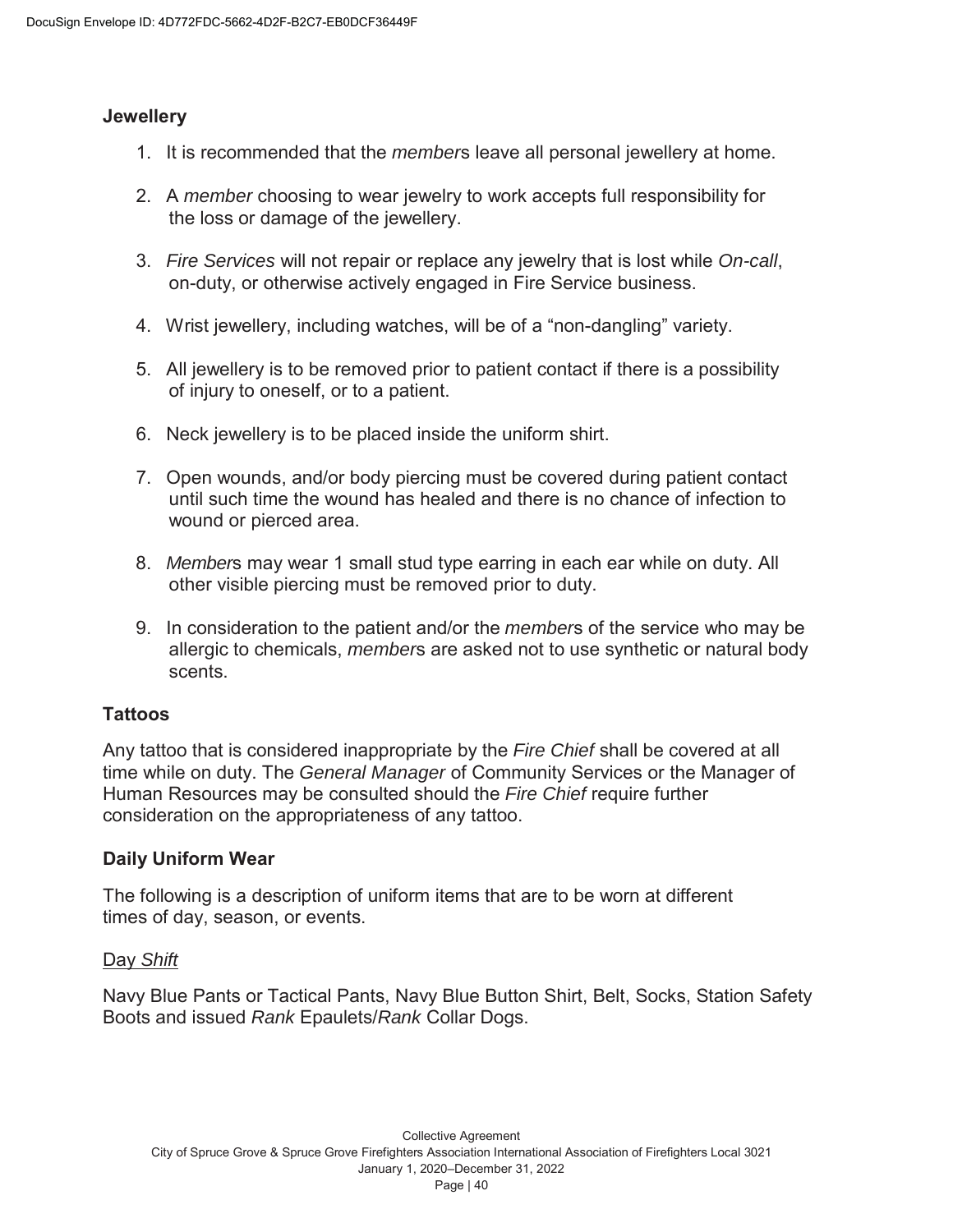During cold weather periods dress may include: Toque, Winter Gloves, 3-way (or equivalent) Jacket.

Other than when responding to a call, Firefighters are required to wear a Tie whenever a Jacket is worn.

Excluding Parade, when temperatures are predicted to exceed 28 degrees Celsius Firefighters may, subject to Captain approval, wear Uniform Polo Shirts instead of the Navy Blue Button Shirt.

#### Night *Shift*

Dress prior to 22:00 hours shall be the same as Day *Shift*. After 22:00 hours, subject to Captain approval, Firefighters may wear/respond wearing their Jump Suit, until 07:00 hours.

#### Parade

*Member*s on parade shall wear their Class A Uniform.

Parade shall include any special event, honour guard duties, funerals, *promotion*al interviews, medal ceremonies, and any other event deemed by the senior officer on duty to be a parade event.

#### Honour Guard

*Member*s assigned by the *Fire Chief*, to Honour Guard duties shall wear their Dress Uniform. Where a *member* has purchased, with or without points, a Dress Uniform, and their participation in Honour Guard Duties is voluntary, they shall be reimbursed 100 points for every Honour Guard participated in until they have been reimbursed the 1,875 points.

#### Fitness

During periods of fitness training *member*s shall wear their workout uniform. Any EMS response during this period the *member* shall wear their Jump Suit over their workout uniform or daily uniform wear, during any Fire Response the *member* shall wear full protective gear over their workout uniform.

#### Maintenance Work

During maintenance work, which includes duties such as painting or any other time when, in the officer's opinion, damage may occur to uniform a *member* may be required to wear station coveralls.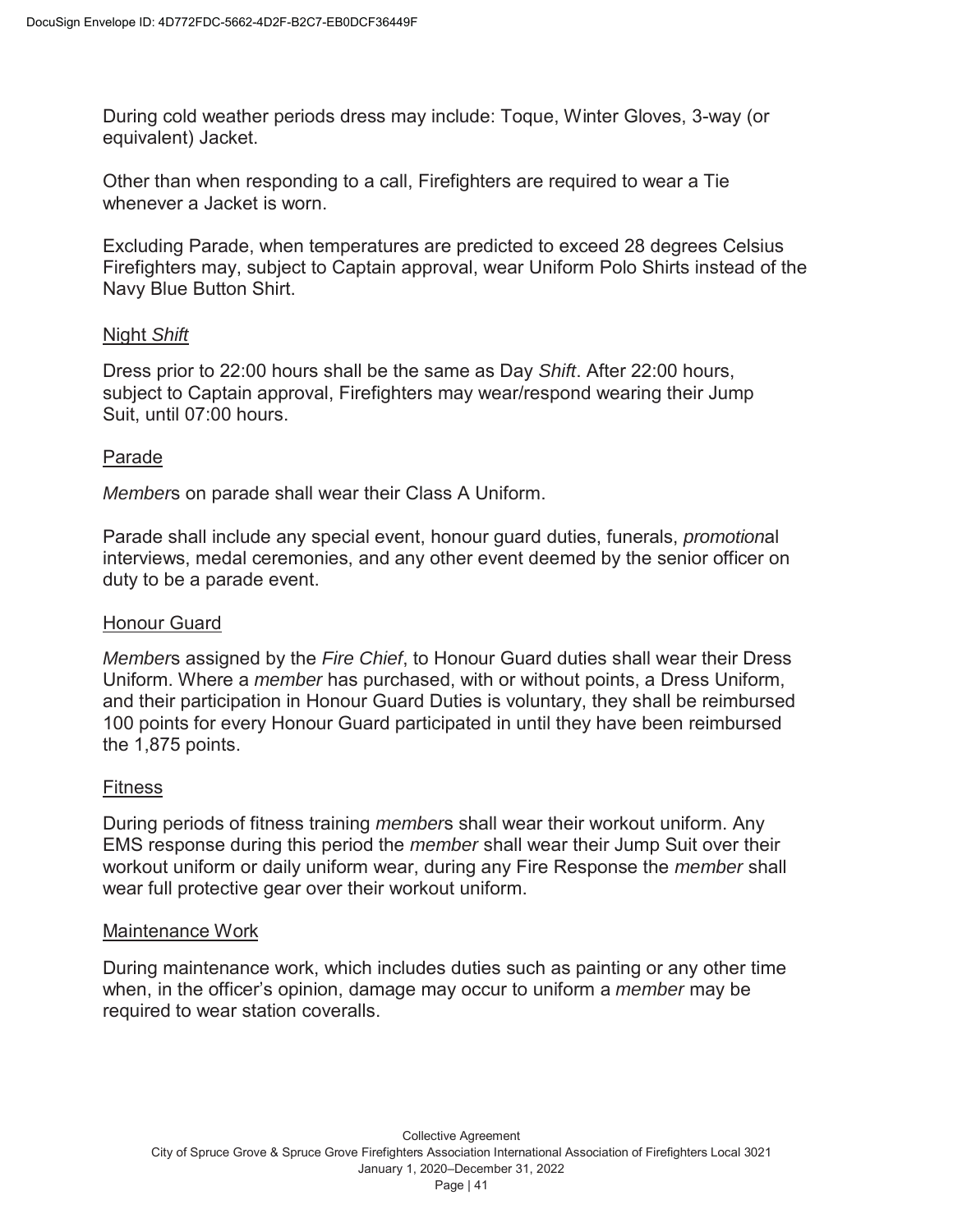#### *Probationary Member*

After a *Probationary Member* successfully passes their six (6) month examination as per Article 6.01 (b) the quartermaster shall be notified to arrange the ordering of the *Probationary Member*s Class "A" uniform so that the *member* receives it prior to their 1 year probation date.

#### Paramedic Training Letter of Understanding

Dress uniform referenced within the Paramedic Letter of Understanding shall mean a Class A Uniform under this Appendix.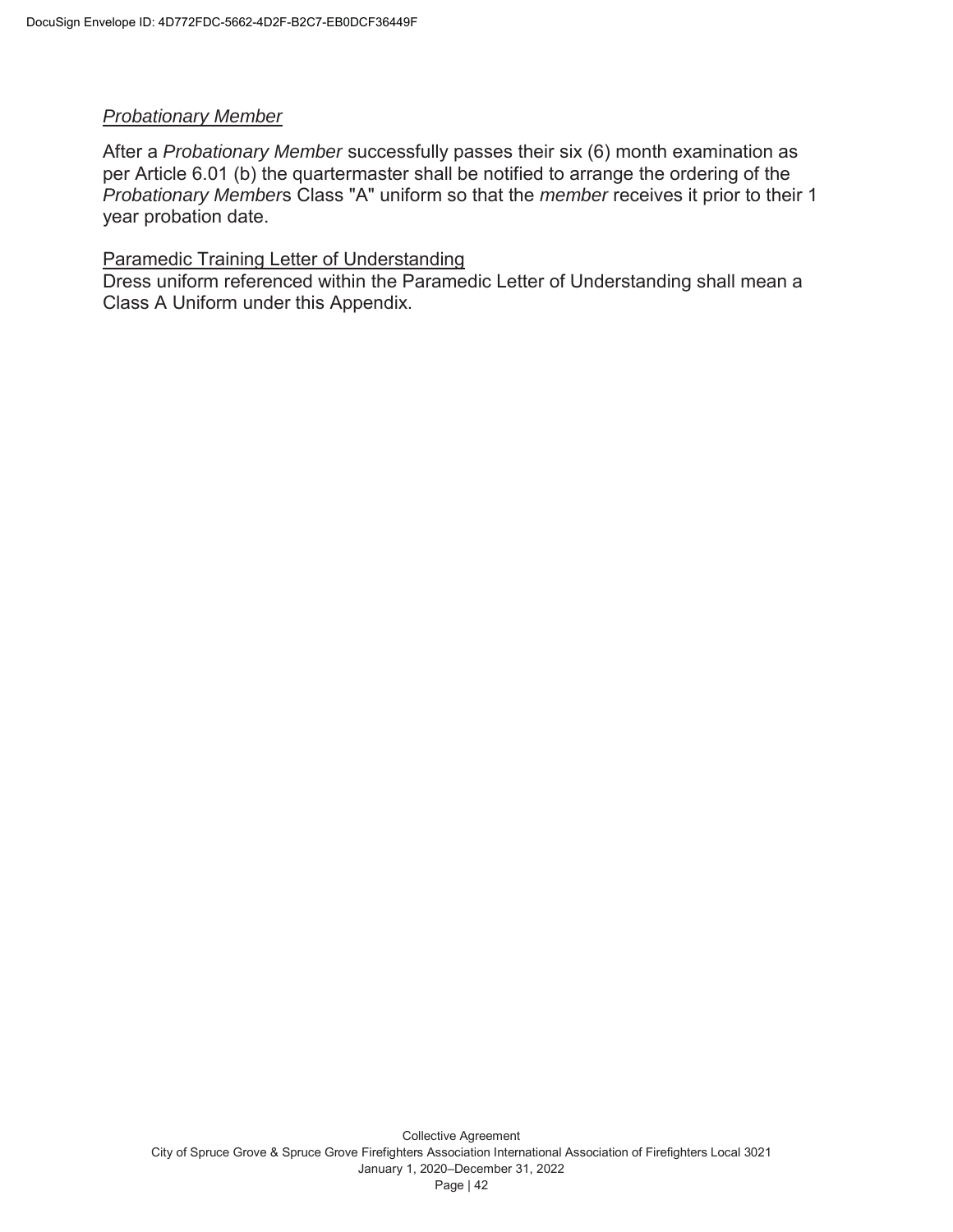#### **Appendix IV –** *Shift* **Rotation** *Schedule*

*Schedule* for a 28-Day *Shift* Rotation for *Fire Services*

Four platoons – A, B, C, D Two *shift*s – Days (0800 – 1800), Nights (1800 - 0800)

| Day                     | Days        | <b>Nights</b> | Day | <b>Days</b>  | <b>Nights</b> |
|-------------------------|-------------|---------------|-----|--------------|---------------|
| 1                       | A           | $\sf B$       | 15  | $\mathsf C$  | D             |
| $\overline{2}$          | A           | $\sf B$       | 16  | $\mathsf C$  | D             |
| $\overline{\mathbf{3}}$ | D           | $\mathsf{A}$  | 17  | $\sf B$      | $\mathsf C$   |
| $\overline{\mathbf{4}}$ | D           | $\mathsf{A}$  | 18  | $\sf B$      | $\mathsf C$   |
| 5                       | $\mathsf C$ | $\mathsf D$   | 19  | $\mathsf{A}$ | $\sf B$       |
| $6\phantom{a}$          | $\mathsf C$ | $\mathsf{D}%$ | 20  | A            | B             |
| $\overline{7}$          | $\mathsf C$ | $\mathsf D$   | 21  | $\mathsf{A}$ | $\sf B$       |
| 8                       | B           | $\mathsf C$   | 22  | D            | A             |
| 9                       | $\sf B$     | $\mathsf C$   | 23  | D            | A             |
| 10                      | A           | $\sf B$       | 24  | $\mathsf C$  | D             |
| 11                      | $\mathsf A$ | $\sf B$       | 25  | $\mathsf C$  | D             |
| 12                      | D           | A             | 26  | $\sf B$      | $\mathsf C$   |
| 13                      | D           | $\mathsf{A}$  | 27  | $\sf B$      | $\mathsf C$   |
| 14                      | D           | A             | 28  | $\sf B$      | $\mathsf C$   |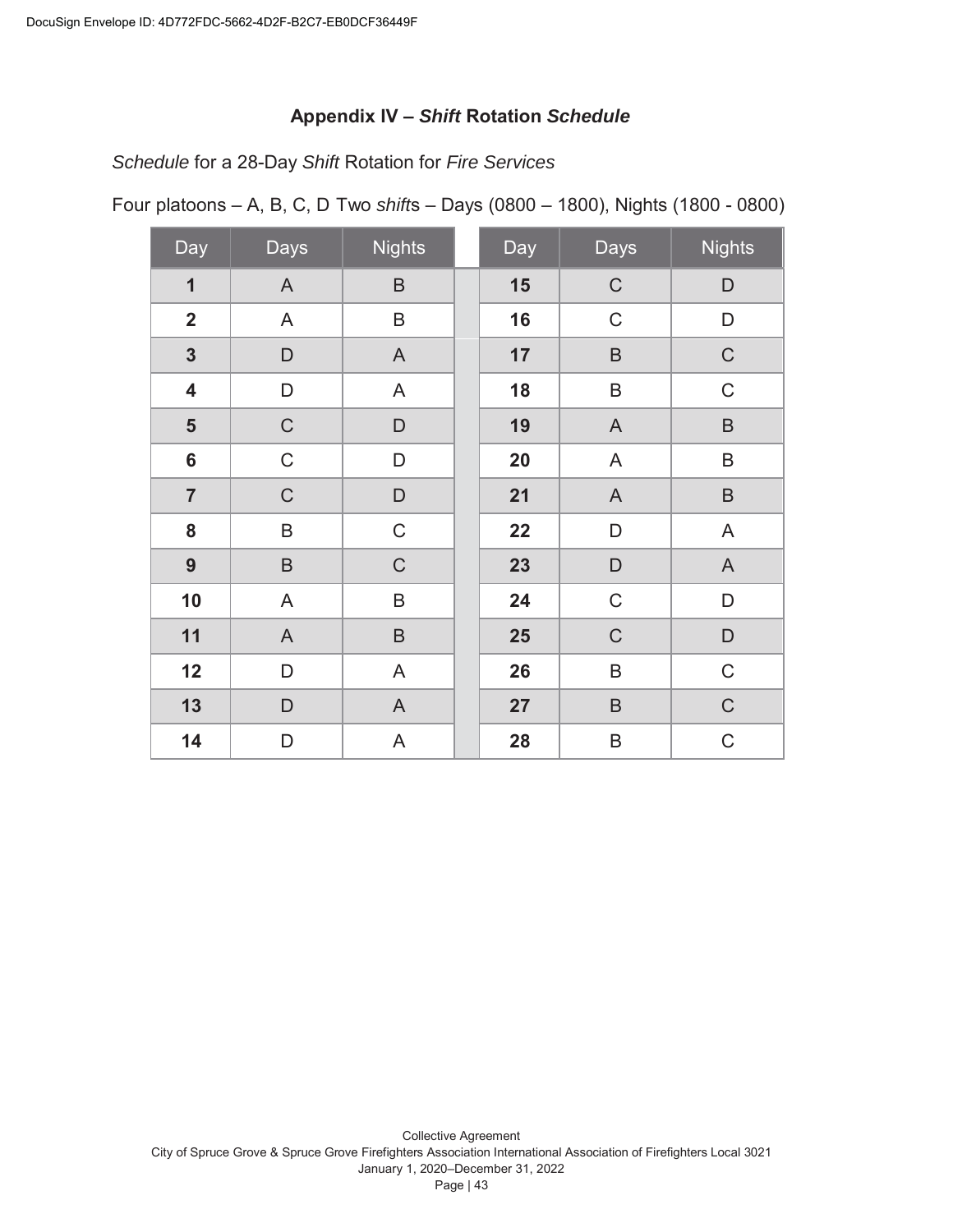#### **Appendix V – Labour Management Sub-Committee Terms of Reference**

#### **Labour Management Sub-committee Terms of Reference**

#### Name

#### Sub-committees

This TOR is applicable to all sub-committees that are formed from Labour Management.

#### *Member*s

- *Member*s shall be appointed to sub-committees in accordance with the most current Collective Agreement between the *City* of Spruce Grove and the Spruce Grove Firefighters *Association*.
- When the collective agreement does not identify or mandate a subcommittee the *City* and the *Association* should seek consensus on the makeup of the committee. Where there is no consensus there is no committee.

#### Goals

- 1. The primary goal of the all sub-committees is good Labour Management relations.
- 2. The secondary goal is to be specified within each committee's terms of reference.

#### **Deliverables**

Each sub-committee's terms of reference is to identify the purpose of the committee and a means of measuring success or progress of the committee. Where either management or labour is of the opinion the subcommittee is not delivering they may serve notice at Labour Management that they are withdrawing from the committee.

#### Scope/Jurisdiction

- Sub-committees of Labour Management may make recommendations to Labour Management.
- Funding for the committee is limited to funds made available by Labour Management.
- Union representatives will be compensated for formal meetings only as per the collective agreement.
- Union representatives are expected to perform any required work of the committee while not on duty.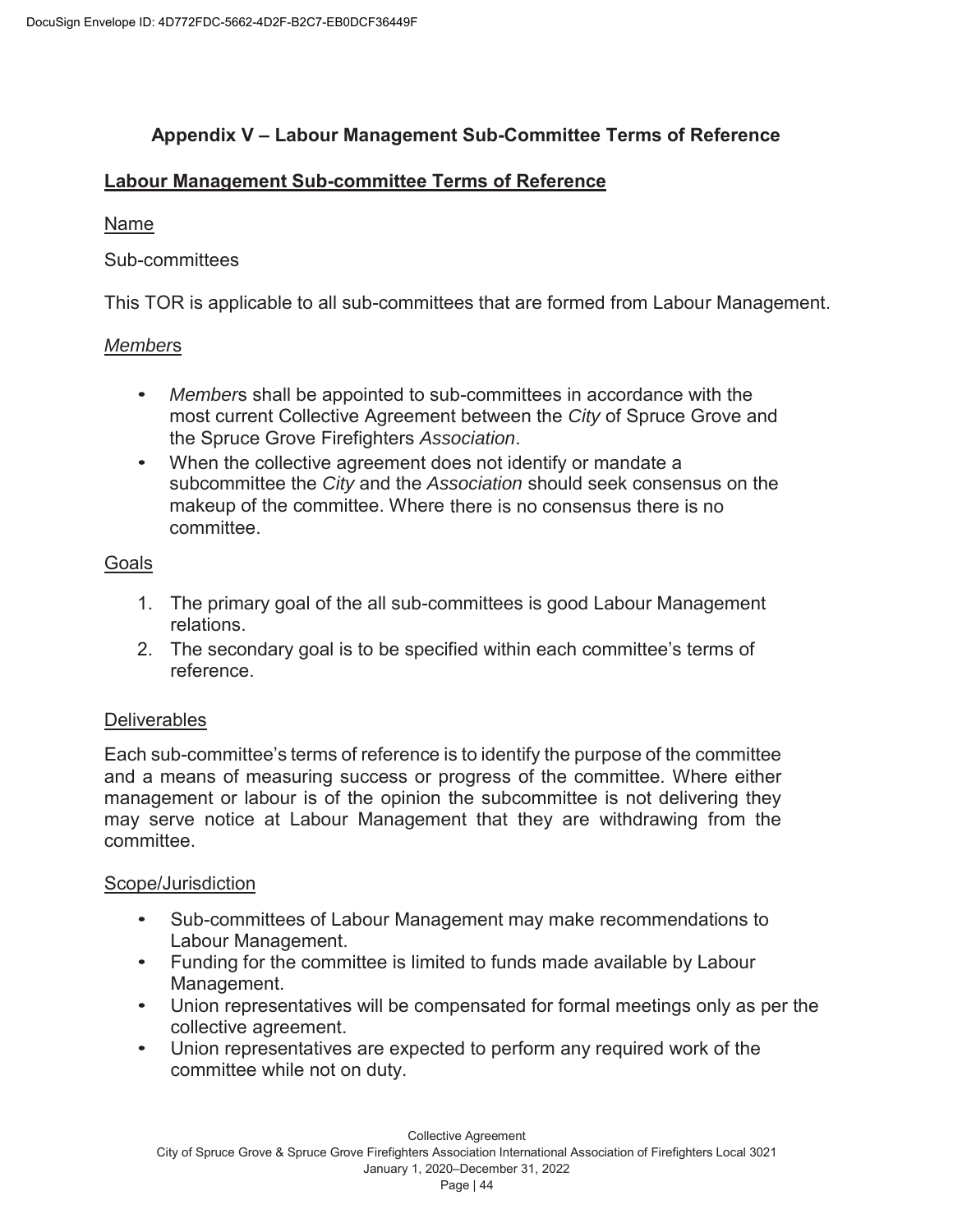• While on committee work union representatives are representing the union and any concerns or issues regarding expenses or compensation for time is a union issue only.

#### Guidance from the Board/Lead Group

All sub-committees may be requested or may request to attend a Labour Management meeting to give updates or clarify directions.

#### Resources and Budget

All *City* expenses regarding committee work must be approved by the *Fire Chief*.

#### **Governance**

Sub-committees are responsible to Labour Management and therefore subject to Article 12 of the collective agreement.

#### Additional Notes

- *Member*s of committees are to treat each other with respect at all times.
- Excluding emergency situations *member*s of committees are to attend all meetings on time.
- The committees are to strive toward working as a cohesive group.
- Committees are to be result orientated.
- Minutes of committees are to be forwarded to Labour Management.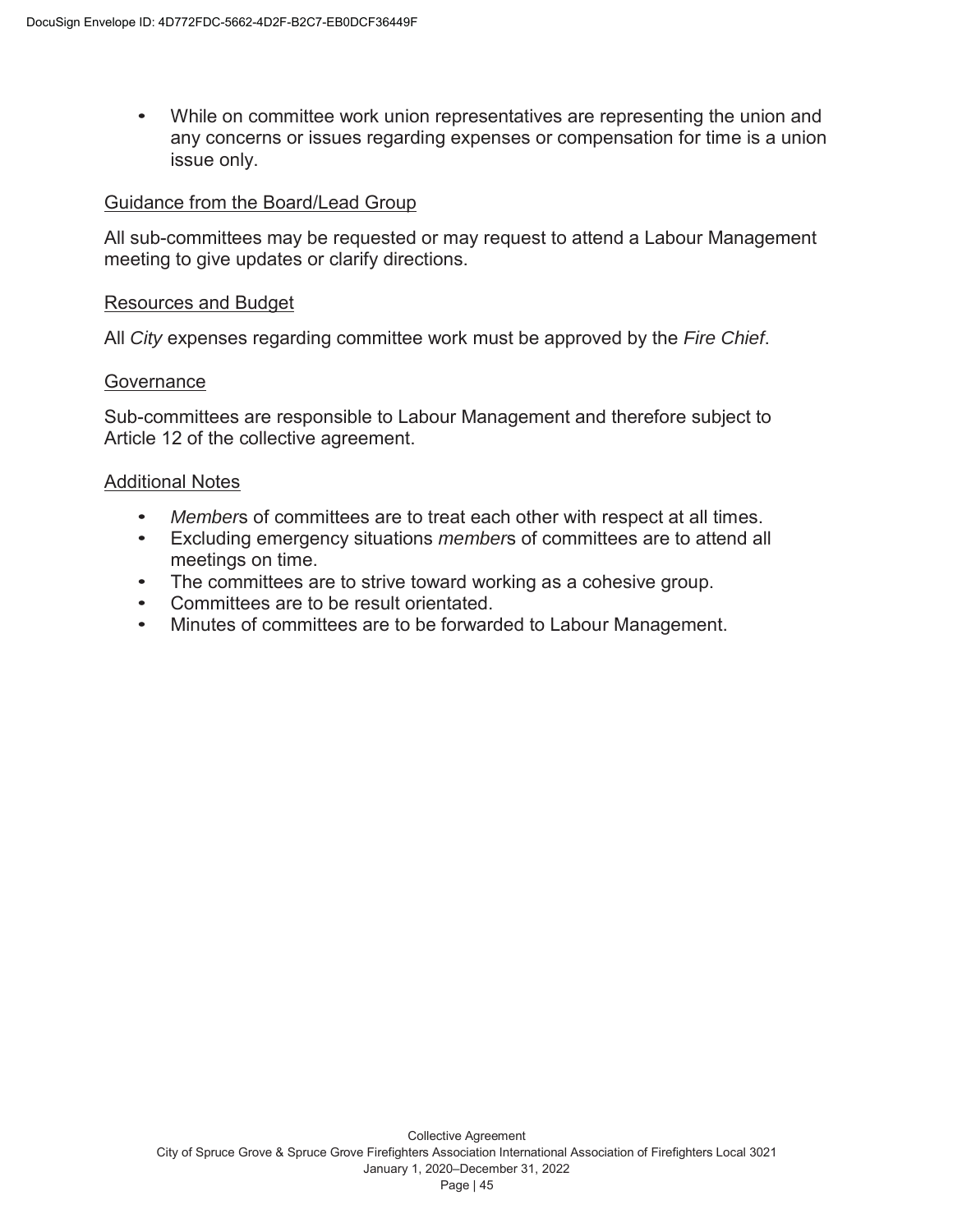# Appendix VI Letter of Understanding - Fire Officer Pool

Letter of Understanding - Fire Officer Pool

Between

The *City* of Spruce Grove

{The *City)* 

And

Spruce Grove Fire Fighters *Association* 

The purpose of this Letter of Understanding is to identify the promotional process within fire services.

## **OPERATIONAL NEEDS**

Annually the Fire Chief will review the operational needs of the *Fire Services'*  Qualified Officer Pool and Mandatory Fire Officer Training shall occur as needed. All promotions within the City of Spruce Grove Fire Services will be conducted in accordance with the processes set out herein. No member qualified as an Officer prior to the implementation of this letter of understanding, shall be prevented from further promotion, suffer any loss of pay or be demoted or laid off specifically as a result of not having attained the Mandatory training identified for the position they hold prior to the implementation of this letter of understanding. However such member will be required to attain such mandatory training within a reasonable time frame and through a process set out as a result of discussions between such member and the Fire Chiefs office

## **ARTICLE 11** - **VACANCIES AND PROMOTIONS**

This appendix is in addition to the clauses found in Article 11 of the collective agreement.

## **ARTICLE 10** - **TRAINING**

This appendix is in addition to the clauses found in Article 1O of the collective agreement including Article 10.02 payment for Mandatory Training, and 10.03 that the city will pay all fees associated with maintenance and continuance of a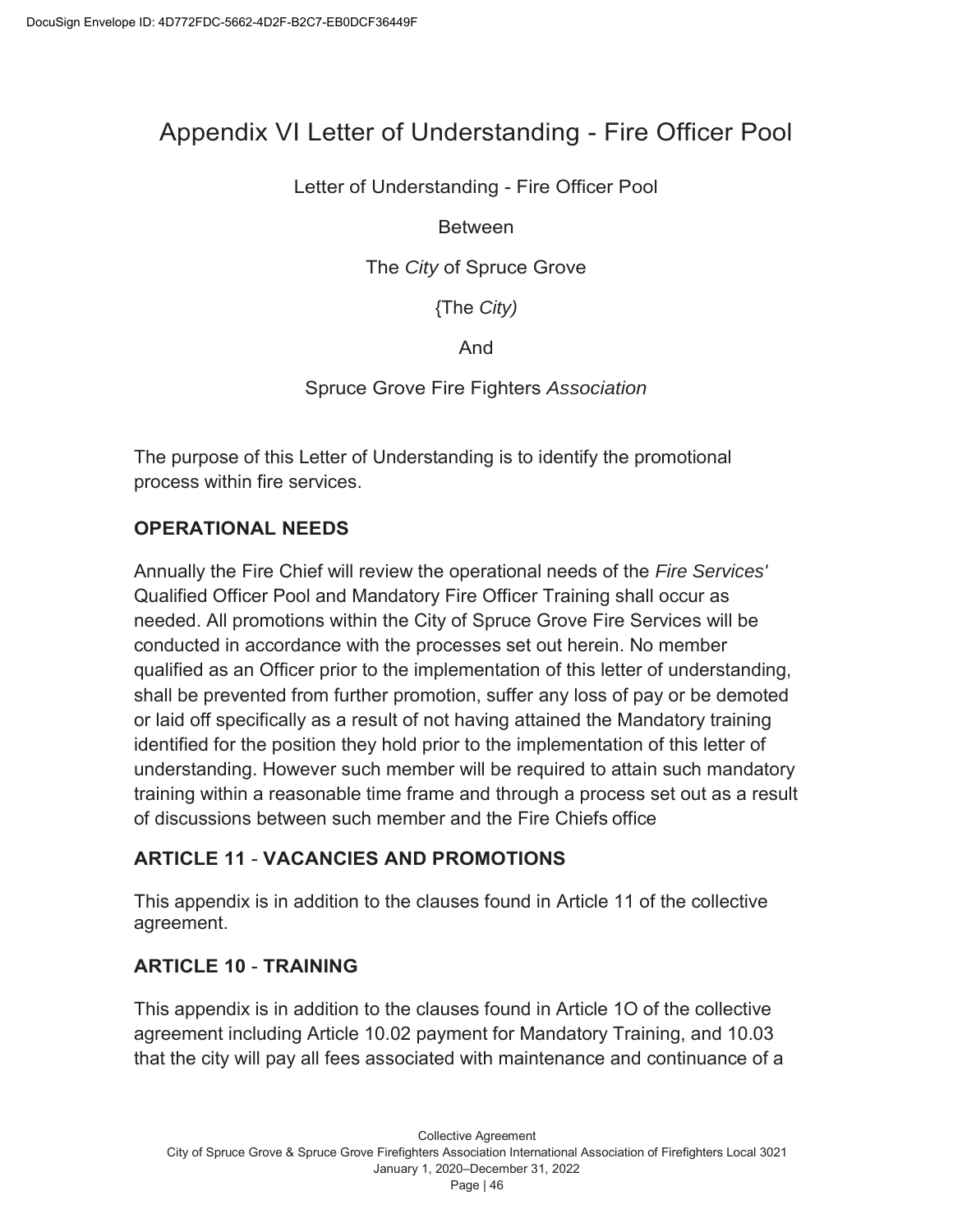member's registration with the Alberta College of Paramedics excluding late fees. It is agreed that these fees will only be paid by the city when the *member* is required by the city to maintain or continue registration.

#### *Promotional* **Seniority**

*Promotional* seniority shall be established through the "Qualified Officer Pool Process" detailed below. *Promotional* Seniority applies only to *Acting Officer*  Assignments, and temporary *promotions* with the service. All other aspects of employment affected by seniority shall be subject to Article 6 -Seniority.

#### **Process**

The guiding principles of the promotional process are to test and promote the most qualified members. When the Fire Chiefs office determines the need for additional or replacement qualified or Confirmed officers, the following shall apply:

- a) Postings shall be advertised within the fire service for a minimum of 20 days.
- b) Applicant shall submit any required documents with their application.
- c) Applications shall be reviewed by the Fire Chiefs office and Human Resources with each applicant being advised if they are moving ahead in the process as a candidate.
- d) The Fire Chief shall appoint a promotional board consisting of a minimum of one Human Resources Representative, one Chief Officer, and one Confirmed officer. Any *Member* of the promotional board that may have a conflict of interest with respect to any applicant shall disclose the conflict to the *Fire Chief* and Human Resources. Determination of the conflict of interest shall be in accordance with the current *City* of Spruce Grove Human Resources policies and procedures in effect at the time.
- e) Candidates will be examined in the following categories and proceed through the process on successful completion of each step. Pass grades will be established by the promotional board and ·provided to candidates prior to examination processes.
	- 1. Operational Exam.
	- 2. Psychometric Exam.
	- 3. Practical Emergency Scene Operations Exam.
	- 4. Interview.
- f) If two (2) or more candidates are deemed to be equally qualified for a *promotion* the appropriate seniority shall be the determining factor.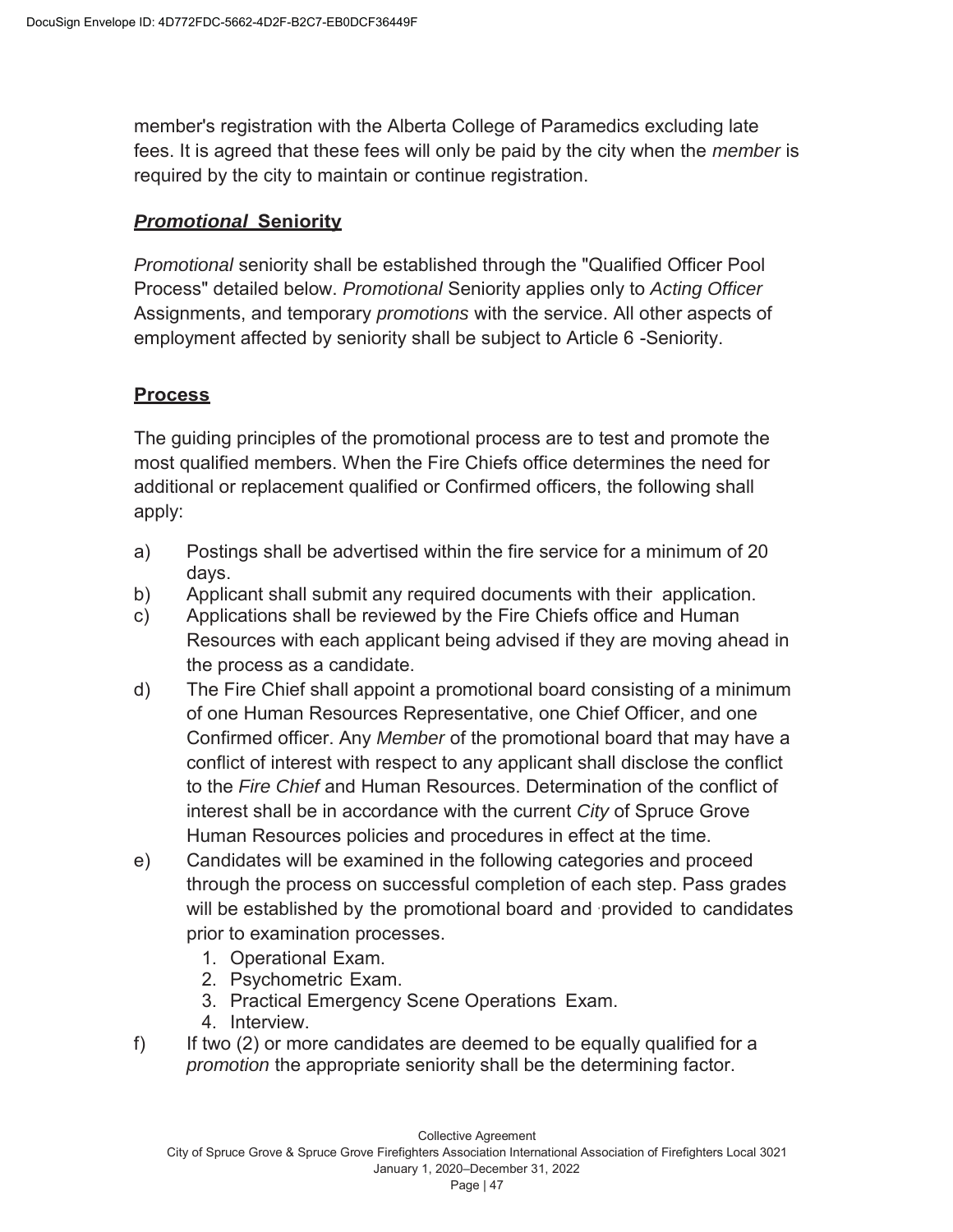g) Conclusion of the process is determined by the *Fire Chief* Office based on operational requirements for informing *Members* of their status. Each *Member* shall have a reasonable time agreed upon with the *Fire Chief*  Office to confirm the offer. Not until this offer is Confirmed or denied shall the process move to the next successful *Member* within the cohort.

An applicant shall have the right to review their Qualification Officer. Pool Process results with the Evaluation Board upon written request and appointment. Such written request shall be submitted to the *Fire Chief* Office within two (2) weeks of the applicant's receipt of their process results. Failure of an applicant to successfully meet the requirements of the Qualified Officer Pool Process will not in any way prevent that applicant from applying to any future process.

#### **Establishment**

Seniority shall commence with the first day of appointment to Qualified and Confirmed officers and where two or more persons are successful their seniority shall be determined by highest mark of their cohort final examination process. Any previously existing Qualified and Confirmed Officers shall retain their *Promotional* Seniority established and will be senior to any new *Members* that become Qualified Officers within the Qualified Officers Pool.

#### **Exam Weights**

| 1. | <b>Operational Exam.</b>                          | 25% |
|----|---------------------------------------------------|-----|
| 2. | <b>Psychometric Exam.</b>                         | 25% |
| 3. | <b>Practical Emergency Scene Operations Exam.</b> | 25% |
| 4. | Interview. 25%                                    |     |

#### **Eligibility**

To be eligible to apply to any process the member must meet the following minimum requirements:

#### **Captain**

a) Confirmed Lieutenant.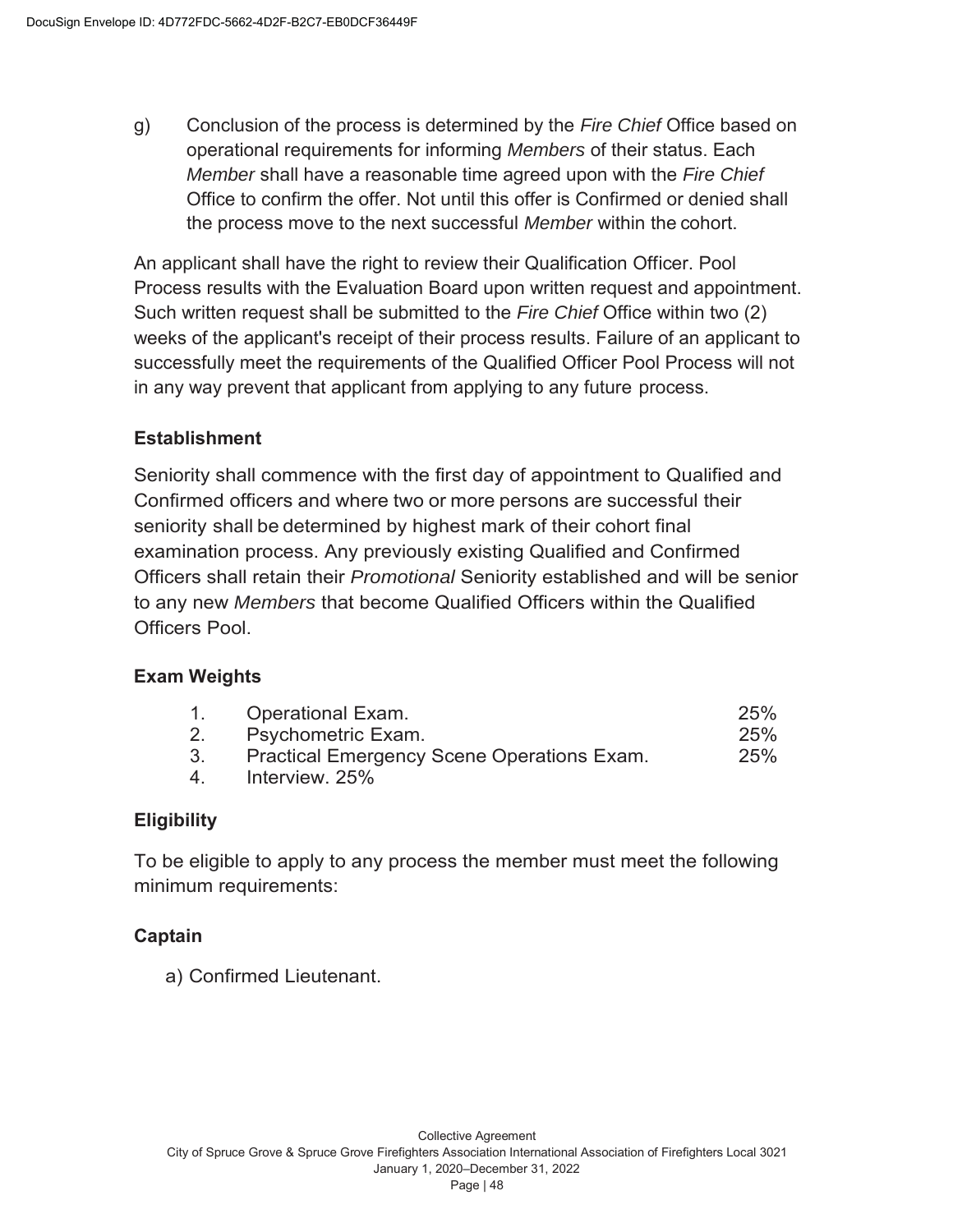#### **Lieutenant**

- a) Qualified officer.
- b) NFPA 1021 Level 1.
- c) NFPA 1041 Level 1.
- d) ICS 200.
- e) Safety Codes Officer Fire Investigator.

#### **Qualified Officer**

- a) EMT-P.
- b) First Class Firefighter.
- c) Two Years non-probationary service with Spruce Grove.
- d) NFPA 1002.
- e) NFPA 1001.
- f) ICS 100.

## **Temporary Promotions and Acting Provisions**

#### **Captain**

- a) Less than six tours; the Lieutenant on that platoon with the most promotional Seniority shall act.
- b) In the event the platoon Lieutenant is unavailable then an off duty Confirmed officer will be brought in.
- c) Six consecutive tours or greater the available Lieutenant with the most promotional seniority will be given first opportunity to a temporary promotion to captain.

#### **Lieutenant**

- a) Less than six tours; an available Qualified Officer on that platoon shall act.
- b) Six consecutive tours or greater the Qualified Officer with the most promotional seniority will be given first opportunity to a temporary promotion to Lieutenant.
- c) In the event there is more than one Qualified Officer on a platoon, the Qualified Officer with the most promotional seniority shall receive the majority of acting time within a calendar year.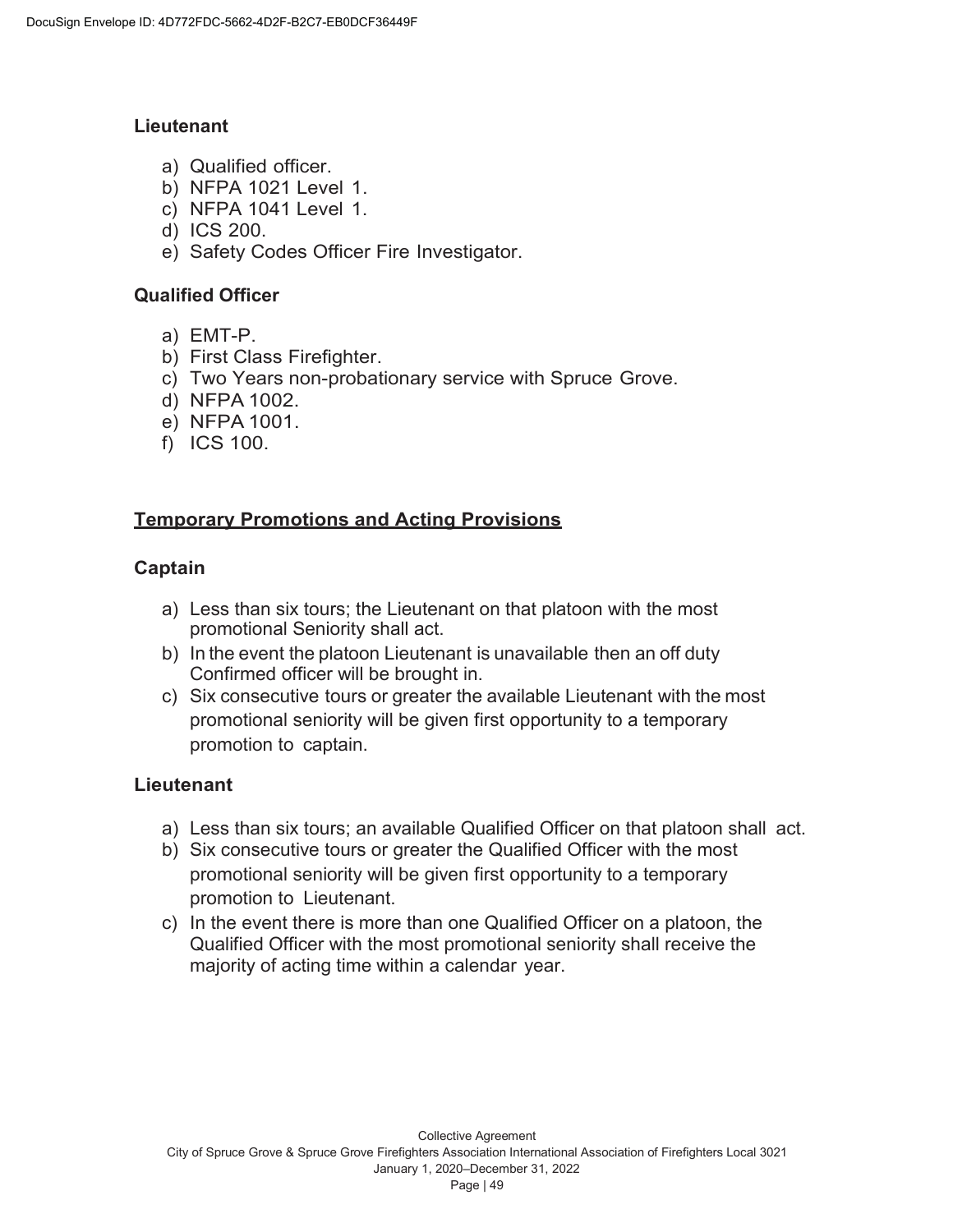#### **Qualified Officer** - **Performance and Training**

A Qualified Officer shall be provided with ongoing enhanced annual performance evaluation and training to ensure skills are maintained for proficiency and effective with fire ground and administrative applications.

Enhanced annual performance evaluations for Qualified Officers shall be conducted by the immediate Supervisor or *Fire Chief* Office representative. Any recommended actions required for the Qualified Officer shall be submitted to the *Fire Chief* Office with a course of action recommended for review. This recommendation for actions shall come from the *Fire Chief* Office representative.

#### **Qualified Officer** - **Advancement**

• To become a Confirmed Officer the Qualified Officer must complete all of the Mandatory Training requirements in the *rank* of Lieutenant and be successful in a promotional competition.

#### **Confirmed Officer** - **Advancement**

• To become a Confirmed Captain the Confirmed Officer must complete all of the Mandatory Training requirements in the *rank* of Captain within six (6) months of being the successful candidate in a promotional competition.

#### **Operational Needs**

If operational needs require additional officers or other *Positions.* The *Fire Chief*  Office may place a *Member* in a *Position* without the Mandatory Training requirements. The *Fire Chief* Office will allow for the *promotion* to occur but the

Mandatory Training requirements will become a priority and will provide the incumbents a timeline to complete the requirements of the *Position.* 

#### **Mandatory Core Training**

The following describes the minimum mandatory training that will be made available to the positions identified.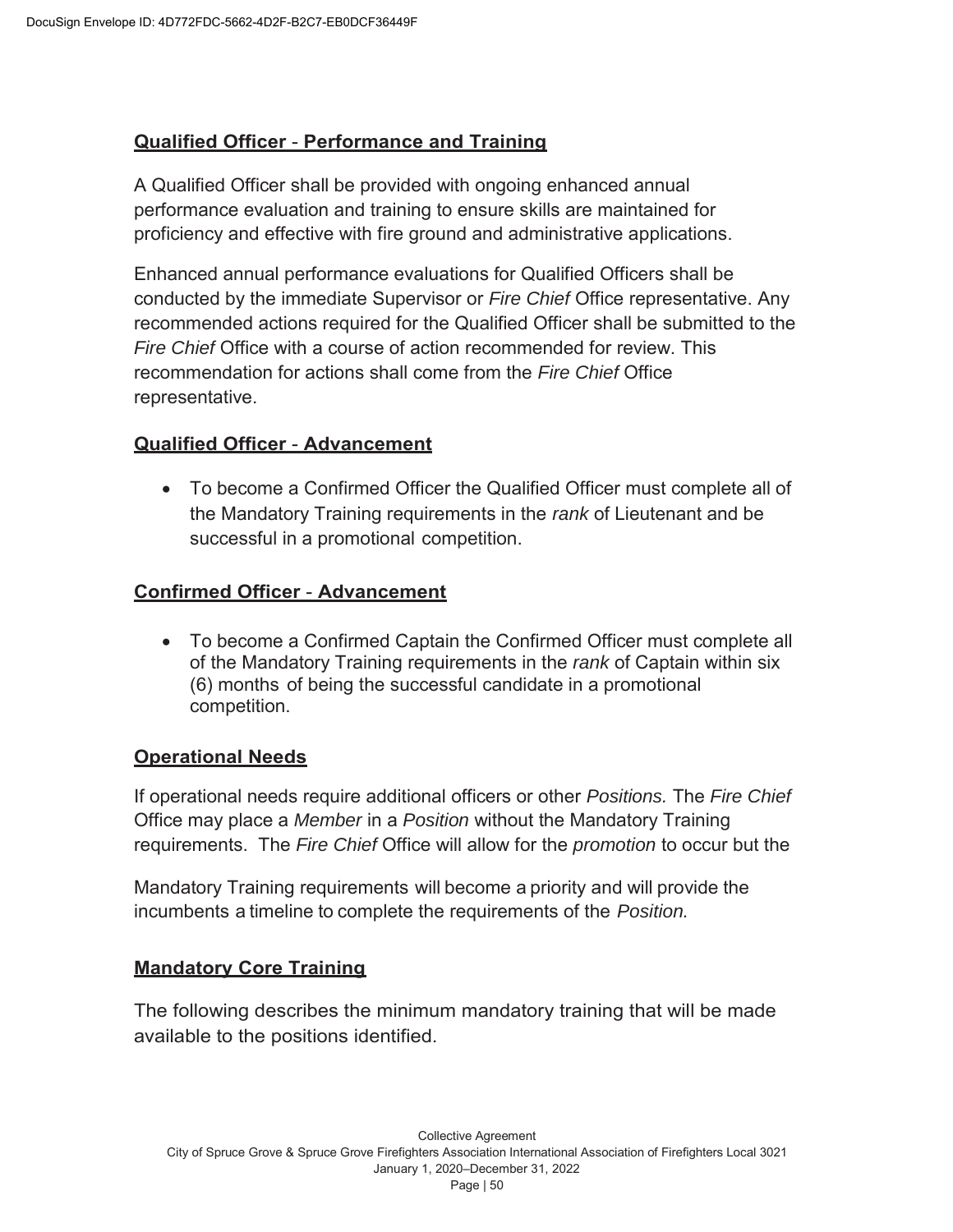## **Qualified Officer**

- NFPA 1021 Fire Officer I
- NFPA 1041 Fire Service Instructor I
- ICS 200
- Safety Codes Officer Fire Investigator

## **Lieutenant (Confirmed Officer)**

- $\bullet$  NFPA 1021 Officer II
- NFPA 1041 Fire Service Instructor II
- NFPA 1521 Incident Safety Officer
- ICS 300
- Safety Codes Officer requirements of the City's Quality Management Plan

## **Captain (Confirmed Officer)**

- All courses within the Lieutenant (Confirmed Officer)
- NFPA 1021 Officer III
- ICS 400
- NFPA 1031 Fire Inspector
- NFPA 1033 Fire Investigator
- Safety Codes Officer requirements of the City's Quality Management Plan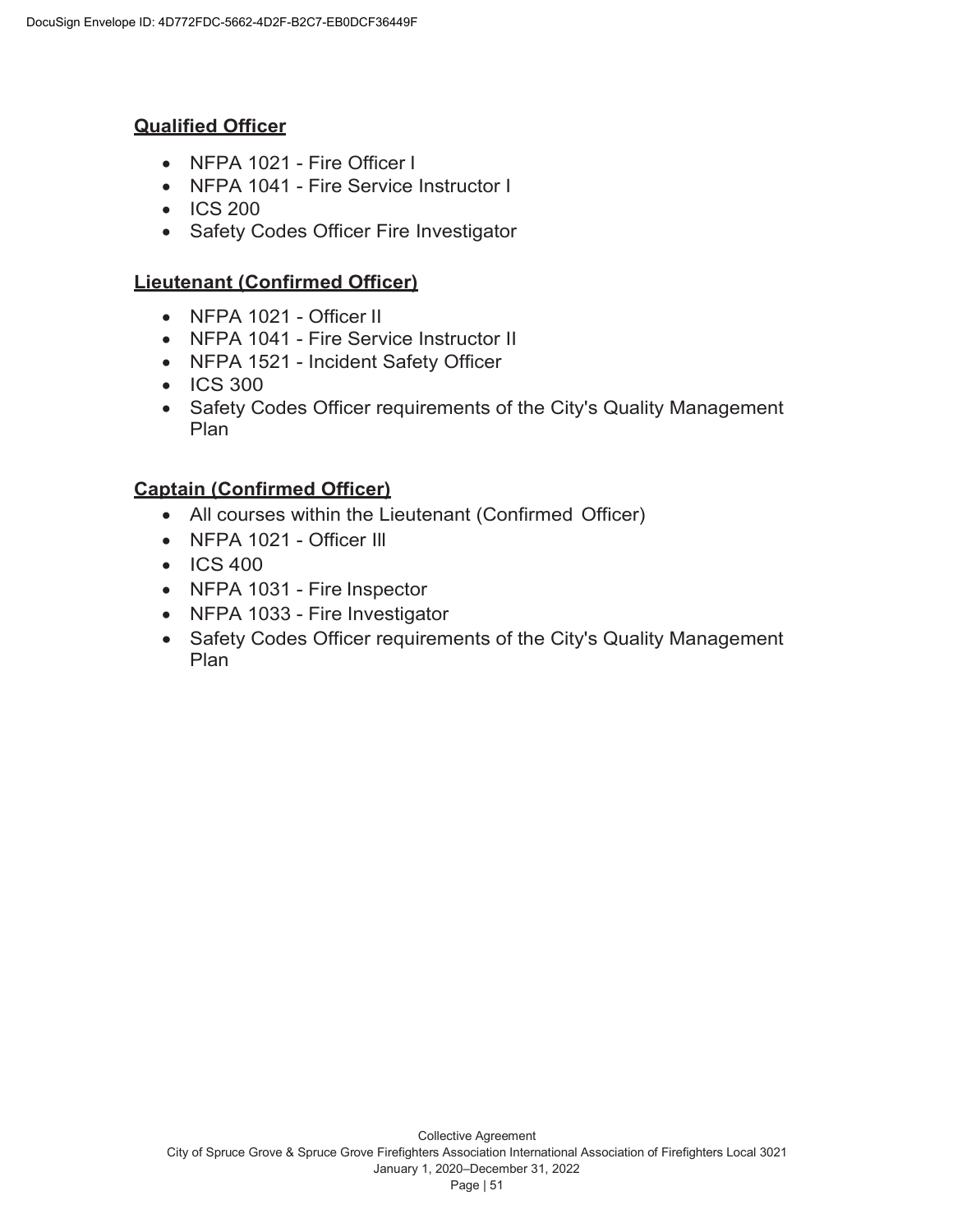# Appendix VII -Letter of Understanding – Paramedic **Training**

## "Without Prejudice"

#### Letter of Understanding Between

#### The City of Spruce Grove

(The "City")

-and-

#### Spruce Grove Fire Fighters Association

(The "Association")

The City and the Association both acknowledge the difficulty hiring Advanced Care Paramedic (ACP) qualified members and therefore the need to train Firefighters to the ACP level. Both parties further agree that there is a need to clarify in very clear terms the conditions placed on members to become ACP certified and that the responsibility to become certified is shared. Therefore, both parties agree to the following:

- 1. a. Members hired on or after February 1, 2019 who are not ACP certified may be given a personal Training and Employment contract that requires them to become ACP certified by the Alberta College of Paramedics within four (4) years of initial date of hire.
	- b. Members hired prior to February 1, 2019 who have already entered into a Training and Employment Contract will continue their Training and Employment as per that contract except for the following:
		- i. The following LOU and Training and Employment Contract may be accepted by the member as an approved alternative program to their current employment contract in its entirety.
		- ii. Exemption will pertain to all dates as specified in their original Employment Training contract will remain per that contract.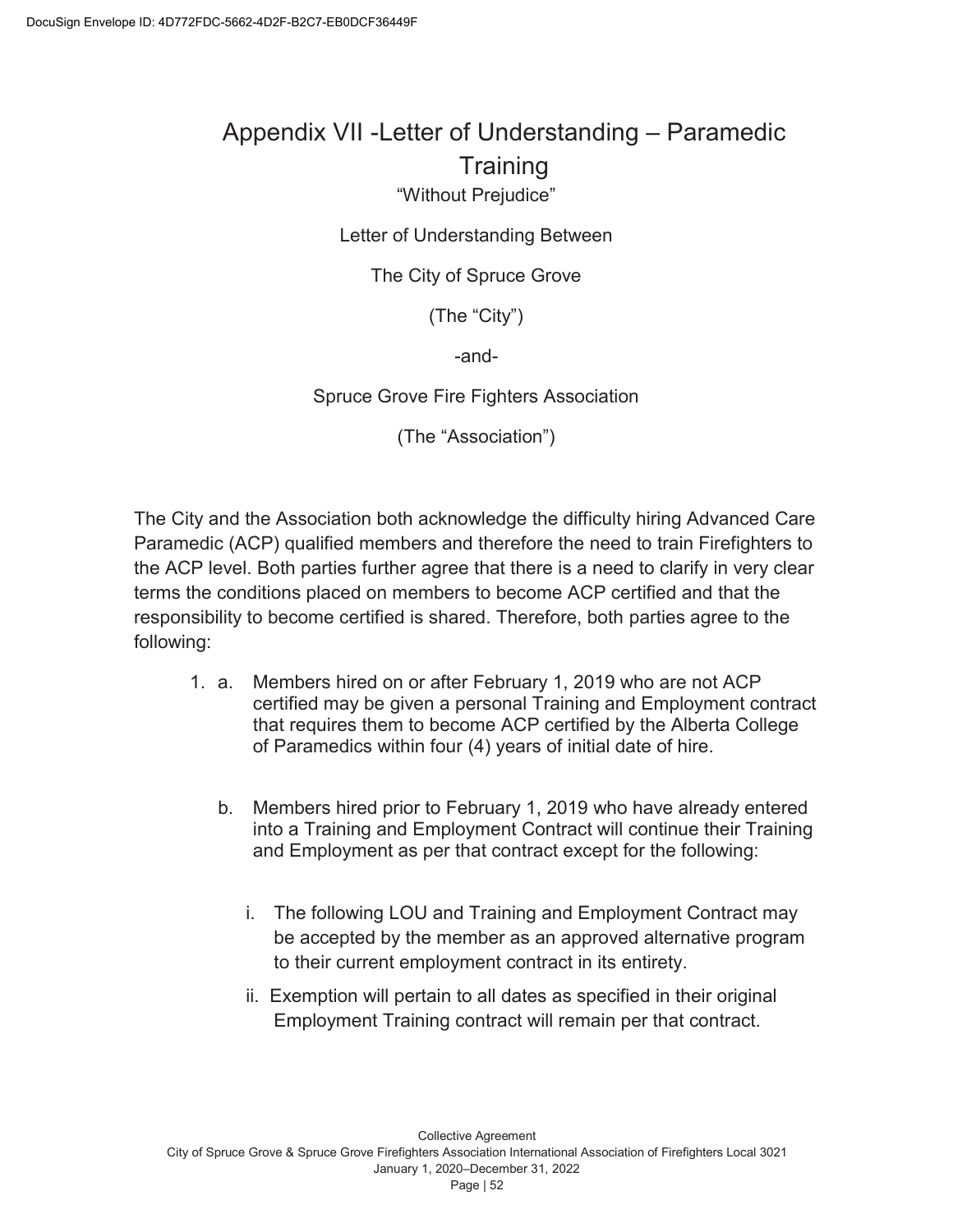- 2. The Training and Employment Contract will contain clauses that addresses the following items:
	- a. Regardless of the wording within their initial hiring letter, the member will remain a "Probationary Member" (on probation) for one year from date of initial hiring.
	- b. The member shall have their initial hiring classification held for two years from date of hiring, and dates of classification progression detailed in clear terms.
	- c. Deadline for registration with the Alberta College of Paramedics as an ACP.
	- d. Clear consequences for failure to register with the Alberta College of Paramedics as ACP.
	- e. Clearly identified City and Member responsibilities for financial costs of training.
	- f. Identify how conflicts in shift schedules and training requirements will be addressed.
	- g. Identify Alberta College of Paramedics approved ACP program to be taken.
- 3. The City and the Member will sign the contract as read, understood, and agreed to. The Association will be present for the contract discussion between the City and the Member and will sign as a witness to the signatures and to provide further aid and clarity. The City shall also provide copies of signed contracts to the Association, the Member and the Employee File.
- 4. In the event of circumstances beyond the City's control, that results in required modifications to the contract, the Association and the City will work together to find solutions. These situations are limited to those where the identified ACP program no longer exists or has been modified, and does not include any situation where the member has failed to meet the deadlines, or prerequisites as set out by the program.
- 5. "Initial Hiring" or "Initial Hire" means the start date for the position they currently hold and does not reference temporary position held previously.
- 6. Notwithstanding article 17.03 of the collective agreement members under Training and Employment contract automatically begin carry over annual vacation entitlements for the purpose of attending the paramedic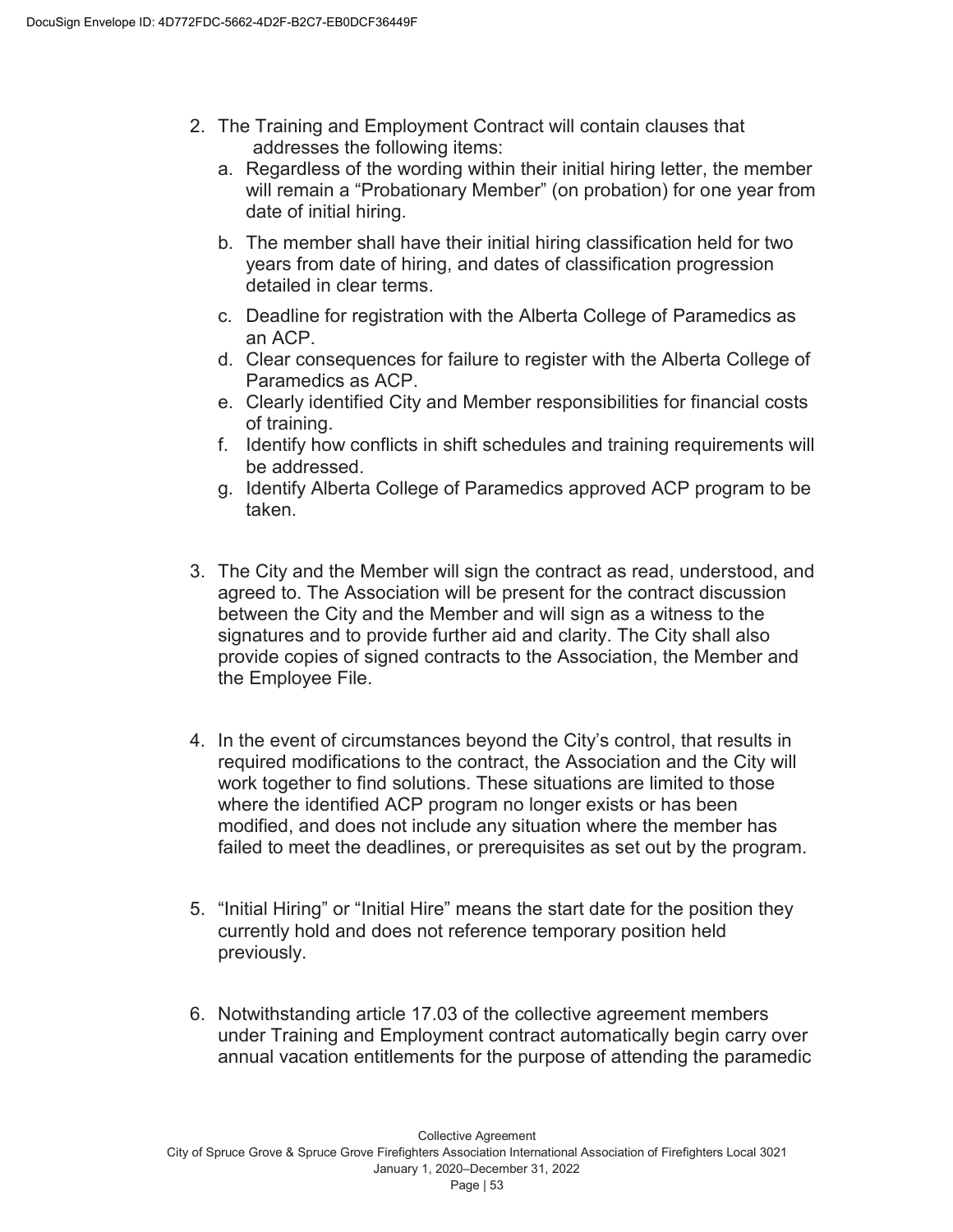program. Upon the members registration as an ACP with the Alberta College of Paramedics the members shall revert back to the requirements of article 17.03 and will be paid out vacation entitlements that exceed 100%.

- 7. If the member has remaining ACP hours as prescribed in the Training and Employment Contract upon registration with the Alberta College of Paramedics as an ACP, up to a maximum of 100 hours of those remaining ACP hours shall be paid out as a bonus, which is not LAPP insurable.
- 8. The Member is entitled to carry banked overtime hours to the maximum yearly allotment for one year as described in article 15.01(f). If at the time of registration as an ACP, and the member has more than the maximum of banked overtime allotment the member will be paid out to the maximum of that allotment at the year previous rank classification.
- 9. The City agrees that when a member is in a "class day" and is on a scheduled shift that the member shall only respond on a second piece of fire apparatus in the event of fire calls or as directed.
- 10. The member agrees that once the "class day" is complete the member shall report for regularly scheduled duties or as directed.
- 11. At any time, the member may utilize the prescribed time within the Training and Employment Contract and the member bares the sole responsibility of allocating that time to their benefit to the maximum of 500 ACP hours.
- 12. The member may apply for leave without pay as per article 19 and will be approved for leave without pay upon request if the allocated 500 ACP hours has been utilized. The member may also utilize vacation and bank time for this purpose.
- 13. In the event that a member fails to meet any of the requirements of their employee contract they may be released for cause, subject to the grievance procedures as per the collective agreement.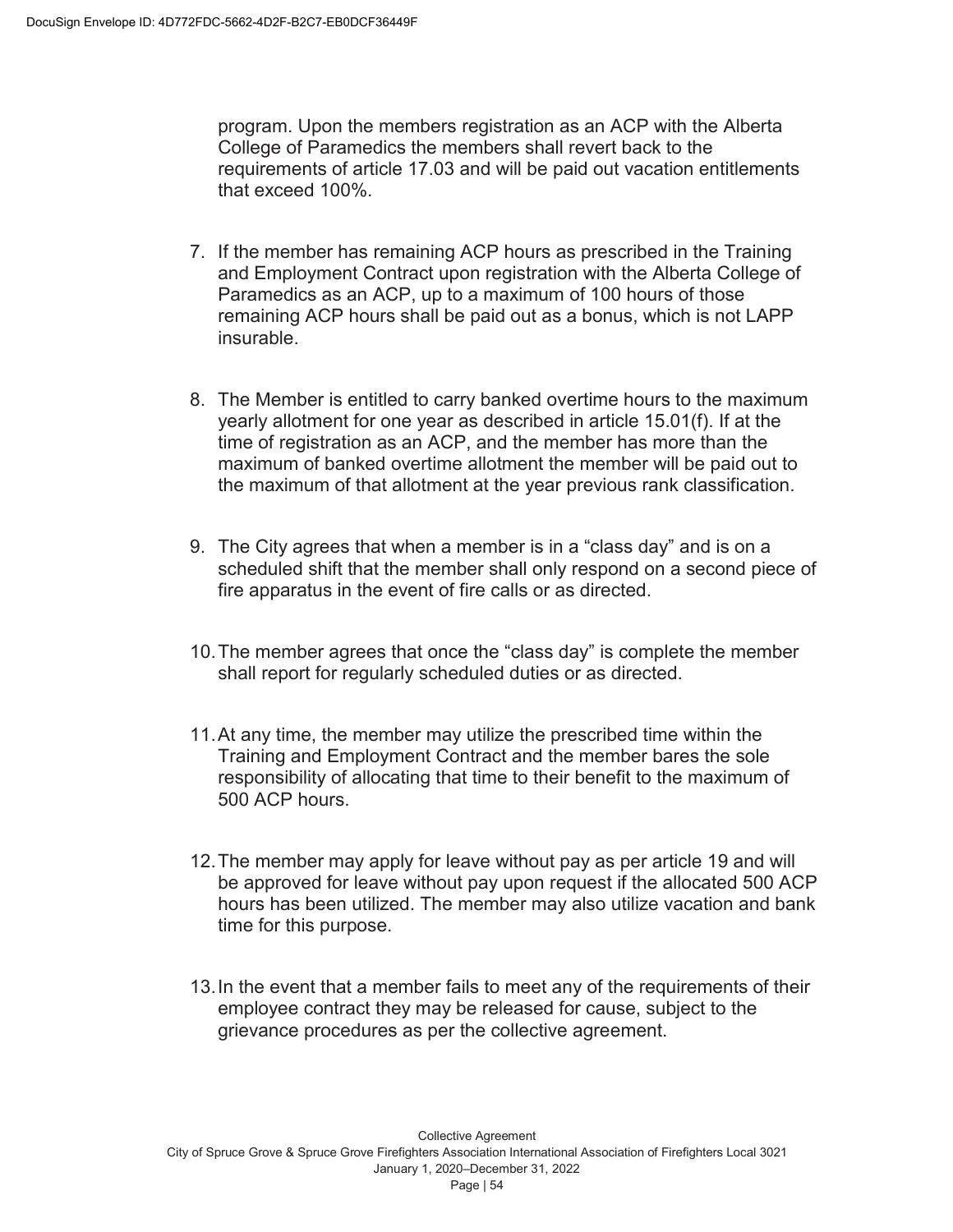- 14. Nothing in this LOU or the Training and Employment contract shall be interpreted to interfere or supersede with article 17 of the Collective Agreement except were described above in article 6 of this LOU.
- 15. This Letter of Understanding expires on December 31<sup>st</sup>, 2024.

Definitions:

ACP means Advanced Care Paramedic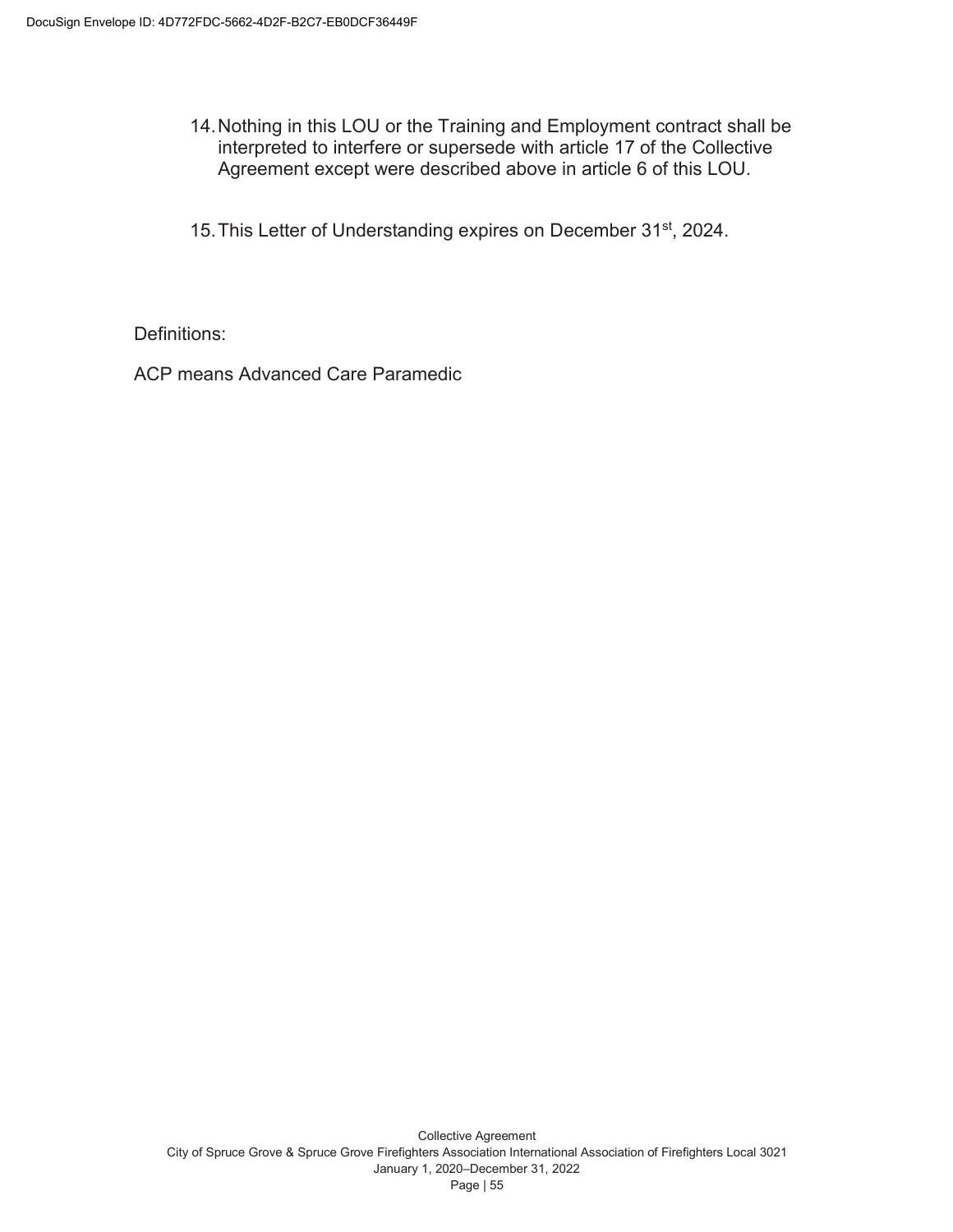# Training and Employment Contract BETWEEN

#### THE CITY OF SPRUCE GROVE

(The "City")

-and-

(Insert Member Name)

(Member)

The City hired member (insert name), who does not possess the minimum qualifications to be employed as a Firefighter with the City and the member intends to obtain registration with the Alberta College of Paramedics as an ACP. Therefore, both parties agree to the following:

- 1) The Member will be on probation until (Insert Date One Year after Initial Hire).
- 2) The Members rate of pay classification will remain (Insert Classification) until (Insert Date Two years After Initial Hire).
- 3) Both parties further agree to the following:
	- a) Classification increases shall be in accordance with clause 4.
	- b) The ACP Program taken shall be the City approved contracted program.
	- c) The City shall pay Tuition, Book fees and provide electronic devices as required by the post-secondary institution. The electronic devices remain the property of the *City*.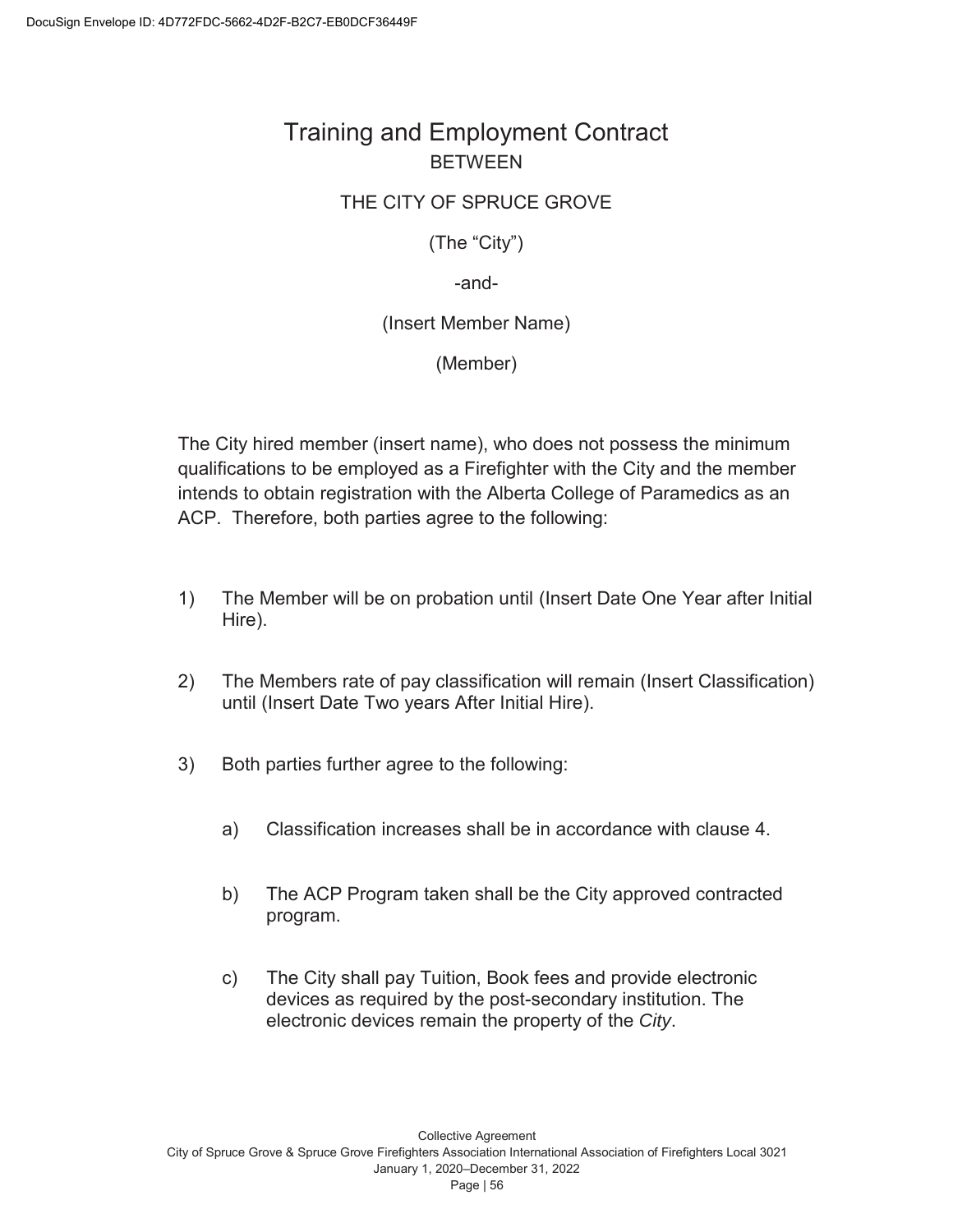- d) The City grants leave with pay to a maximum 500 ACP hours for class days or practicum shifts on a scheduled shift, or on a scheduled shift that is adjacent to class days or practicum shifts. These hours are to be managed solely by the member in conjunction with vacation and lieu/bank time. Once the 500 ACP hours are utilized, all remaining hours are the responsibility of the member except for Alberta College of Paramedics examinations.
- e) The member may choose to remain on shift during a scheduled class day. In doing so shall be, assigned to the second due fire apparatus and respond as directed. A class day does not include practicums.
- f) The Member shall be assigned to a fire apparatus between class days or practicum shifts.
- g) The member accepts the responsibilities and terms of the contract as made between the City and the Contracted institution, including first practicums to be completed with Spruce Grove Fire Services and associated practicum schedules.
- h) When the class day or practicum shift occurs immediately after or within three hours after the Member's shift, the City will assign the Member to the fire apparatus for the shift.
- i) When the Member is scheduled to work before or after a scheduled external practicum shift, the member will be allotted 2 hours of travel time from external practicum before reporting to a duty shift. If reporting from a distance greater than *100 km*, the member shall be allotted up to 3 hours travel time. If reporting from a distance greater than *200 km* the City agrees to allow 4 hours off in travel, all of which counts towards the members 500 ACP hours as described in the LOU and or clause d.
- j) The Member will attend class days and practicum shifts on scheduled days off without compensation except expenses identified in clause 3k.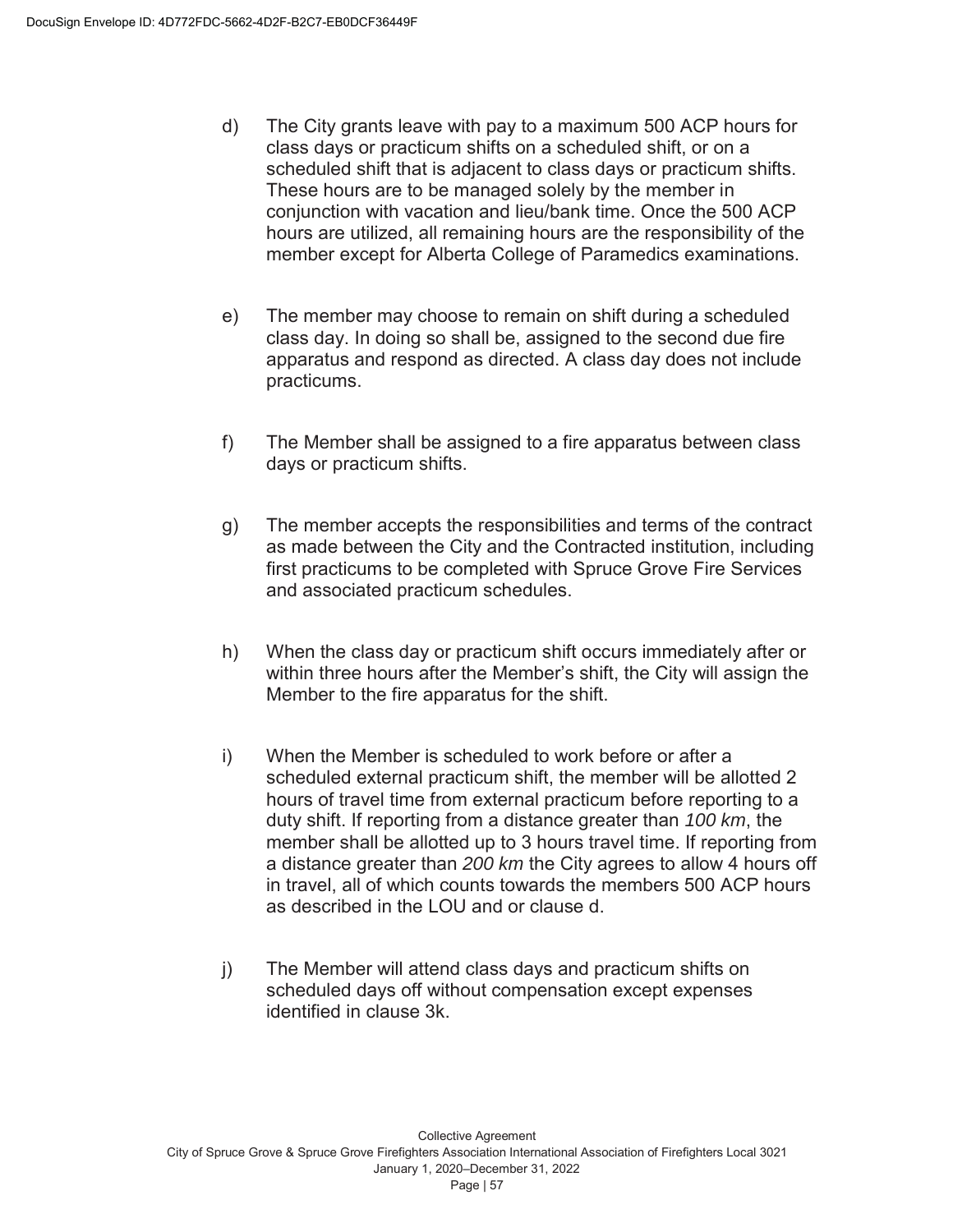- k) The City agrees to pay actual travel, hotel, and meal expenses as per city policy to a maximum of \$2,000 for any practicum placements.
- l) The City will pay all expenses related to Alberta College of Paramedics exams and registration.
- m) The Member agrees to provide four (4) years of service to the City of Spruce Grove post registration as an ACP. Calculated from the date on the ACP certification. Failure to do so, the member agrees to reimburse the City tuition costs of \$10,000.00 if resignation occurs within first year, \$7500.00 within the second year and \$5000.00 within the third year.
- n) The Member agrees to pay all actual tuition costs if the member leaves prior to completion of the paramedic program or achieving ACP registration.
- 4) Classifications changes are as follows: (Insert Date Two Years after Hire) (Insert Classification Increase) (Insert Date Three Years after Hire) (Insert Classification Increase)

(Insert Date Four Years after Hire) (Insert Classification Increase)

- 5) The Member shall be responsible for all costs associated with second attempts at exams, class days, and extended practicums. The City shall not be responsible for any costs associated with additional training requirements past first attempts excluding additional attempts at Alberta College of Paramedics exams.
- 6) Notwithstanding clause 9, failure by the Member to achieve registration with the Alberta College of Paramedics as an ACP within four (4) years from (Insert Initial Hire Date) for any reason may result in termination for cause without severance.
- 7) In the event, due to injury, illness, or extenuating circumstances the Member is unable to achieve registration with the Alberta College of